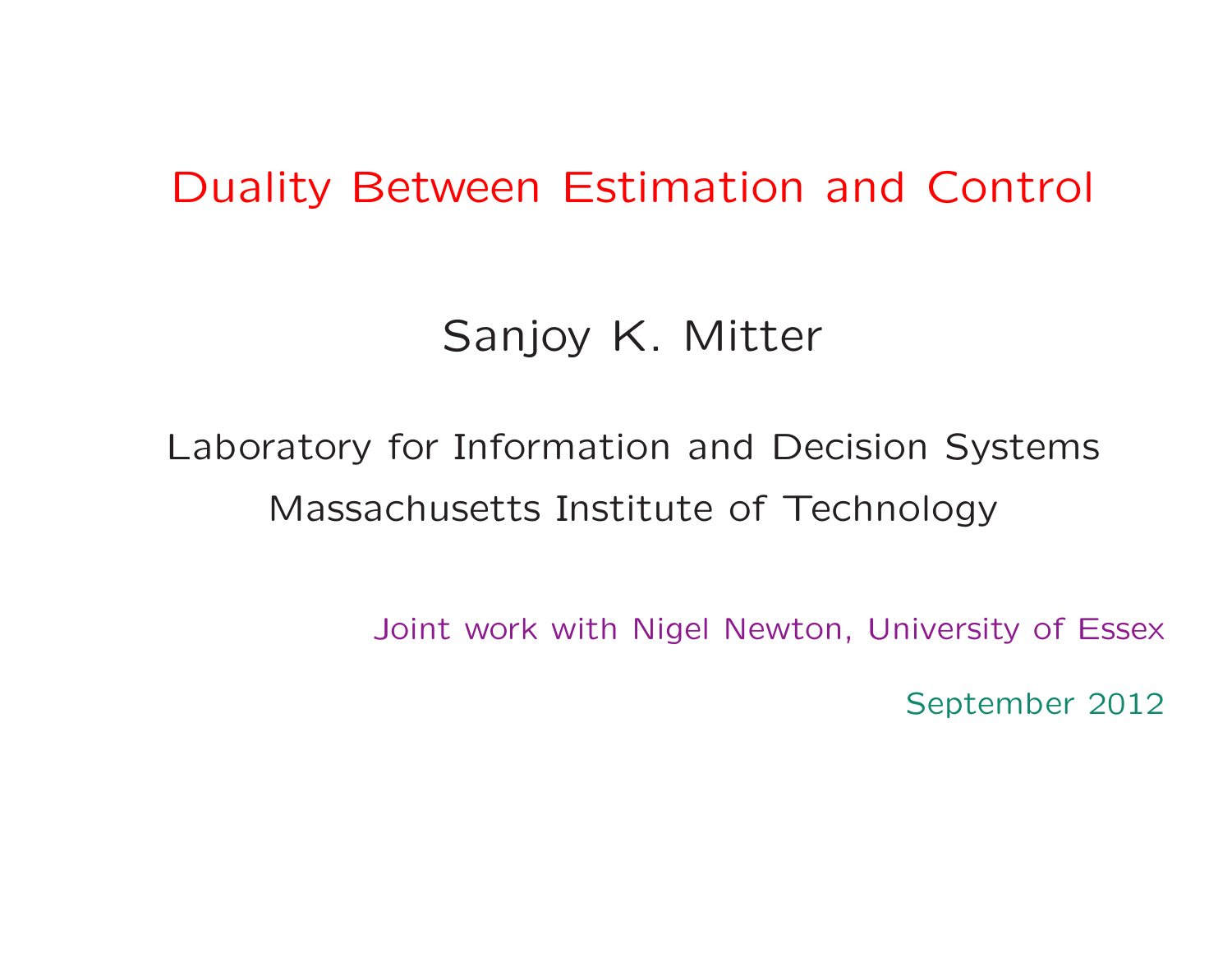## Data Assimilation <sup>≡</sup> Path Estimation or Filtering or Prediction

Nonlinear Filtering: The Innovations Viewpoint

Stochastic Partial Differential Equation for the Evolutionof the Conditional Density

The Variational Viewpoint: Information-theoretic Interpretation

Connections to Stochastic Control

Non-equilibrium Statistical Mechanics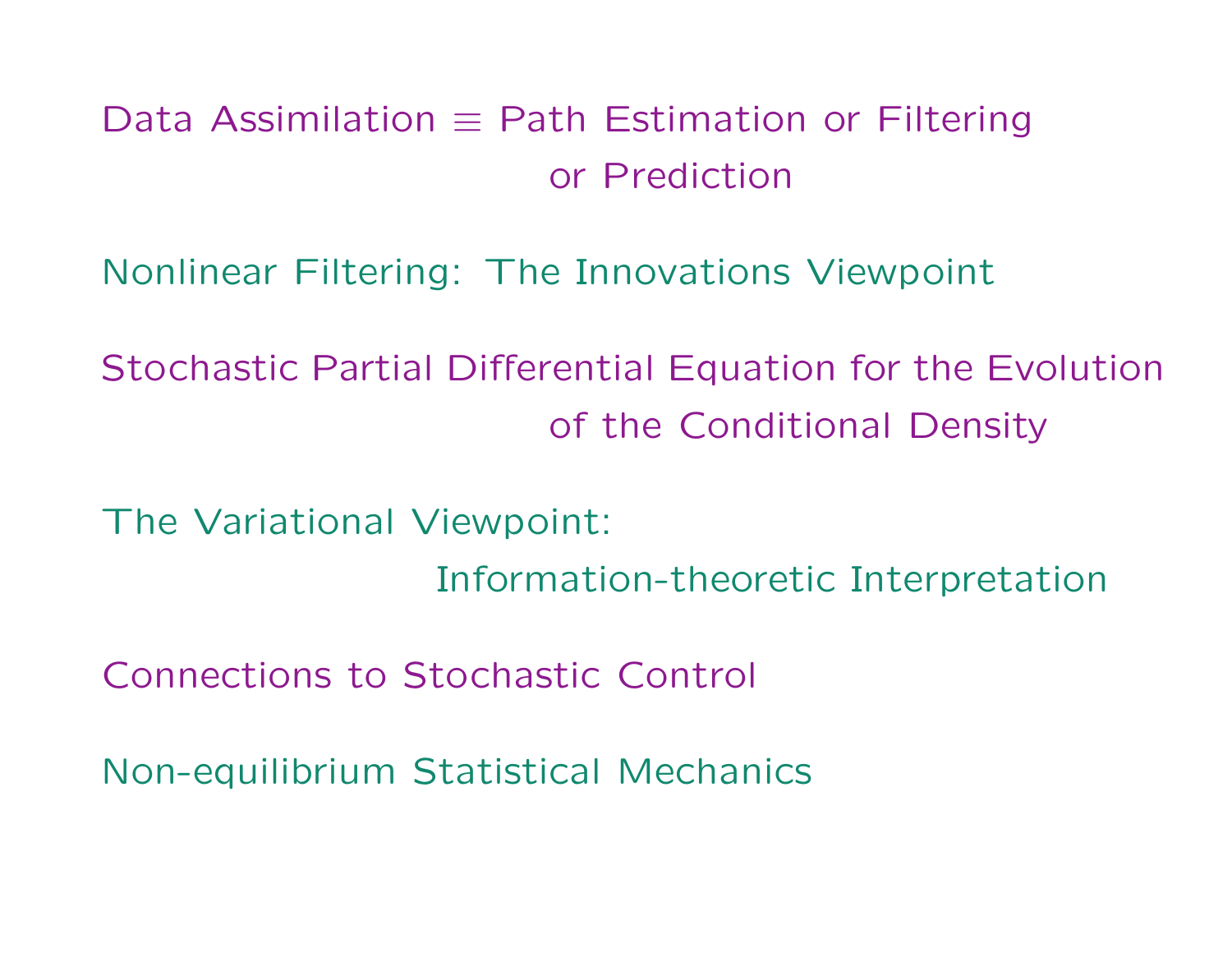#### Duality of <sup>a</sup> Source and <sup>a</sup> Channel

There is <sup>a</sup> curious and provocative duality between the properties of <sup>a</sup> source with <sup>a</sup> distortion measure and those of <sup>a</sup> channel. This duality is enhanced if we consider channels in which there is <sup>a</sup> "cost"associated with the different input letters, and it is desired to find thecapacity subject to the constraint that the expected cost not exceeda certain quantity. Thus input letter  $i$  might have cost  $a_i$  and we wish to find the capacity with the side condition  $\sum P_i a_i\leq a$ , say, where  $\it i$  $P_i$  is the probability of using input letter  $i$ . This problem amounts, mathematically, to *maximizing* <sup>a</sup> mutual information under variation of the  $P_i$  with a linear inequality as constraint. The solution of this problem leads to a capacity cost function  $C(a)$  for the channel. It can

 be shown readily that this function is *concave* downward. Solvingthis problem corresponds. in <sup>a</sup> sense, to finding <sup>a</sup> source that is just right for the channel and the desired cost.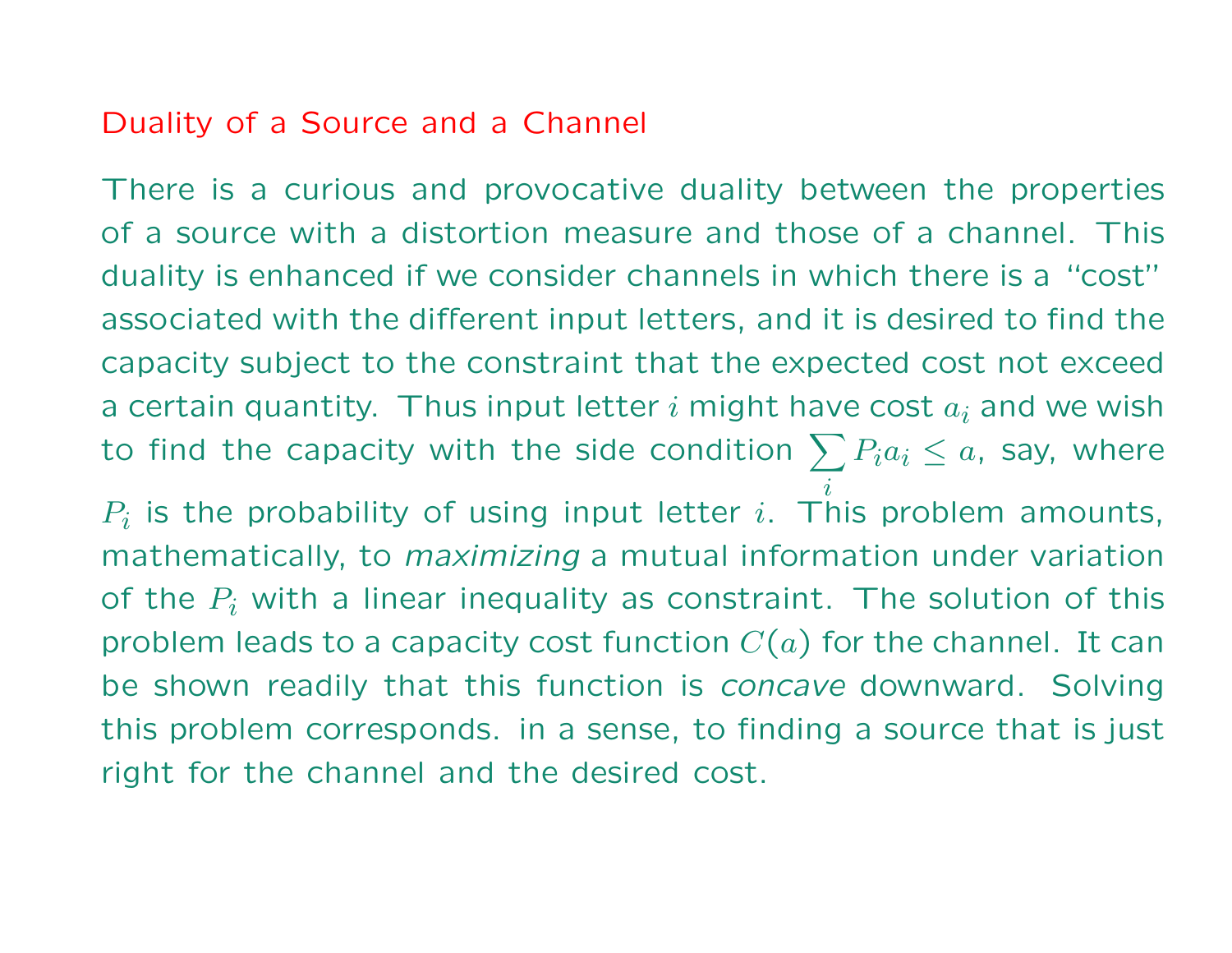In a somewhat dual way, evaluating the rate distortion function  $R(d)$  for <sup>a</sup> source amounts, mathematically, to *minimizing* <sup>a</sup> mutual information under variation of the  $q_i(j)$ , again with a linear inequality as constraint. The solution leads to a function  $R(d)$  which is *convex*  downward. Solving this problem corresponds to finding <sup>a</sup> channel that is just right for the source and allowed distortion level. This duality can be pursued further and is related to <sup>a</sup> duality betweenpast and future and the notions of control and knowledge. Thus we may have knowledge of the past but cannot control it; we maycontrol the future but have no knowledge of it.

> Claude E. Shannon, *Coding Theorems for <sup>a</sup> Discrete Source with <sup>a</sup> Fidelity Criterion: Collected Works of Claude E. Shannon*, IEEE Press, 1993, pp. 325–350.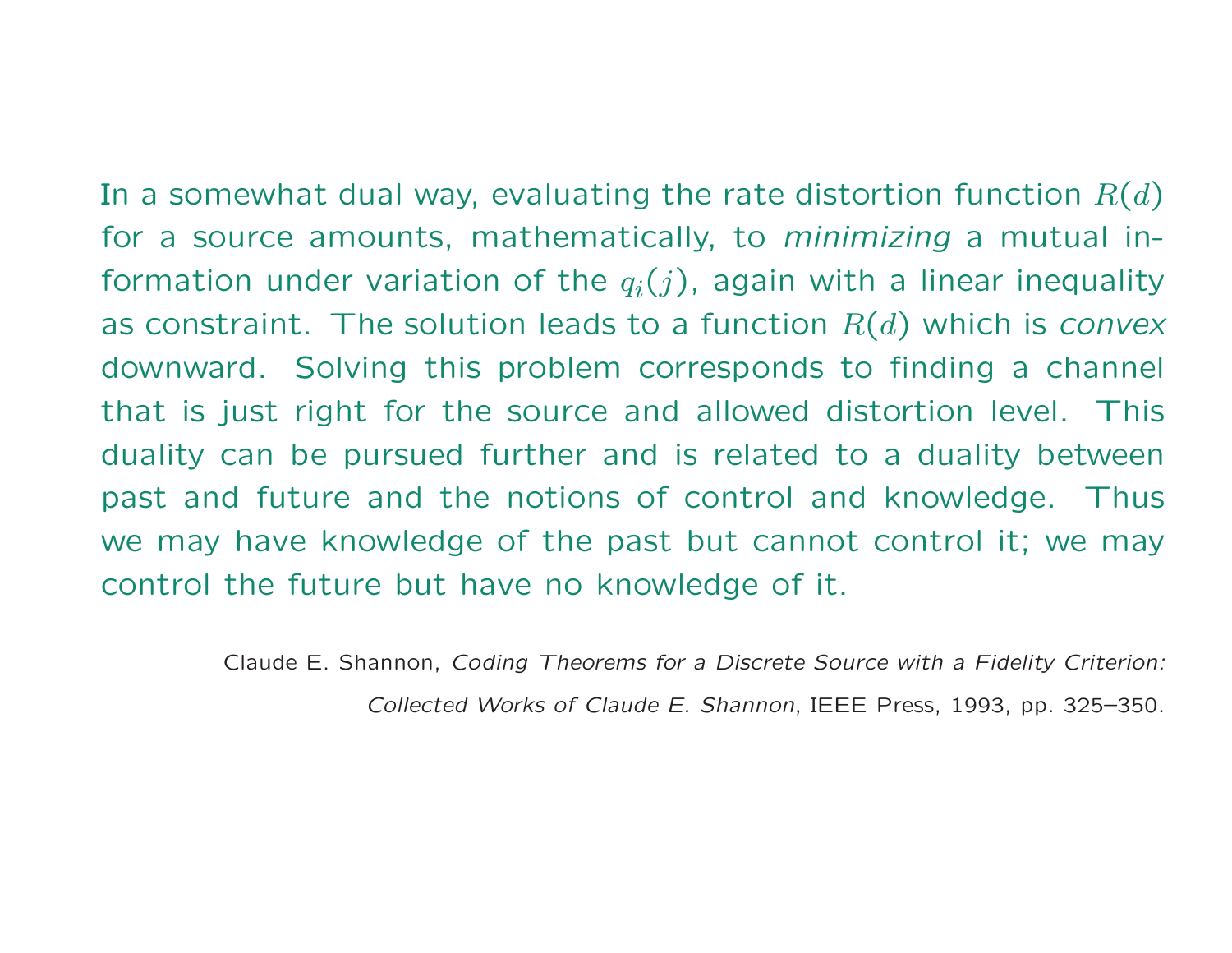1. Nonlinear Filtering

#### 1.1. Model

Our basic model is the observation equation

$$
y_t = \int_0^t z_s ds + w_t \tag{1}
$$

with the assumptions

(H1)  $y_1$ is real-valued process

(H2)  $w_t$  is standard Brownian motion

(H3) 
$$
E\left[\int_0^T z_s^2 ds\right] < \infty
$$

(H4)  $(z_t)$  is independent of  $w_t$ .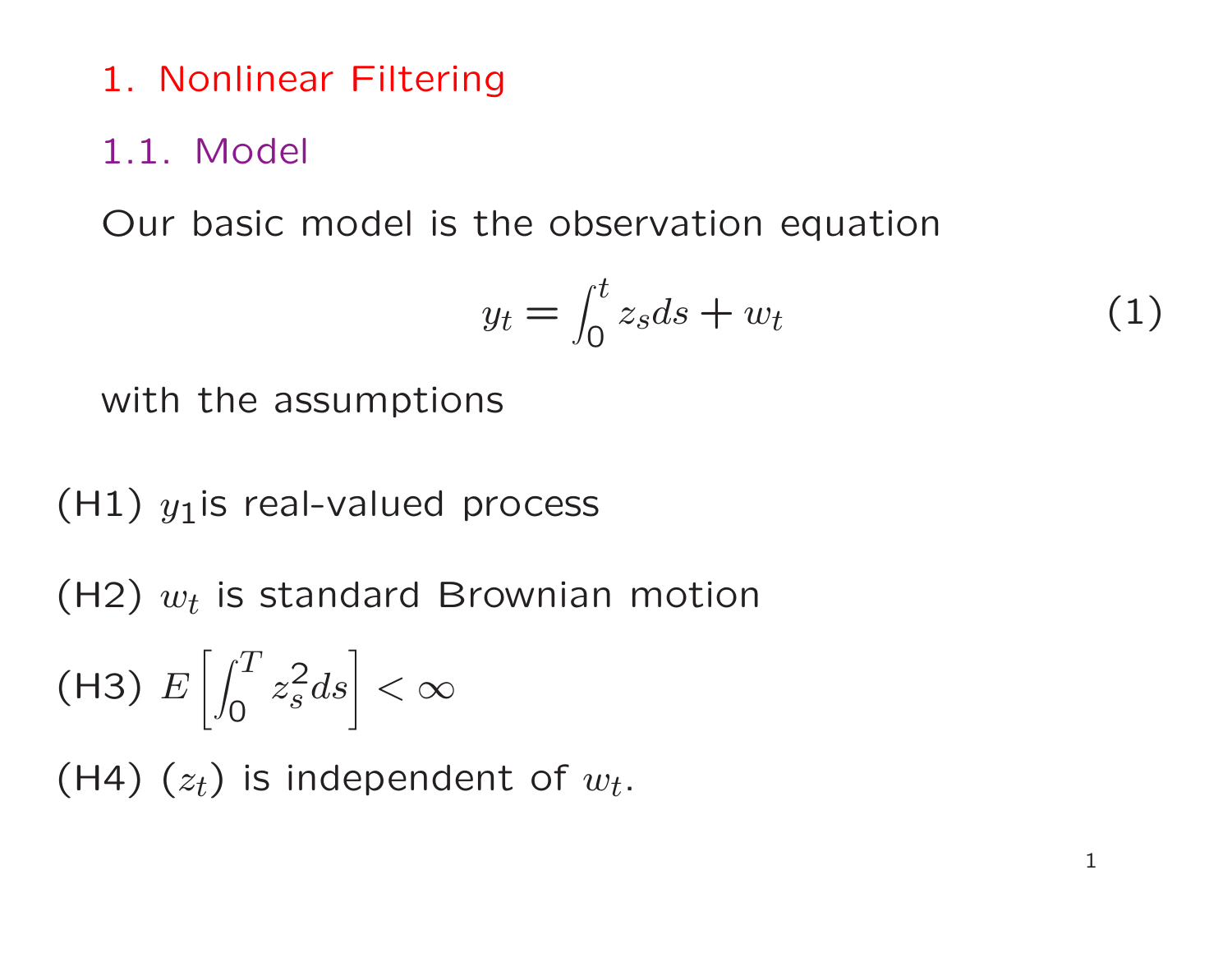Consider the innovations process

$$
\nu_t = y_t - \int_0^t \hat{z}_s ds
$$

where

$$
\widehat{z}^s = E(z_s|F_s^y) .
$$

It can now be shown that:

The process  $(\nu_t, F_t^y)$  is standard Brownian motion and  $F^y_s$  $\sigma_S^{y}$  and  $\sigma(\nu^u)$  $-|\nu_t|0 \leq s \leq t < u \leq T$ ) are independent. This result is proved by showing that  $\nu_t$  is a square integrable martingale with continuous sample paths with quadratic variation  $t$ , and the result follows from the Levy characterizationof Brownian motion.

(2)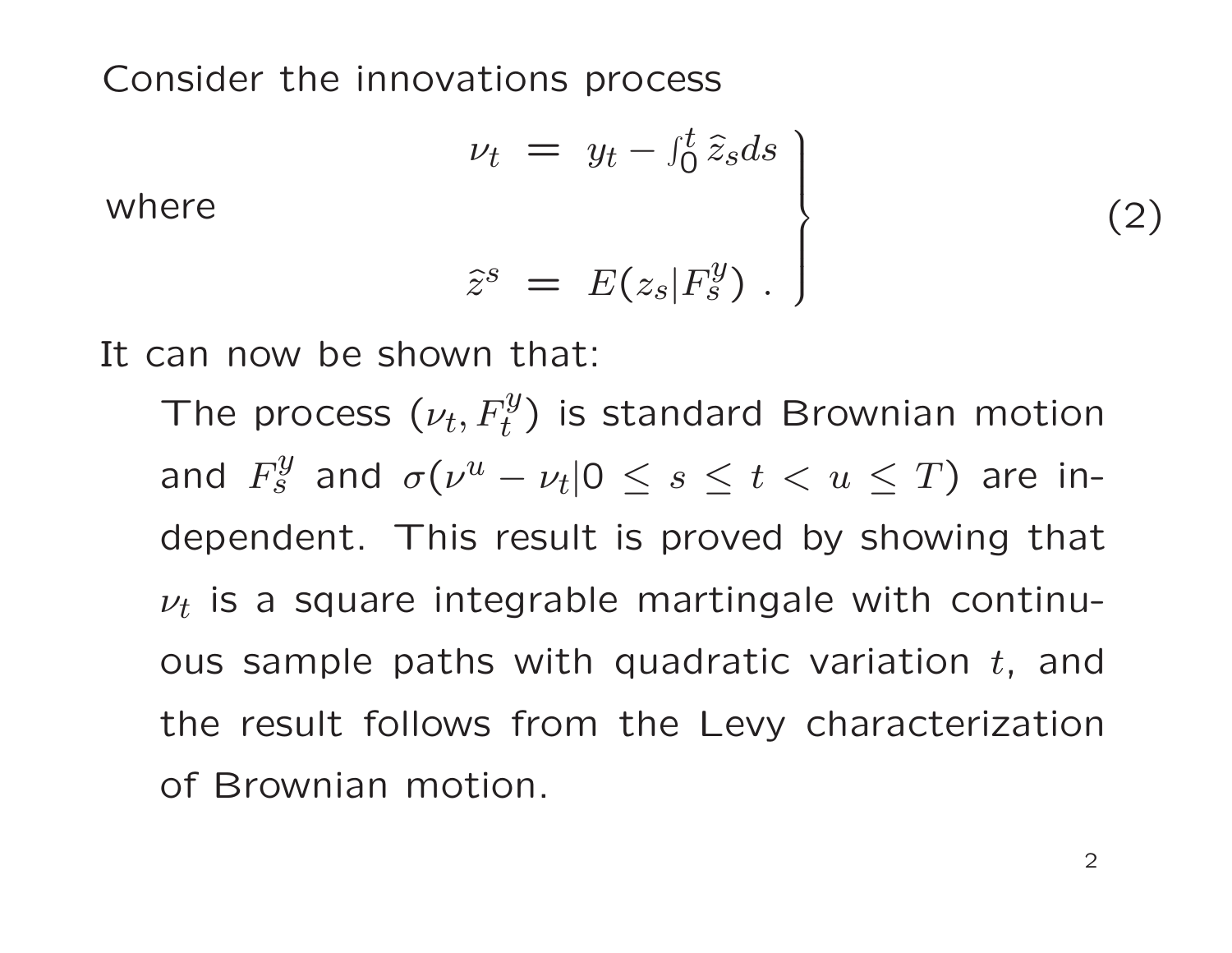Now analogous to the linear case, one can prove that

$$
\mathcal{F}_t^y = \mathcal{F}_t^{\nu} \tag{3}
$$

that is, the innovations contains the same information as the observation, This rather delicate result was provedby Allinger–Mitter † .

†D. F. Allinger and S. K. Mitter, *Stochatics* <sup>4</sup>, pp. 339-348. 1981.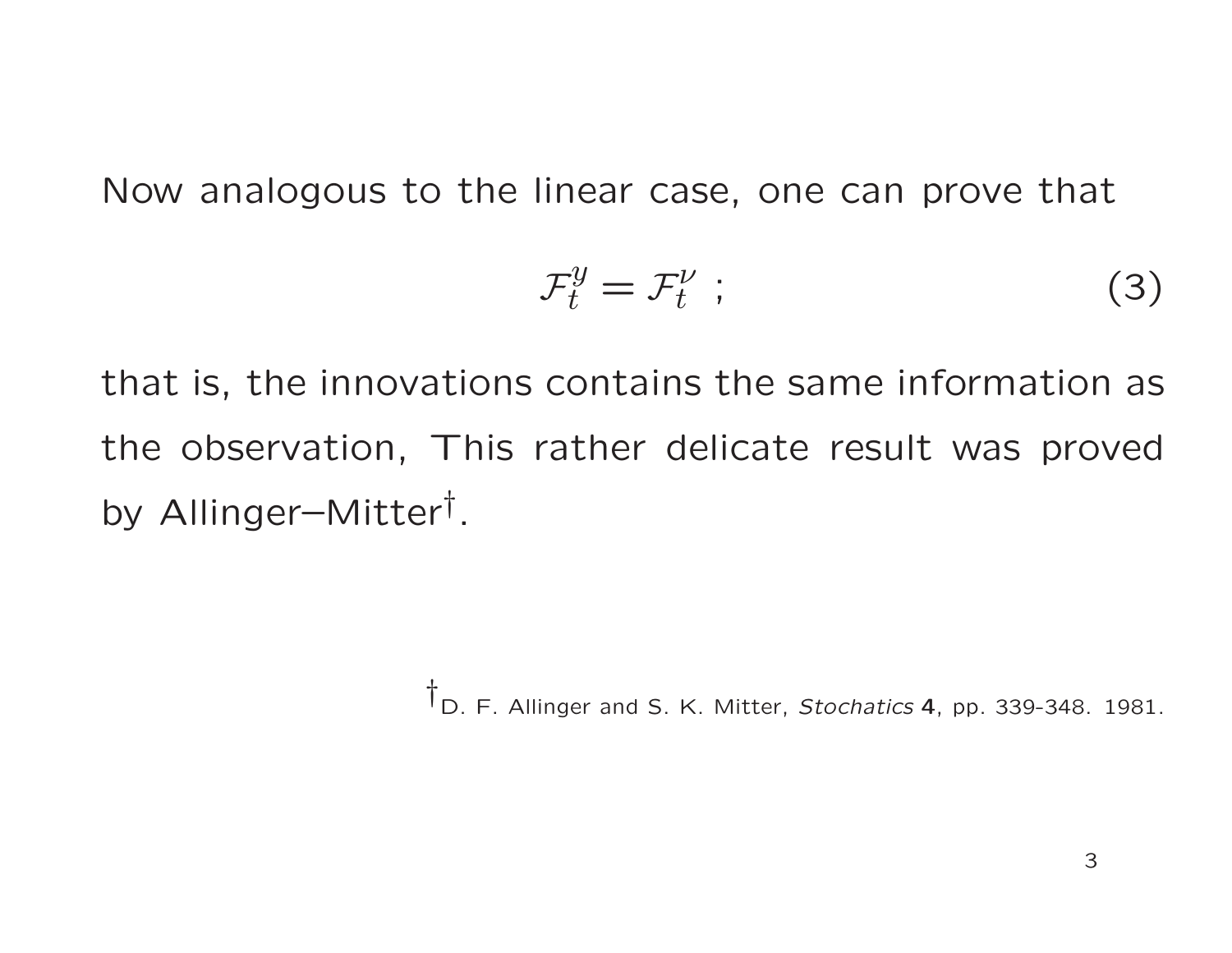Now combining this with the representation of square integrable martingales as stochastic integrals due to Kunitaand Watanabe, we obtain the following:

Every square-integrable martingale  $(m_t, F_t^y)$  can be represented as

$$
m_t = E(m_0) + \int_0^t \eta_s ds \t\t(4)
$$

 $\int_0^T E(\eta_s^2) ds < \infty$  and  $\eta_t$  is adapte  $\overline{O}$  $E(\eta$ 2 $\frac{2}{s}$ ) $ds < \infty$  and  $\eta_t$  is adapted to  $F_t^{\nu}$  $t$  .

It should be remarked that Fujisaki–Kallianpur–Kunita, in their important paper, proved the same result without (3) holding but with  $\eta_t$  adapted to  $\mathcal{F}_t^y.$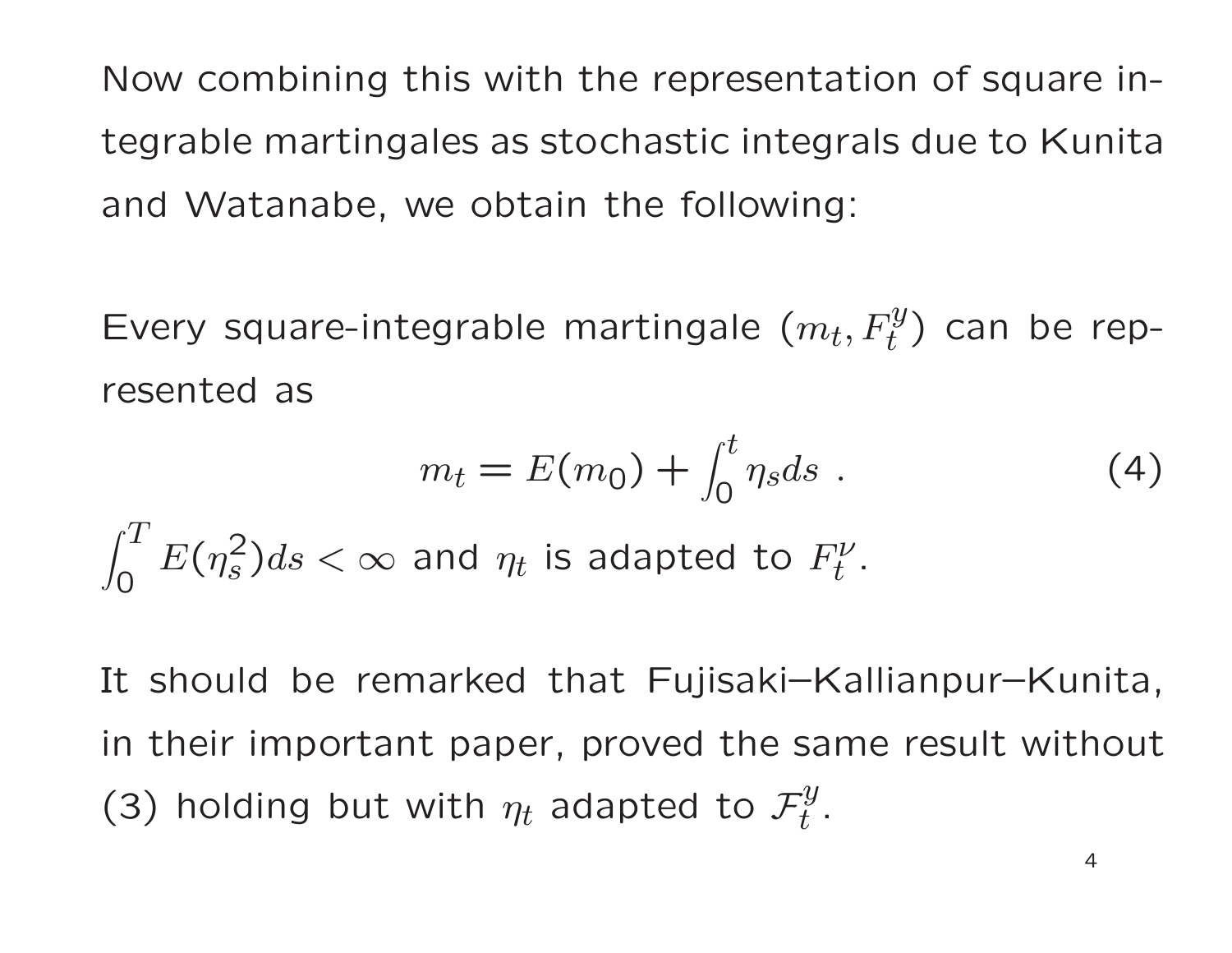To proceed further let us assume that

$$
z_t = h(x_t) \tag{5}
$$

and  $x_t$  satisfies a stochastic differential equation

$$
x_t = x_0 + \int_0^t f(x_s)ds + \int_0^t G(x_s)d\beta_s . \tag{6}
$$

Suppose we want to obtain the estimate

$$
\pi_t(\varphi) \stackrel{\triangle}{=} E[\varphi(x_t)|\mathcal{F}_t^y]. \tag{7}
$$

We want to obtain a recursive equation for  $\pi_t(\varphi).$  We need some preliminaries.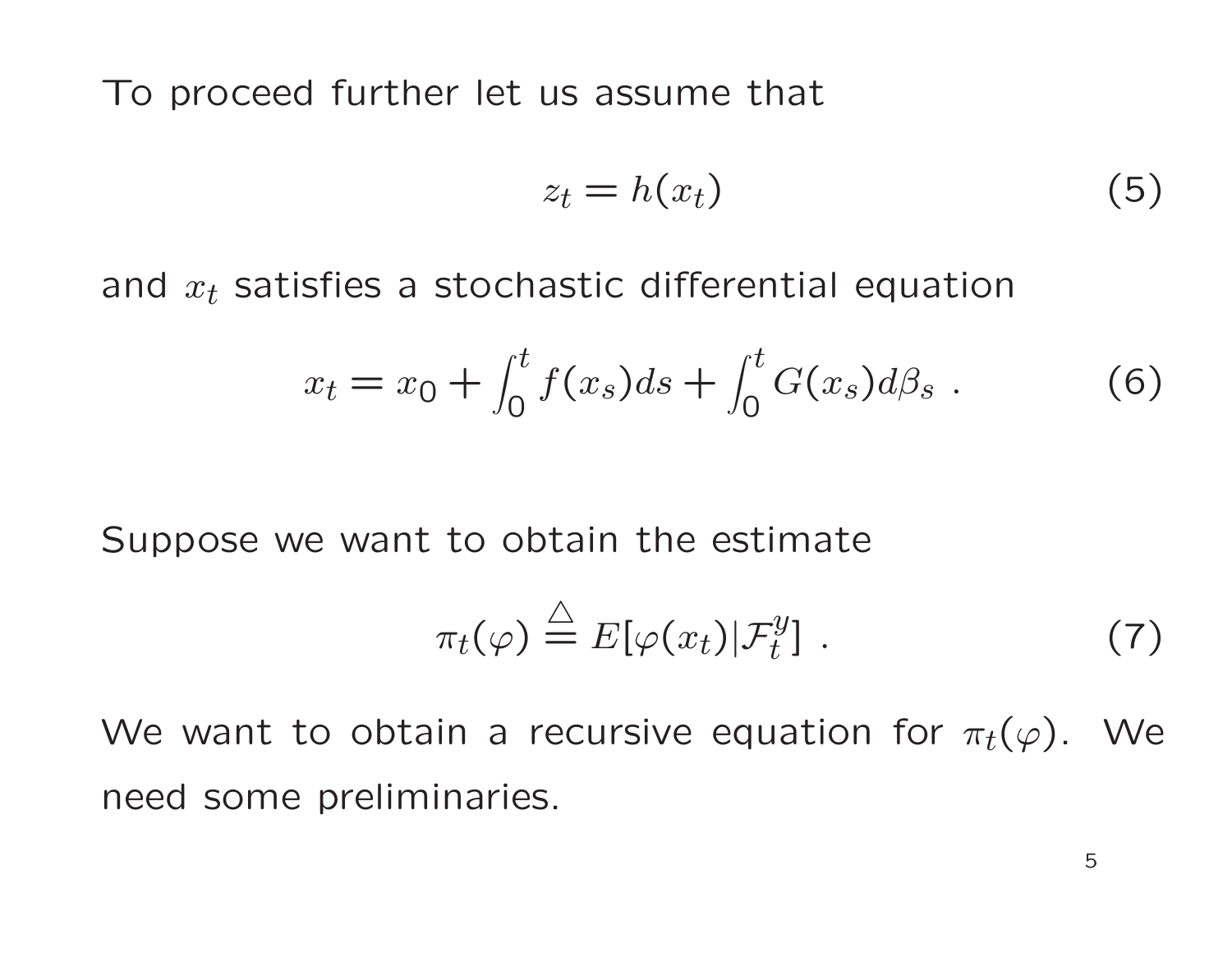Let  $L$  be the second-order elliptic operator defined by

$$
L(\Psi) = \sum_{i=1}^{n} f^{i}(x) \frac{\partial^{i} \Psi}{\partial x^{i}} + \sum_{i,j=1}^{n} a^{ij}(x) \frac{\partial^{2} \Psi}{\partial x^{i} \partial x^{j}}
$$
(8)

and

$$
A(x) = [a^{ij}(x)]_{i,j=1}^n = G(x)G'(x) .
$$

Then we can write Itô's differential rule as:

$$
\Psi(x_t) - \Psi(x_0) - \int_0^t L \Psi(x_s) ds = \int_0^t [\nabla \Psi(x_s)]' G(x_s) d\beta_s \quad (9)
$$

where  $\nabla$  is the gradient operator, and the last term

$$
M_t^{\Psi} = \int_0^t [\nabla \Psi(x_s)] G(x_s) d\beta_s
$$

is a  $\mathcal{F}^\beta_t$ -martingale (being a stochastic integral).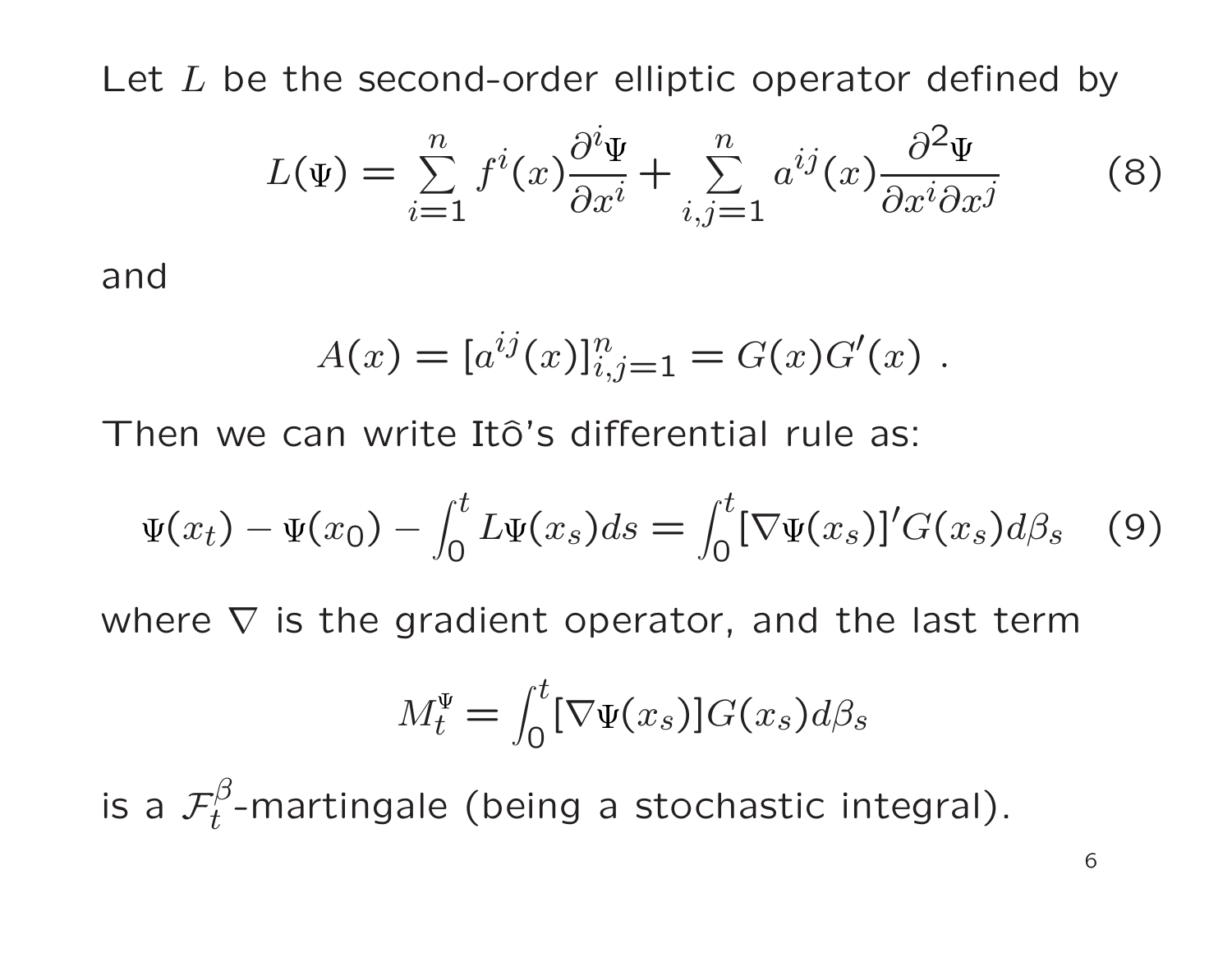To obtain the recursive equation for  $\pi_t(\varphi)$ , one shows that  $M_{\star}^{\varphi}$  $t^{\varphi}_{t}=\pi_{t}(\varphi)$  $7^{\prime\prime}$  month and  $^{\prime}$  $-\,\pi_0(\varphi-\,$  $\int_0^t$ 0 $\pi_{\scriptscriptstyle S}$  $\mathcal{F}_t^y$ , hence  $\mathcal{F}_t^{\nu}$ -martingale. Tl  $(L\varphi)$  is a square integrable tion theorem  $M_t^\varphi$  $t^{\nu}_{t}$ -martingale. Therefore from the representa-  $\frac{1}{t}$  = and adapted to  $\mathcal{F}_t^\eta.$  Therefore  $\int_0^t$ 0 $\eta$  $_{s}d\nu$ s $s$  where  $\nu$ s $\mathcal{C}_s$  is square integrable

$$
\pi_t(\varphi) = \pi_0(\varphi) + \int_0^t \pi_s(L\varphi)ds + \int_0^t \eta_s d\nu_s \ . \tag{10}
$$

It remains to identify  $\nu_s$ . This can be obtained as follows, by the Itô differential rule (9)

$$
\varphi(x_t) = \varphi(x_0) + \int_0^t L\varphi(x_s)ds + M_t^{\varphi} \ . \tag{11}
$$

Also

$$
y_t = y_0 + \int_0^t h(x_s)ds + w_t \ . \tag{12}
$$

7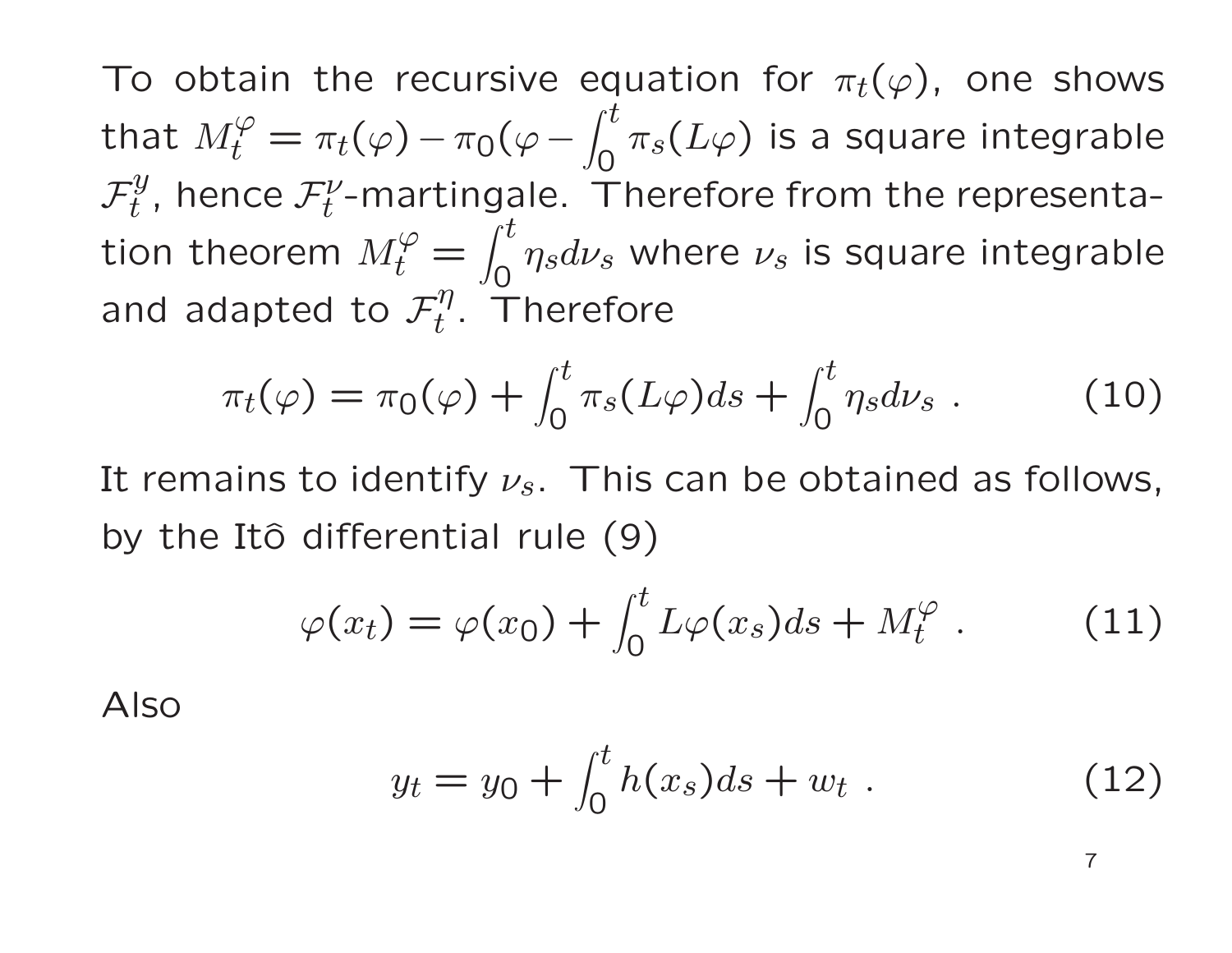Now, using the Itô-differential rule for semi-martingales,

$$
\varphi(x_t)y_t = \varphi(x_0)y_0 + \int_0^t y_s d\varphi(x_s) + \int_0^t \varphi(x_s) dy_s + \langle M^\varphi, w \rangle_t
$$
  

$$
= \varphi(x_0)y_0 + \int_0^t y_s [L\varphi(x_s)ds + dM_s^\varphi]
$$
  

$$
+ \int_0^t \varphi(x_s)[h(x_s)ds + dw_s)
$$
(13)

since  $\langle M^\varphi, w\rangle_t\,=\,0$  from the independence of  $(x_t)$  and  $(w_t)$  .

From the innovations representation

$$
y_t = y_0 + \int_0^t \pi_s(h)ds + \nu_t \ . \tag{14}
$$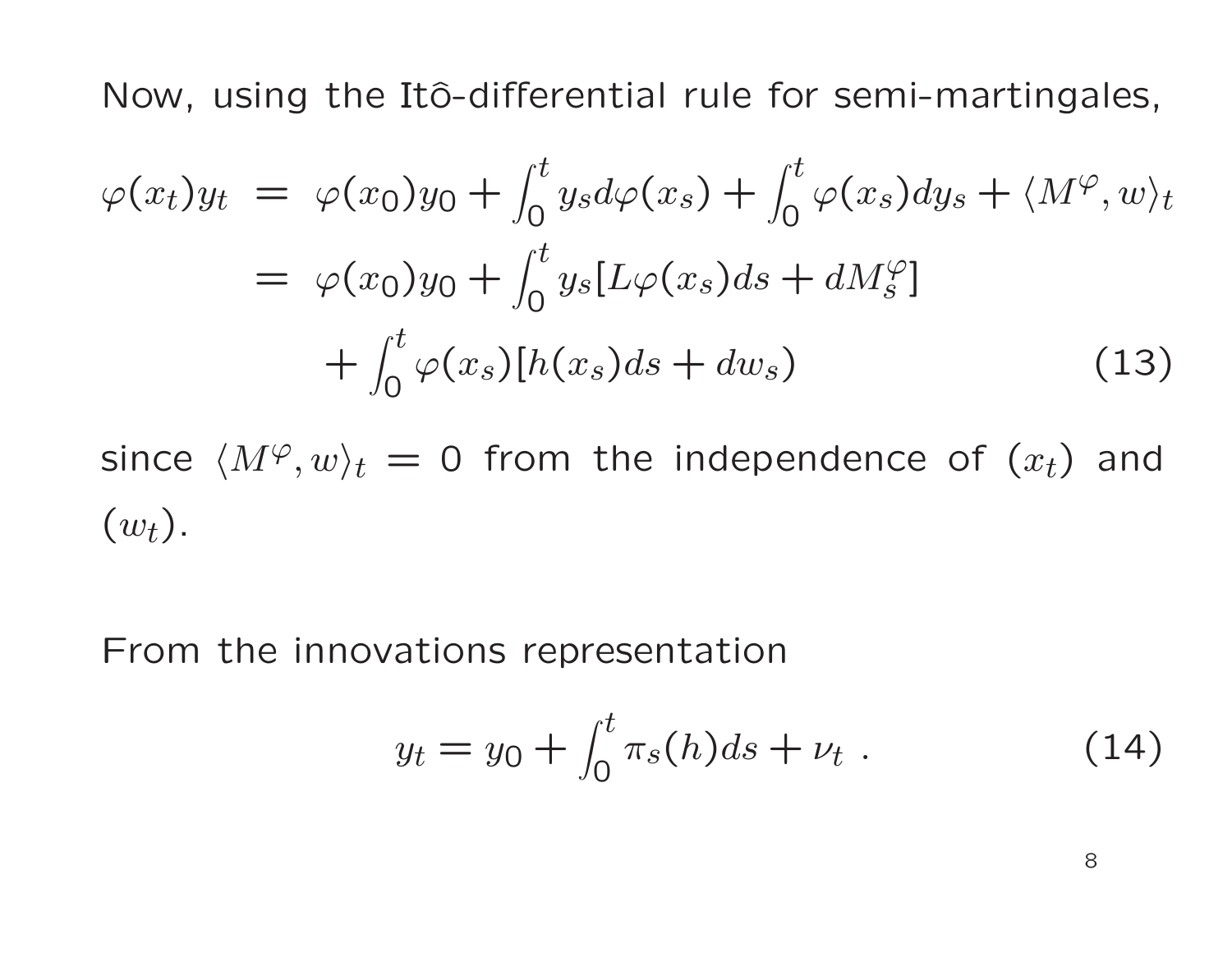**Therefore** 

$$
\pi_t(\varphi)y_t = \pi_0(\varphi)y_0 + \int_0^t \pi_s(\varphi)[\pi_s)(h)ds + d\nu_s
$$

$$
+ \int_0^t y_s[\pi_s(L\varphi)ds + \eta_s d\nu_s] - \langle N, \nu \rangle_t
$$

where

$$
N_t = \int_0^t \eta_s d\nu_s = \pi_0(\varphi) y_0 + \int_0^t \pi_s(\varphi) [\pi_s(h) ds + d\nu_s] + \int_0^t y_s [\pi_s(L\varphi) ds + \eta_s d\nu_s] + \int_0^t \eta_s d\nu_s \quad (15)
$$

Now noting that

$$
E[\varphi(x_t)y_t - \pi_t(\varphi)y_t | \mathcal{F}_s^y] = 0 \t\t(16)
$$

from (14) and (15) we get

$$
\eta_t = \pi_t(h\varphi) - \pi_t(\varphi)\pi_t(h) \qquad (17)
$$

and hence, from (10), we get

$$
\pi_t(\varphi) = \pi_0(\varphi) + \int_0^t \pi_s(L\varphi)ds + \int_0^t [\pi_s(h\varphi) - \pi_s(h)\pi_s(\varphi)]d\nu_s \ . \tag{18}
$$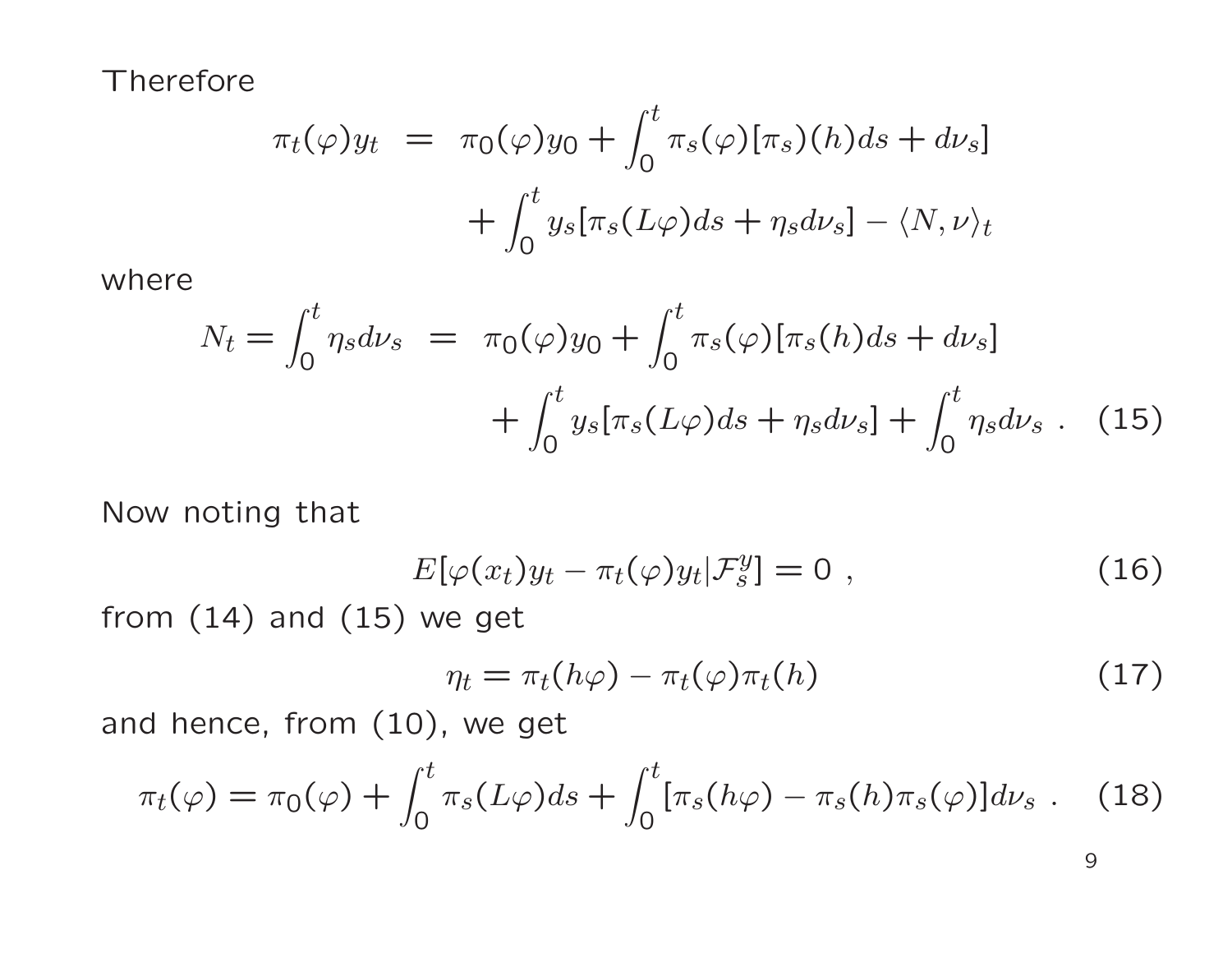This is one of the fundamental equations of nonlinear filtering. If the conditional distribution  $\pi_t$  has a density given by  $\tilde{p}(t,x)$ , then  $\tilde{p}$  satisfies the stochastic partial differential equation

$$
d\tilde{p}(t,x) = L^*\tilde{p}(t,x)dt + \tilde{p}(t,x)[h(x) - \pi_t(h)]d\nu_t \qquad (19)
$$

where  $\pi_t(h) = \int h(x) \tilde{p}(t,x) dx$ . The question of existence of <sup>a</sup> conditional density can be discussed using the Malliavin calculus<sup>†</sup>. Eq. (19) in this form, where the Itô calculus is involved, was first derived by Kushner ∗.

> <sup>†</sup>E. Pardoux, Filtrage Non Lineaire at Equations Aux Derivees Partielles Stochastique Associees, *Ecole d'Ete de Probabilites de Saint-Flour XIX*, ed. P.L. Hennequin. Spring Lecture Notes in Mathematics 1464, 1991.

> > <sup>∗</sup>H.J. Kushner, *SIAM J. Control*, <sup>2</sup> pp. 106–119, 1964.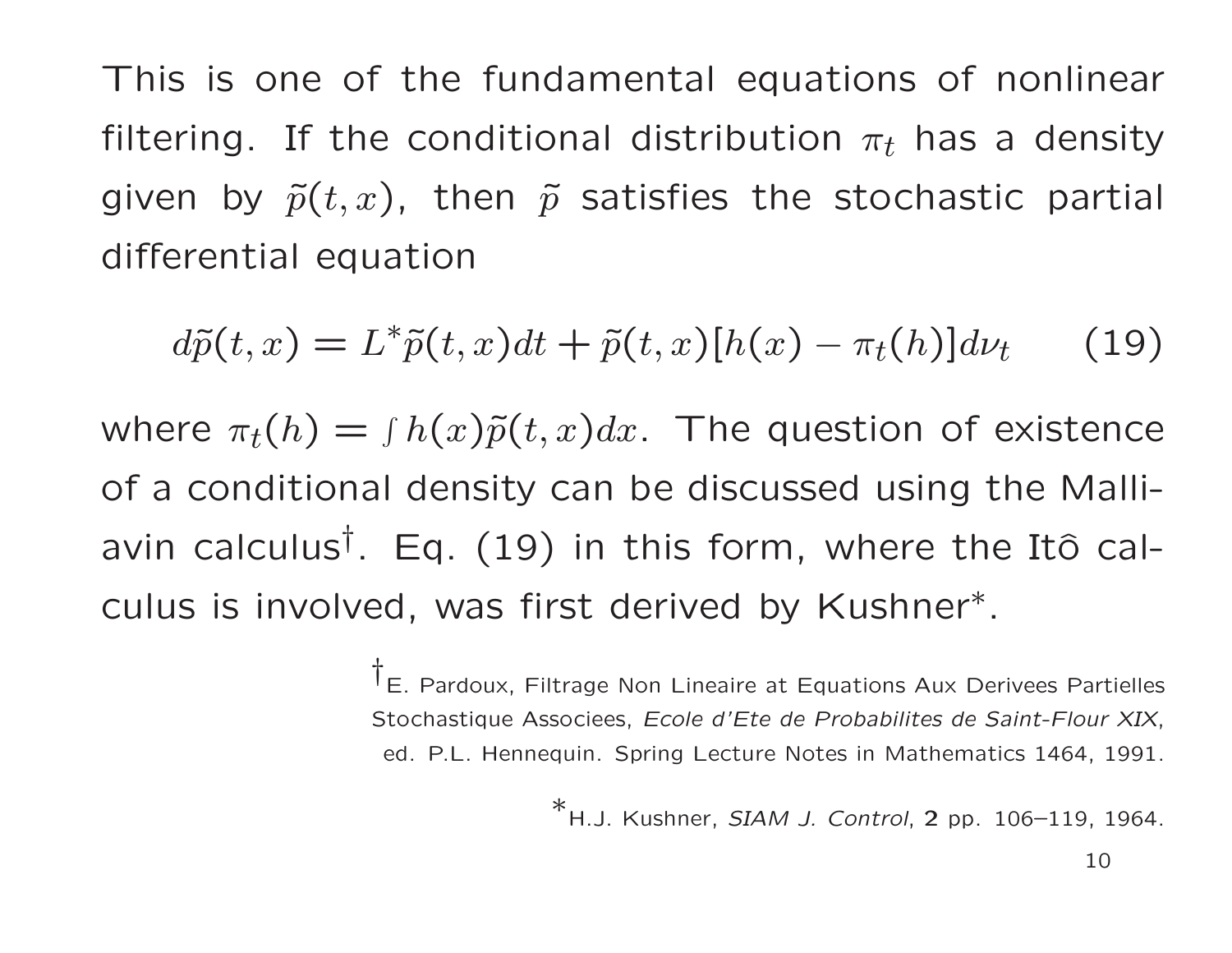The difficulty in deriving <sup>a</sup> solution for <sup>a</sup> conditional statistic  $\widehat{x}_t$  $\triangle$  $\triangleq \pi_t(x) = \int$  problem. The equation is  $x\tilde p(t,x)dx$  is the so-called closure

$$
d\hat{x}_t - \pi_t(f)dt + [\pi_t(hx)] - \pi_t(h)\hat{x}d\nu_t. \qquad (20)
$$

Note that computation of  $\widehat{x}_t$  requires computing

$$
\pi_t(f) = \int f(x)\tilde{p}(t, x)dx, \quad \pi_t(hx) = \int h(x)x\tilde{p}(t, x)dx \quad (21)
$$
  
and  $\pi_t(h) \stackrel{\triangle}{=} \int h(x)\tilde{p}(t, x)$ , and this requires solving stochas-  
tic differential equations for each of these above quanti-  
ties, which in their turn involve higher moments. Hence  
nonlinear filters are almost always infinite-dimensional.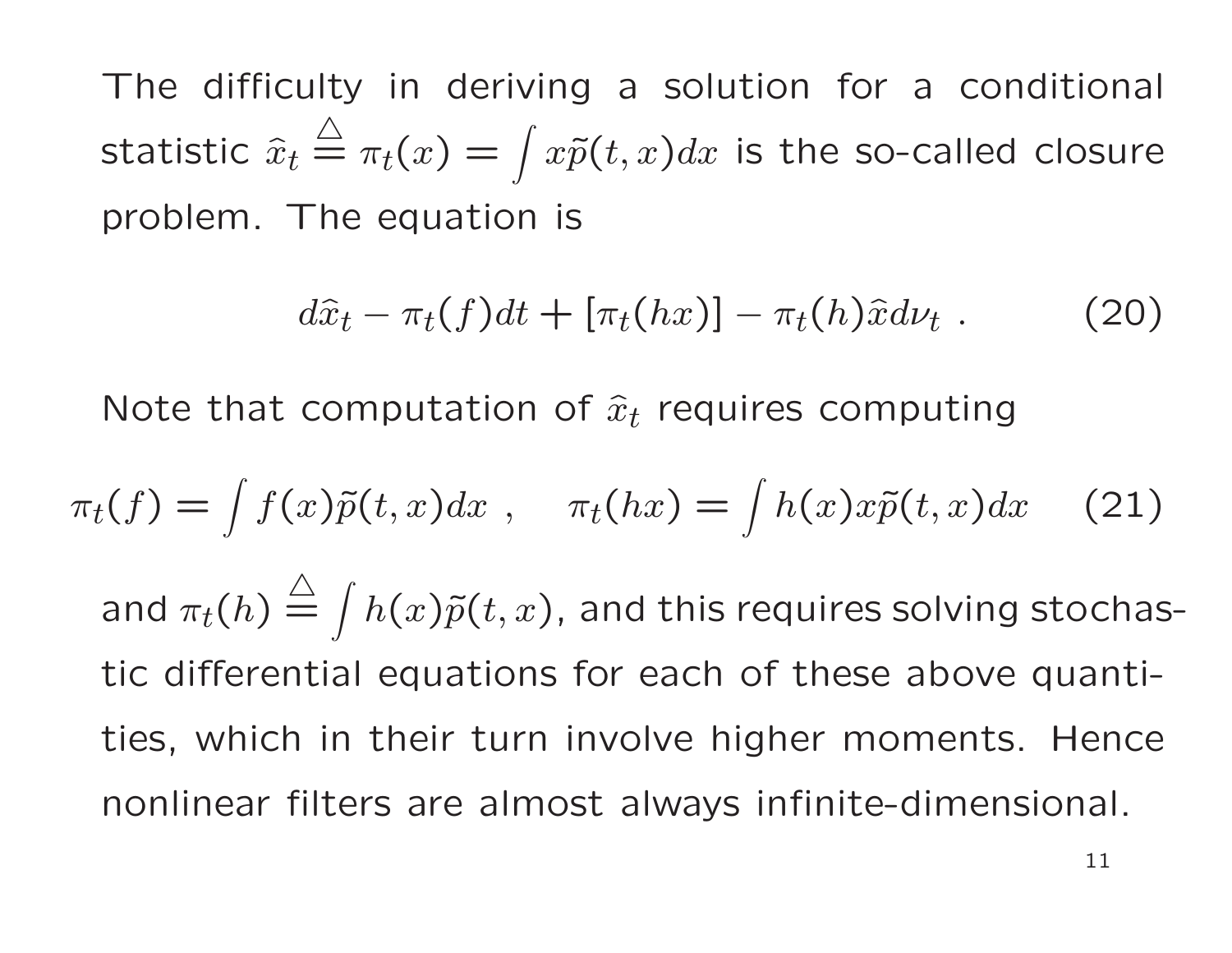There are only <sup>a</sup> few known examples where the filter is known to be finite-dimensional. The first is the linear-Gaussian situation leading to the Kalman filter. Thesecond is the finite-state case, first considered in an important paper by Wonham† .

†W.M. Wonham, *SIAM J. Control* <sup>2</sup>, pp. 347–369, 1965.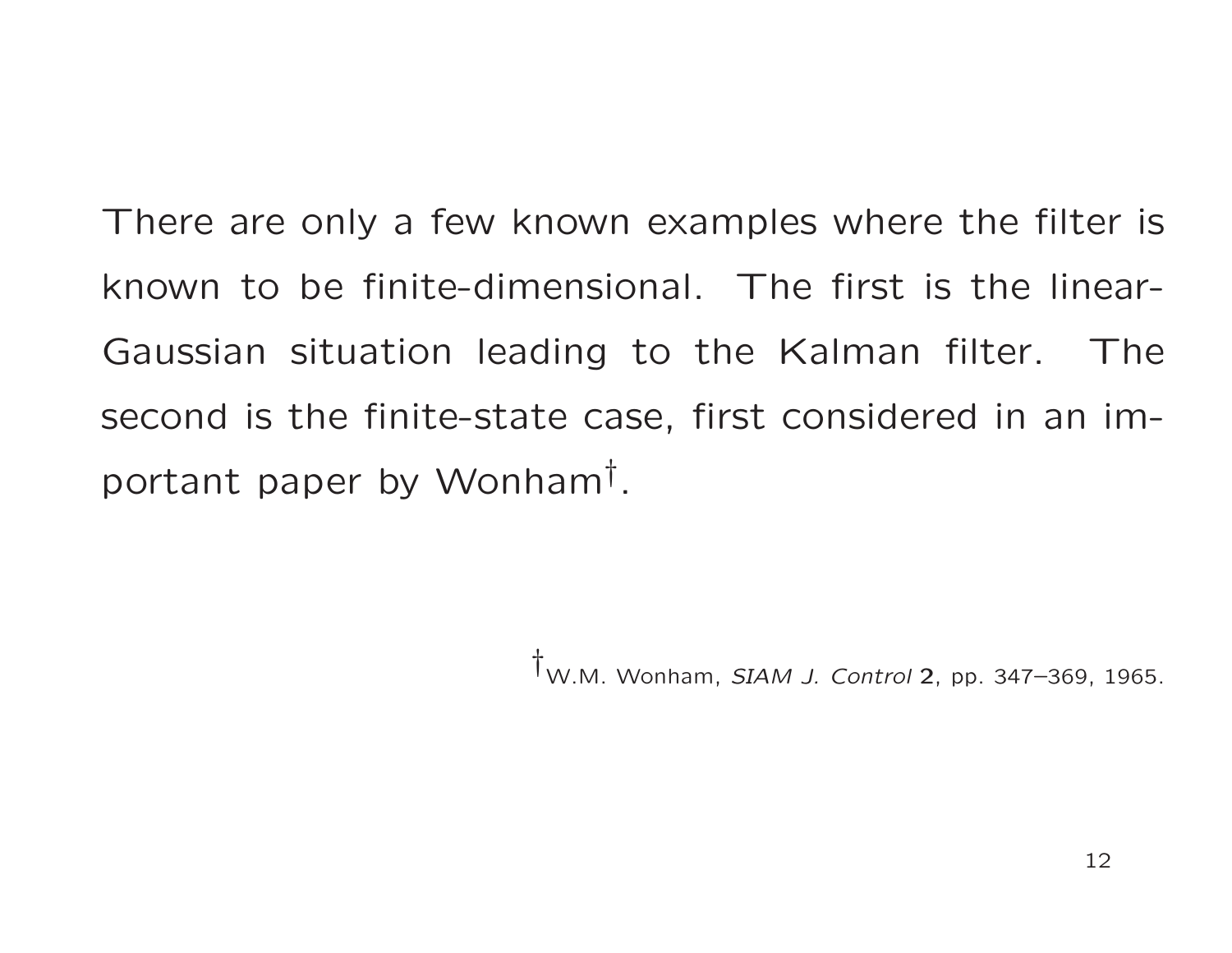Let  $x_t$  be a finite-state Markov process taking values  $S = (s_1, \ldots, s_N)$ . Let  $p_t = (p_t^1, \ldots, p_t^N)$  be the probability vector where  $p_t^i$  − Prob $(x_t = s_i)$ . Then the evolution of  $p_t$  is given by the forward Kolmogoroff equation

$$
\frac{dp_t}{dt} = Ap_t.
$$

If we denote by  $\tilde{p}_t = \mathsf{Prob}(x_t = s_i | \mathcal{F}_t^y)$ 

 $B = \text{diag}[h(s_1), ..., h(s_N)]$  and  $b' = [h(s_1), ..., h(s_N)],$ 

then  $\tilde{p}_t$  satisfies

$$
d\tilde{p}_t = A\tilde{p}_t dt + [B - (b'\tilde{p}_t)I]\tilde{p}_t (dy_t - (b'\tilde{p}_t)dt]. \qquad (22)
$$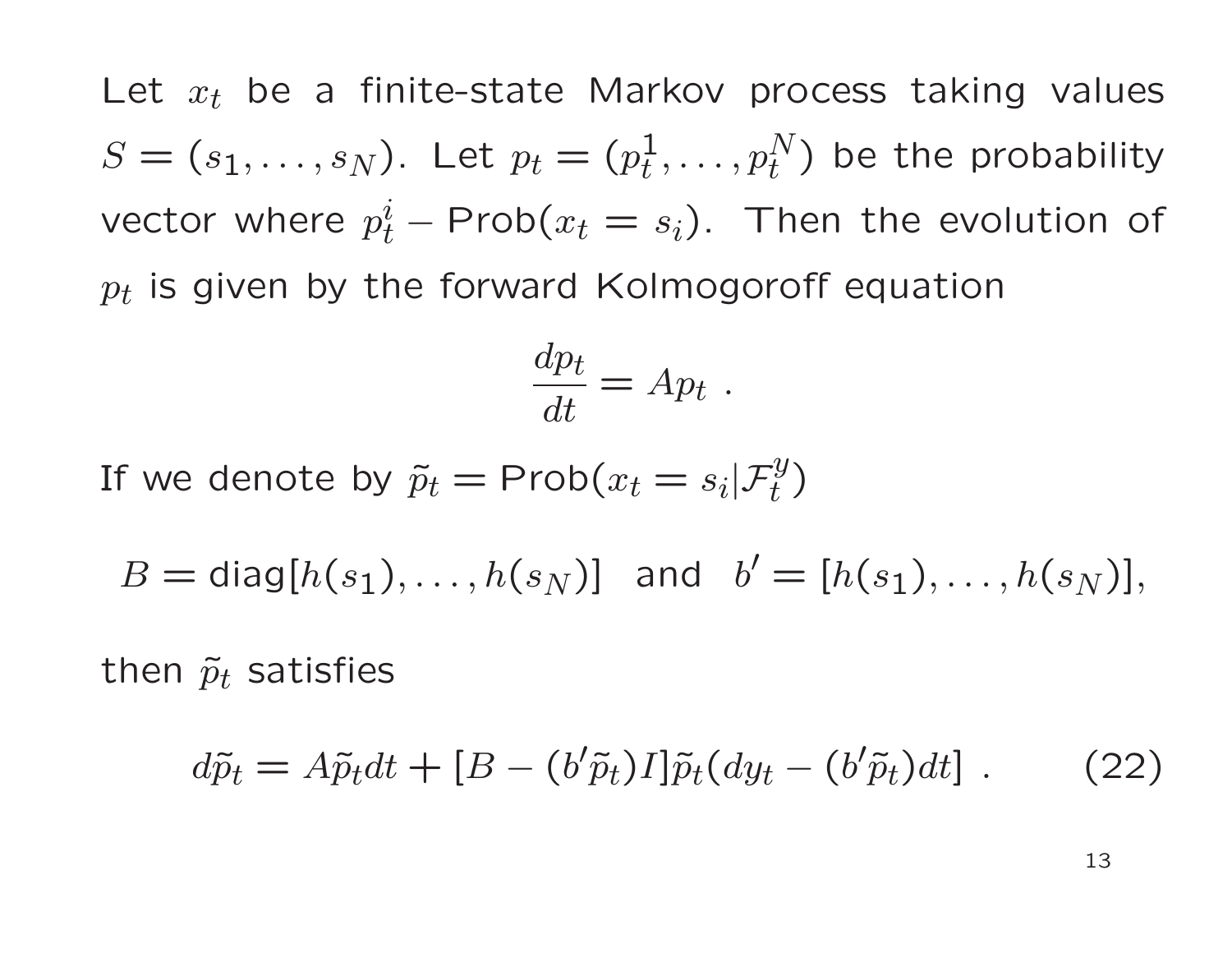One of the difficulties with Eq. (19) is that it is <sup>a</sup> nonlinear stochastic partial differential equation. An important idea due to Zakai $^\dagger$ ], Duncan $^*$ , and Mortensen $^\#$  is to write  $\pi_t(\varphi)$  as

$$
\pi_t(\varphi) = \frac{\rho_t(\varphi)}{\rho_t(1)}\tag{23}
$$

where  $\rho_t(\varphi)$  satisfies

 $\#$ 

$$
\rho_t(\varphi) = \rho_0(\varphi) + \int_0^t \rho_s(L\varphi)ds + \int_0^t \rho_s(h\varphi)dy_s . \tag{24}
$$

 $\rho_t$  is an un-normalized version of  $\pi_t.$  Note that this is a linear stochastic partial differential equation.

> †M. Zakai, *Z. Wahr. Verw. Geb.* <sup>11</sup>, pp. 230–243,1969<sup>∗</sup>T.E. Duncan, Ph.D. dissertation, Stanford University, 1967.  $\tau$  R.E. Mortenson, Ph.D. Dissertation, Univ. of California, Berkeley, 1967.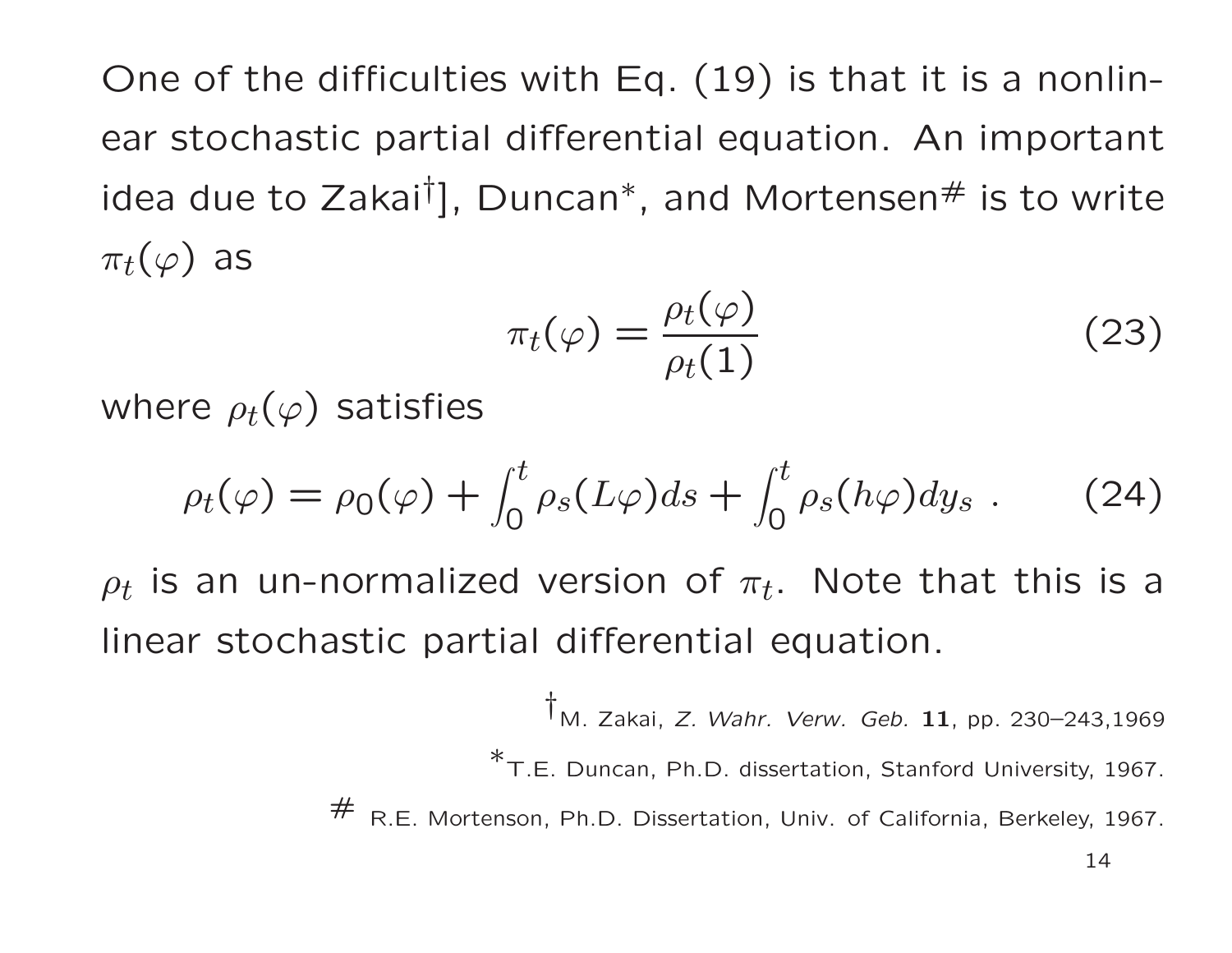This is intimately related to the Feynman–Kac formulafor integrating linear parabolic equations with <sup>a</sup> potential term. For <sup>a</sup> discussion between the analogies betweennonlinear filtering and quantum mechanics see Mitter † .Recall that the original probability space is  $(\Omega, \mathcal{F}, P)$  on which there is an increasing family of  $\sigma\text{-fields }(\mathcal{F})_{t\geq 0}$ <sub>0</sub> and the process  $(x_t)$  is adapted to it.

†S.K. Mitter, *Ricerche di Automatice*, Vol. 10, no. 2, pp. 163–216,1979.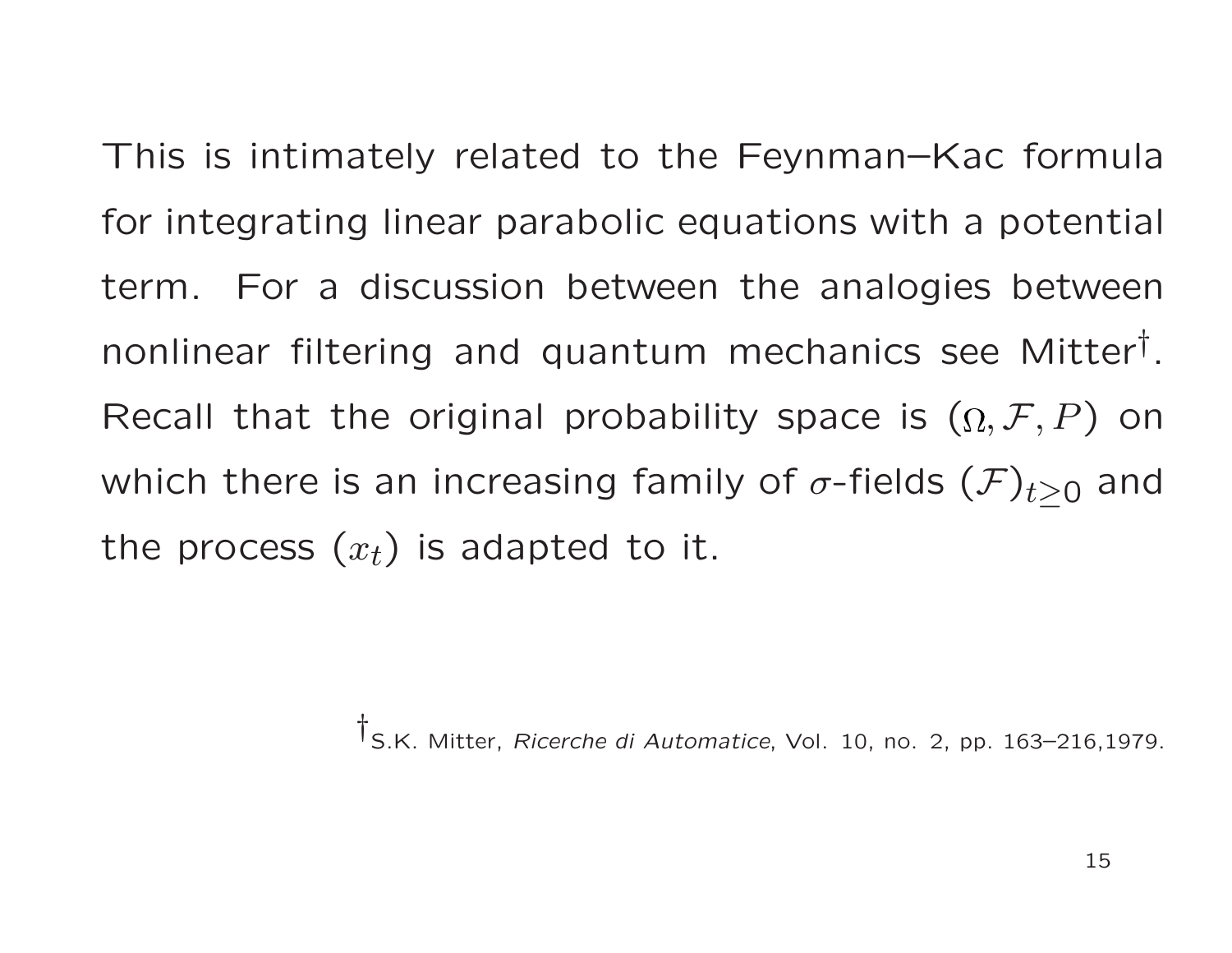Define a new probability measure  $P_{\mathsf{0}}$  on  $(\Omega , \mathcal{F})$  in terms of the Radon–Nikodym derivative

$$
\frac{dP_0}{dP} = \exp\left(-\int_0^T h(x_2)dy_s - \frac{1}{2}\int_0^t h^2(x_s)ds\right) \stackrel{\triangle}{=} \Lambda_t. \quad (25)
$$

Under  $P_0$ ,  $\left( y_t \right)$  is standard Brownian motion,  $\left( x_t \right)$  and  $\left( y_t \right)$  are independent, and  $\left( x_t \right)$  has the same distribution under  $P_0$  and  $P$ . Now,

$$
\pi_t(\varphi) E[\varphi(x_t)|\mathcal{F}_t^y] = \frac{E_0[\varphi(x_t)\Lambda_t|\mathcal{F}_t^y]}{E_0(\Lambda_t|\mathcal{F}_t^y)} \stackrel{\triangle}{=} \frac{\rho_t(\varphi)}{\rho_t(1)} \ . \tag{26}
$$

Furthermore. we can prove that

$$
\tilde{\Lambda}_t \stackrel{\triangle}{=} E_0(\Lambda_t | \mathcal{F}_t^y) = \exp\left(\int_0^t \pi_s(h) dy_s - \frac{1}{2} \int_0^t \pi_s(h)^2 dy_s\right)
$$

.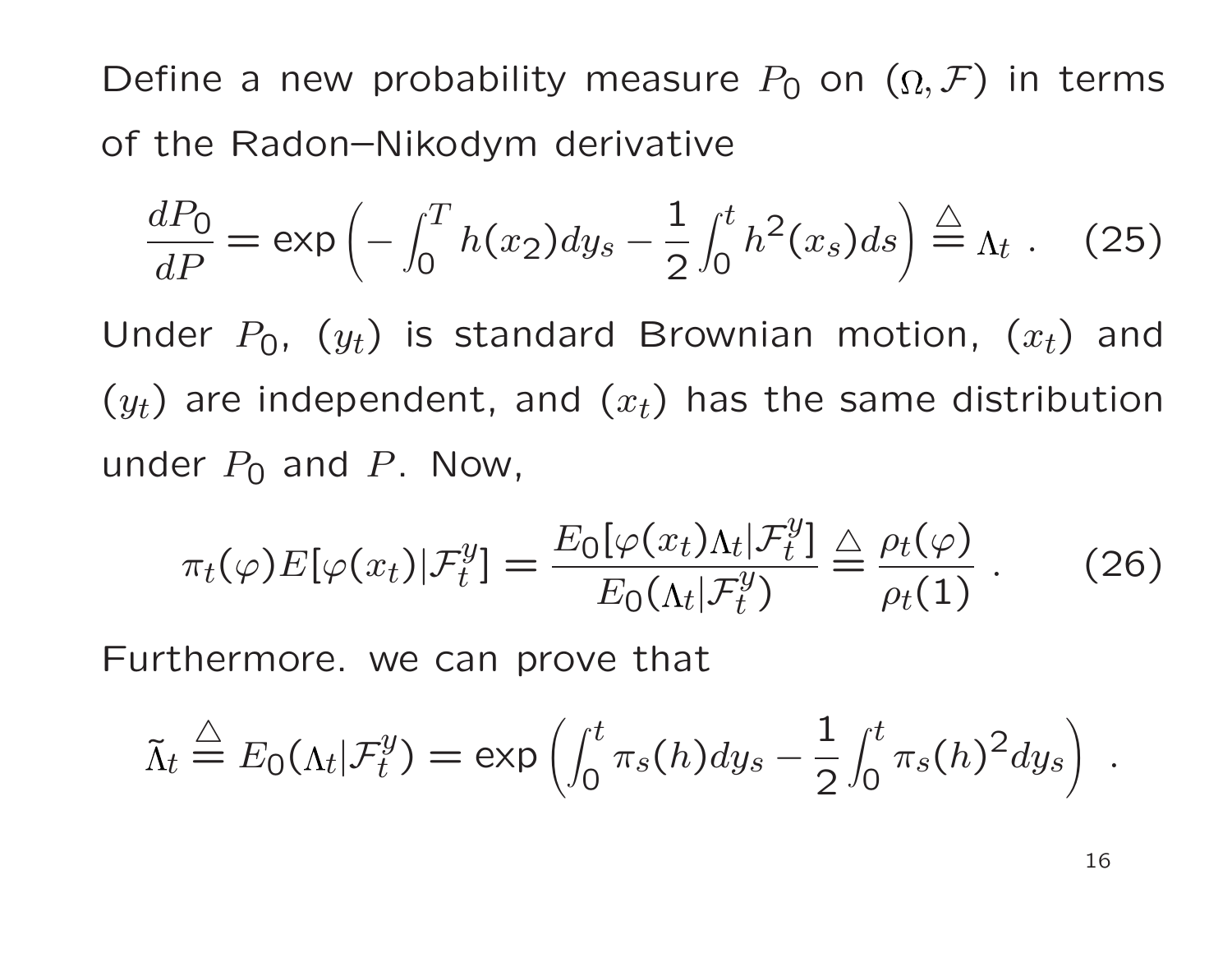From (26),  $\rho_t(\varphi) = \pi_t(\varphi)\tilde{\Lambda}_t$ . Then using the Itô differential rule,<br>we get (24). This derivation is due to Davis and Marque<sup>t</sup>, where we get  $(24)$ . This derivation is due to Davis and Marcus<sup>†</sup>, where the full details can be found. The measure transformation idea in stochastic differential equations is due to Girsanov (cf. Liptser andShiryayev<sup>\*</sup> and the references cited there).

Eq. (24) is an Itô stochastic partial differential equation. There is a calculus, the so-called Stratanovich calculus, which in many ways is like ordinary calculus. The conditional density equation for nonlinear filtering was derived using this calculus by Stratanovich $#$ . For the relation between the two calculi see Wong $\textsuperscript{s}$ . This is an important modeling question.

> †M.H.A. Davis and S.I. Marcus, An Introduction to Nonlinear Filtering, in *Stochastic Systems: The Mathematics of Nonlinear Filtering and Identification and Applications* eds. M. Hazewinkel and J. C. Willems, Reidel, Dordrecht, 1981.

> > <sup>∗</sup>R.S. Liptser and A.N. Shiryayer, *Statistics of Random Processes I: General Theory*, Springer-Verlag, New York, 1977.

# R.L. Stratonovich, *Theory Prob. Appl. (USSR)*, Vol. 5, pp. 156–178, 1960.

E. Wong, *Stochastic Processes in Information & Dynamical Systems*, McGraw Hill, New York, 1971.

\$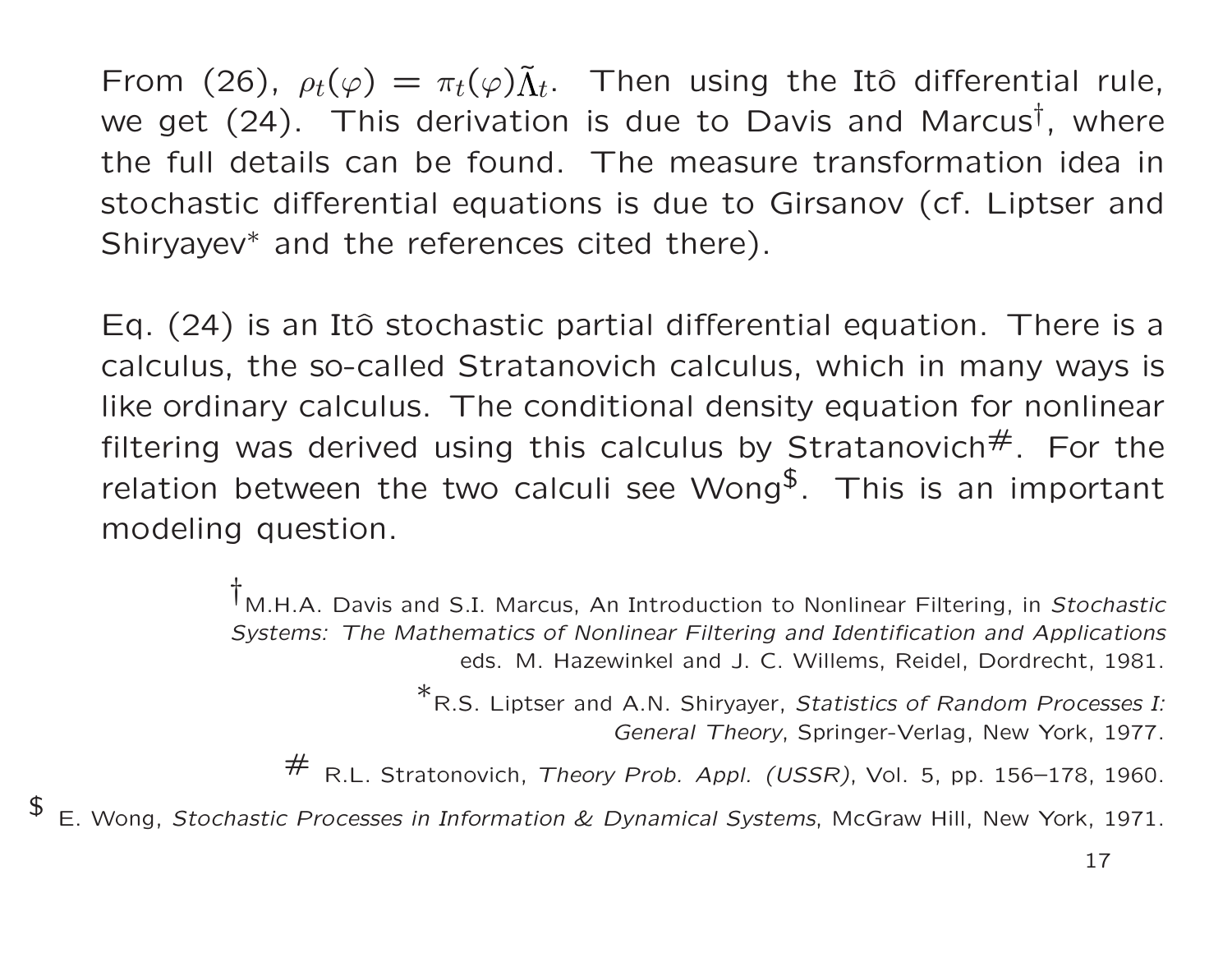The Stratanovich form of (24) is

$$
\rho_1(\varphi) = \rho_0(\varphi) + \int_0^t \rho_s \left( L\varphi - \frac{1}{2}h^2 \varphi \right) ds + \int_0^t \rho_s(h\varphi) \circ dy_s
$$
\n(27)

where the last integral is <sup>a</sup> (symmetric) Stratanovich integral. It should be noted that geometry is preservedwhen we work with the Stratanovich form of the equation. The relation between (24) and (27) involves theWong–Zakai correction [note that the generator  $L$  in (27) has been replaced by  $L-\frac{1}{2}$ then  $q(t, x)$  satisfies a linear stochastic partial differential 2 $[h^{\mathsf{2}}].$  If  $\rho_t$  has a density  $q(t,x)$ equation

$$
dq(t,x) = \left(L^* - \frac{1}{2}h^2\right)q(t,x) + h(x)q(t,x) \circ dy_t. \tag{28}
$$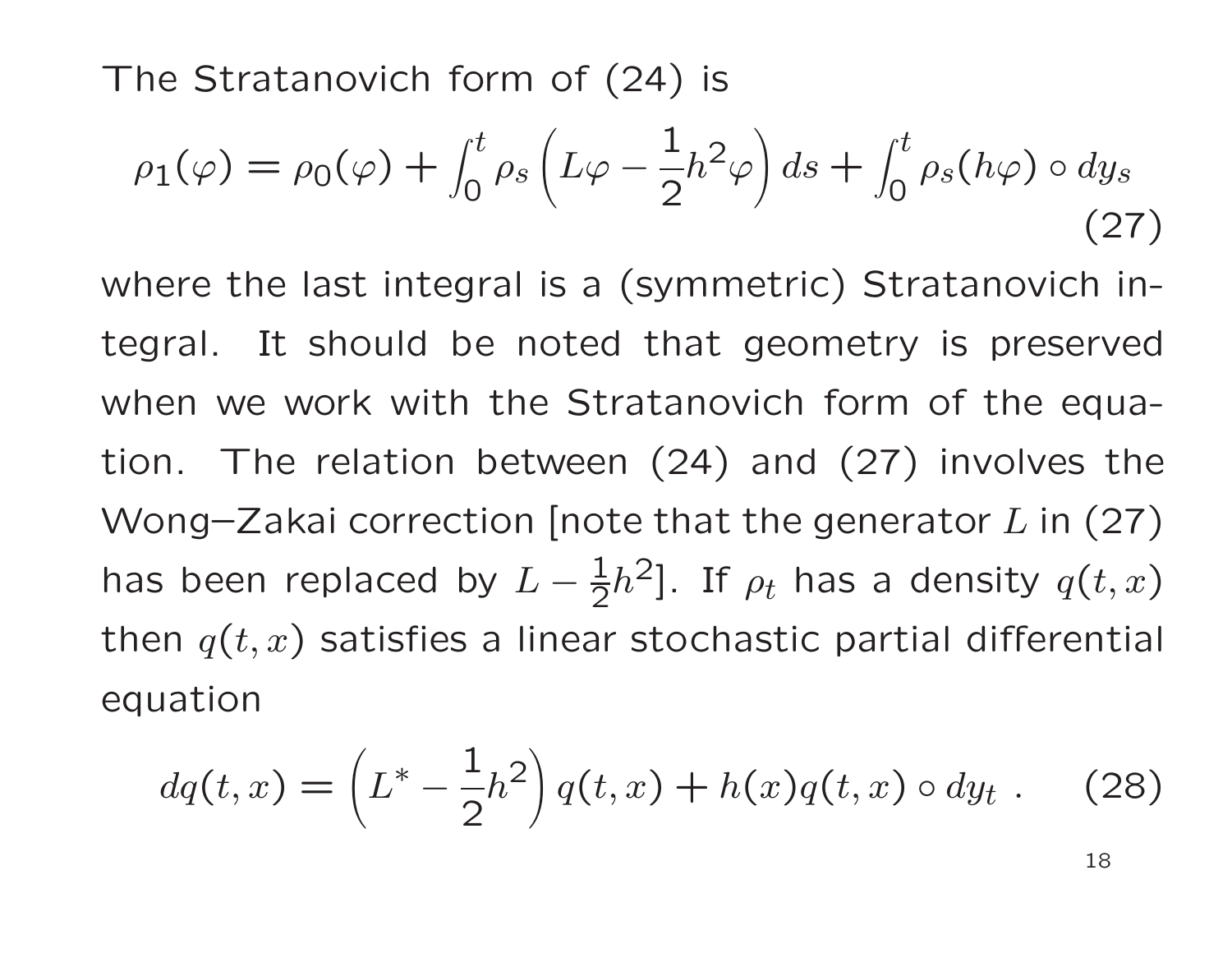#### 2. <sup>A</sup> Variational Formulation of Bayesian Estimation

Let  $(\Omega, \mathcal{F}, P)$  be a probability space,  $(\mathbf{X}, \mathcal{X})$  and  $(\mathbf{Y}, \mathcal{Y})$ Borel spaces, and  $X:\Omega\to\mathbf{X}$  and  $Y:\Omega\to\mathbf{Y}$  measurable mappings with distributions  $P_X$ ,  $P_Y$  and  $P_{XY}$  on  $\mathcal{X}$ ,  $\mathcal{Y}$ and  $\mathcal{X} \times \mathcal{Y}$ , respectively. Suppose that:

(H1) there exists a  $\sigma$ -finite (reference) measure,  $\lambda_Y$ , on  ${\cal Y}$ such that  $P_{XY}\ll P_X\otimes\lambda_Y$  $_Y$ . (This could be  $P_Y$  itself.)

Let  $Q: \mathbf{X} \times \mathbf{Y} \to [0, \infty)$  be a version of the associated Radon-Nikodym derivative, and

$$
\bar{\mathbf{Y}} = \left\{ y \in \mathbf{Y} : 0 < \int_{\mathbf{X}} Q(x, y) P_X(dx) < \infty \right\};\tag{29}
$$

19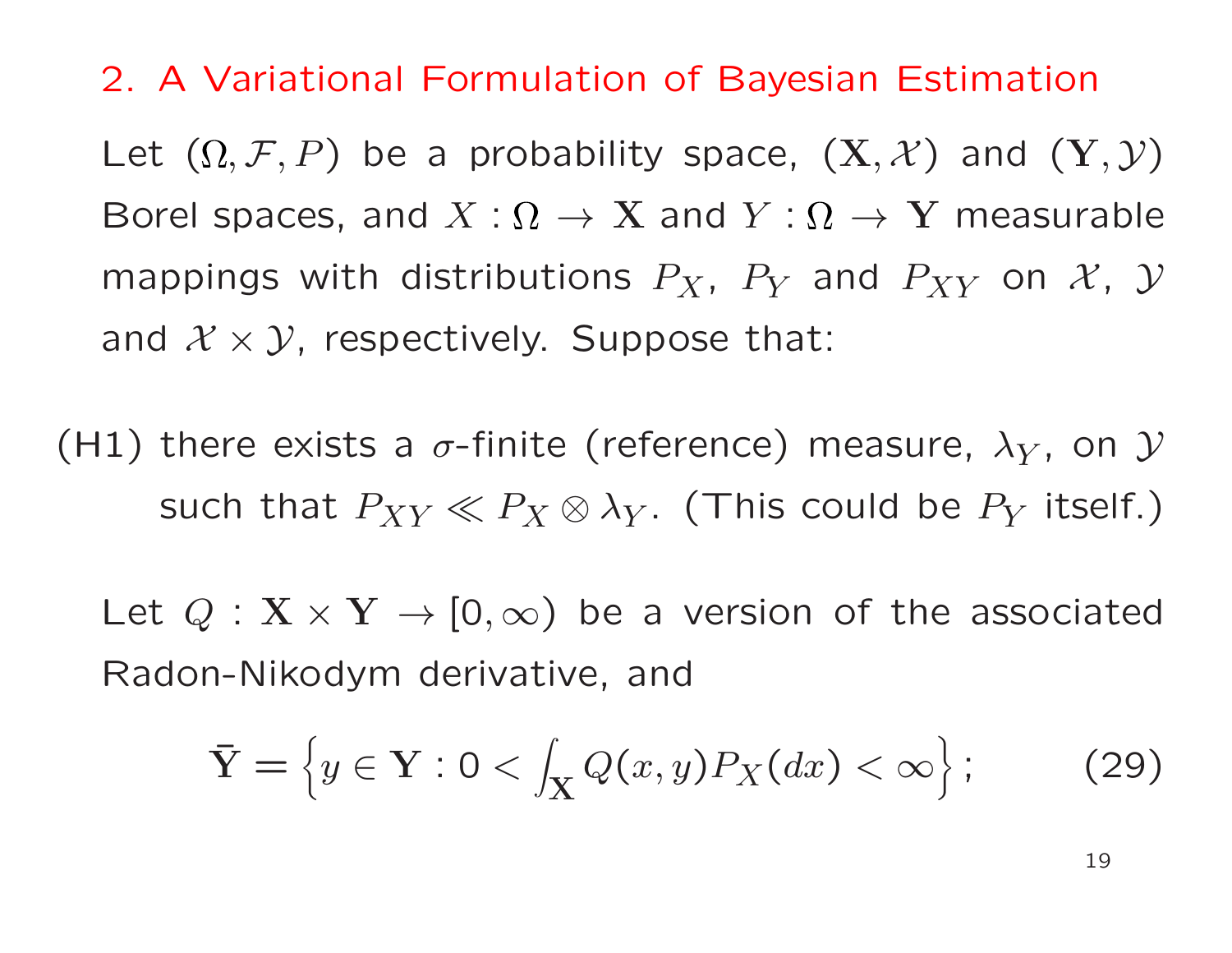then  $\bar{\mathbf{Y}} \in \mathcal{Y}$  and  $P_Y(\bar{\mathbf{Y}}) = 1$ . Let  $H : \mathbf{X} \times \mathbf{Y} \to (-\infty, +\infty]$ be defined by

$$
H(x, y) = -\log(Q(x, y)) \quad \text{if } y \in \overline{Y}
$$
\n
$$
0 \quad \text{otherwise :}
$$
\n(30)

then  $P_{X|Y}:\mathcal{X}\times\mathbf{Y}\rightarrow[0,1]$ , defined by

$$
P_{X|Y}(A,y) = \frac{\int_A \exp(-H(x,y)) P_X(dx)}{\int_X \exp(-H(x,y)) P_X(dx)},
$$
(31)

is <sup>a</sup> *regular conditional probability distribution* for <sup>X</sup> given  $Y$ ; i.e.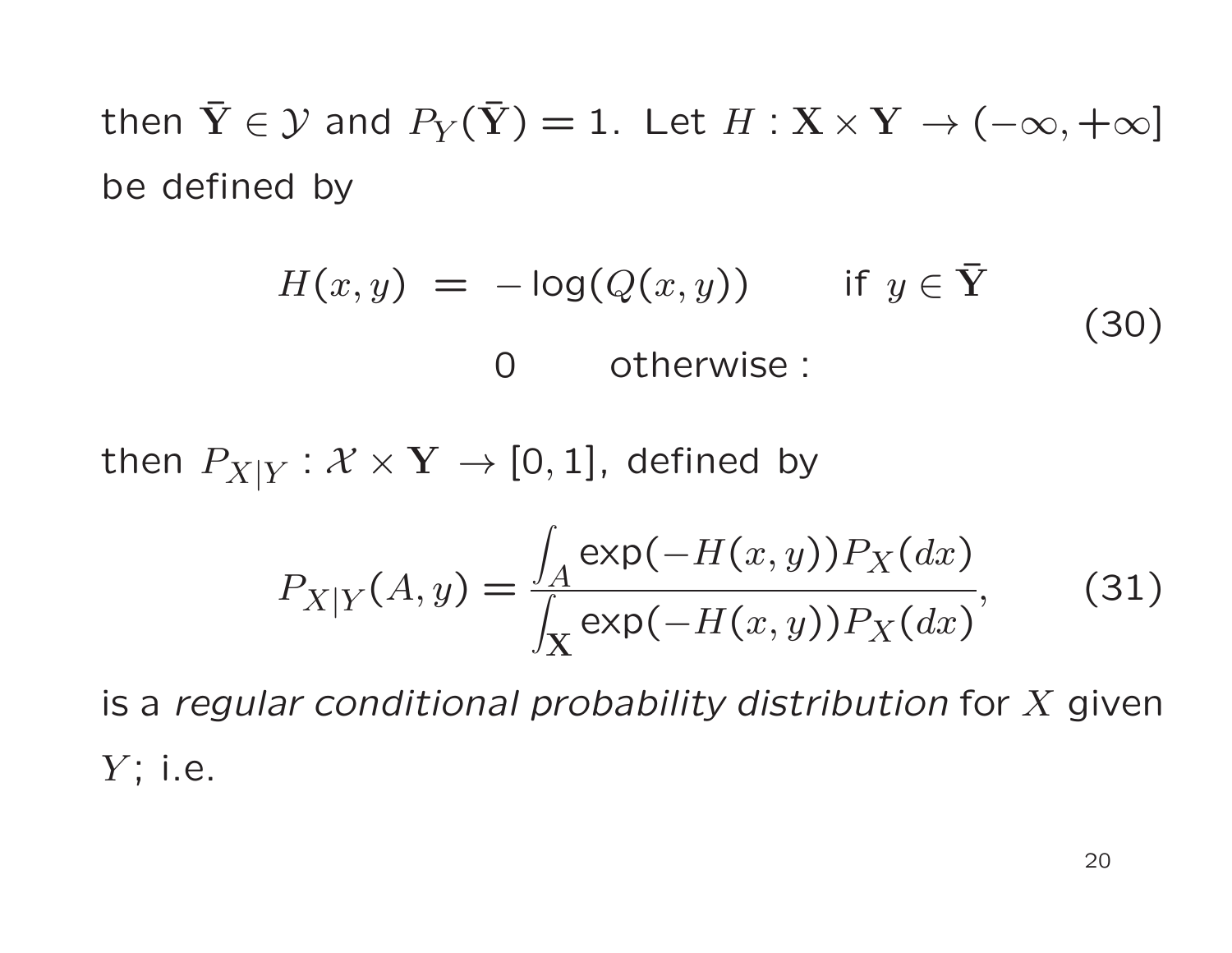$P_{X|Y}(\,\cdot\,,y)$  is a probability measure on  ${\mathcal X}$  for each  $y,$  $P_{X|Y}(A,\,\cdot\,)$  is  ${\cal Y}$ -measurable for each  $A$ , and  $P_{X|Y}(A, Y) = P(X \in A | Y)$  a.s.

Eqs. (29)–(31) constitute an 'outcome-by-outcome' abstract Bayes formula, yielding <sup>a</sup> posterior probabilitydistribution for  $X$  for each outcome of  $Y$ .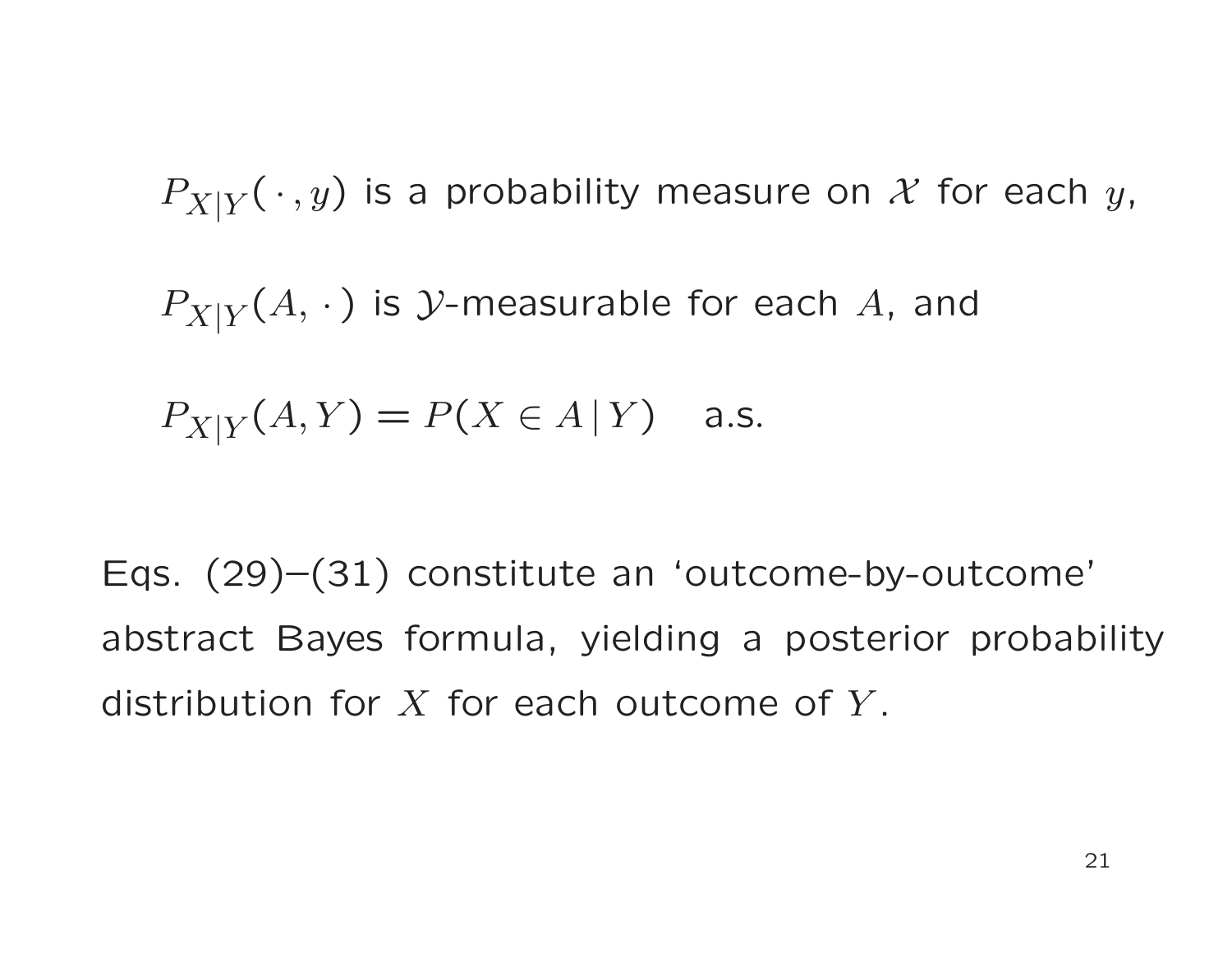Let  $\mathcal{P}(\mathcal{X})$  be the set of probability measures on  $(\mathbf{X}, \mathcal{X})$ , and  $\mathcal{H}(\mathbf{X})$  the set of  $(-\infty, +\infty]$ -valued, measurable functions on the same space. For  $\tilde{P}_X, \widehat{P}_X \in \mathcal{P}(\mathcal{X})$  and  $\tilde{H} \in$  $H(X)$ , we define

$$
h(\tilde{P}_X | \hat{P}_X) = \int_X \log \left( \frac{d\tilde{P}_X}{d\tilde{P}_X} \right) d\tilde{P}_X \quad \text{if } \tilde{P}_X \ll \hat{P}_X \text{ and the integral exists} \tag{32}
$$
\n
$$
+ \infty \quad \text{otherwise,}
$$
\n
$$
i(\tilde{H}) = -\log \left( \int_X \exp(-\tilde{H}) dP_X \right) \quad \text{if } 0 < \int_X \exp(-\tilde{H}) dP_X < \infty \tag{33}
$$
\n
$$
- \infty \quad \text{otherwise,}
$$
\n
$$
\langle \tilde{H}, \tilde{P}_X \rangle = \int_X \tilde{H} d\tilde{P}_X \quad \text{if the integral exists} \tag{34}
$$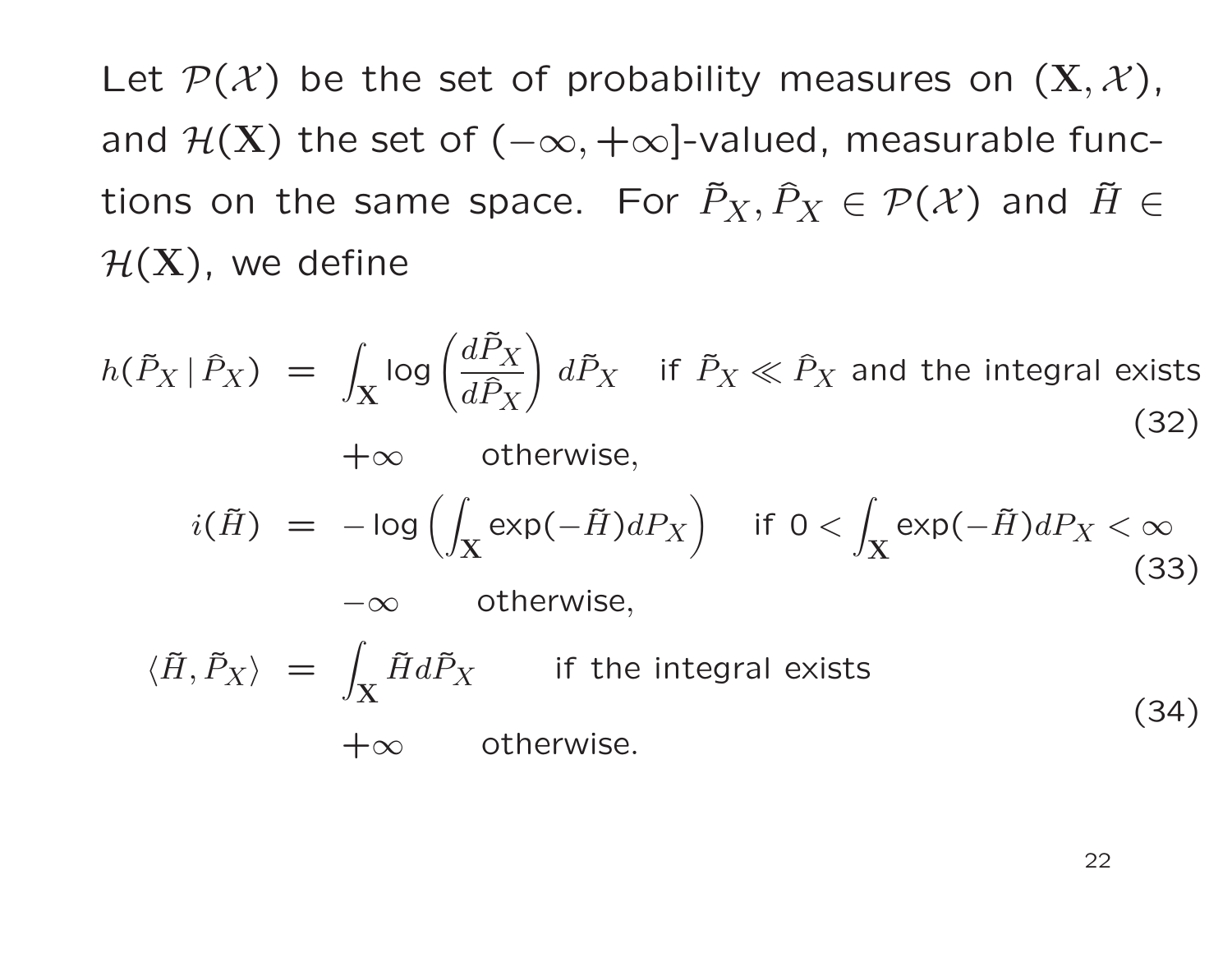It is well known that the relative entropy  $h(\tilde{P}_X | \, \widehat{P}_X)$  can be interpreted as the *information gain* of the probability measure  $\tilde{P}_X$  over  $\widehat{P}_X.$  In fact, any version of  $-\log(d\tilde{P}_X/d\hat{P}_X)$ is a generalisation of the Shannon information for  $X$ . For almost all  $x$ , it is a measure of the 'relative degree of surprise' in the outcome  $X=x$  for the two distributions  $\tilde P_X$ and  $\widehat{P}_X$ . Thus,  $h(\tilde{P}_X \,|\, \widehat{P}_X)$  is the average *reduction* in the degree of surprise in this outcome arising from theacceptance of  $\tilde{P}_X$  as the distribution for  $X$ , rather than  $\widehat{P}_X$ .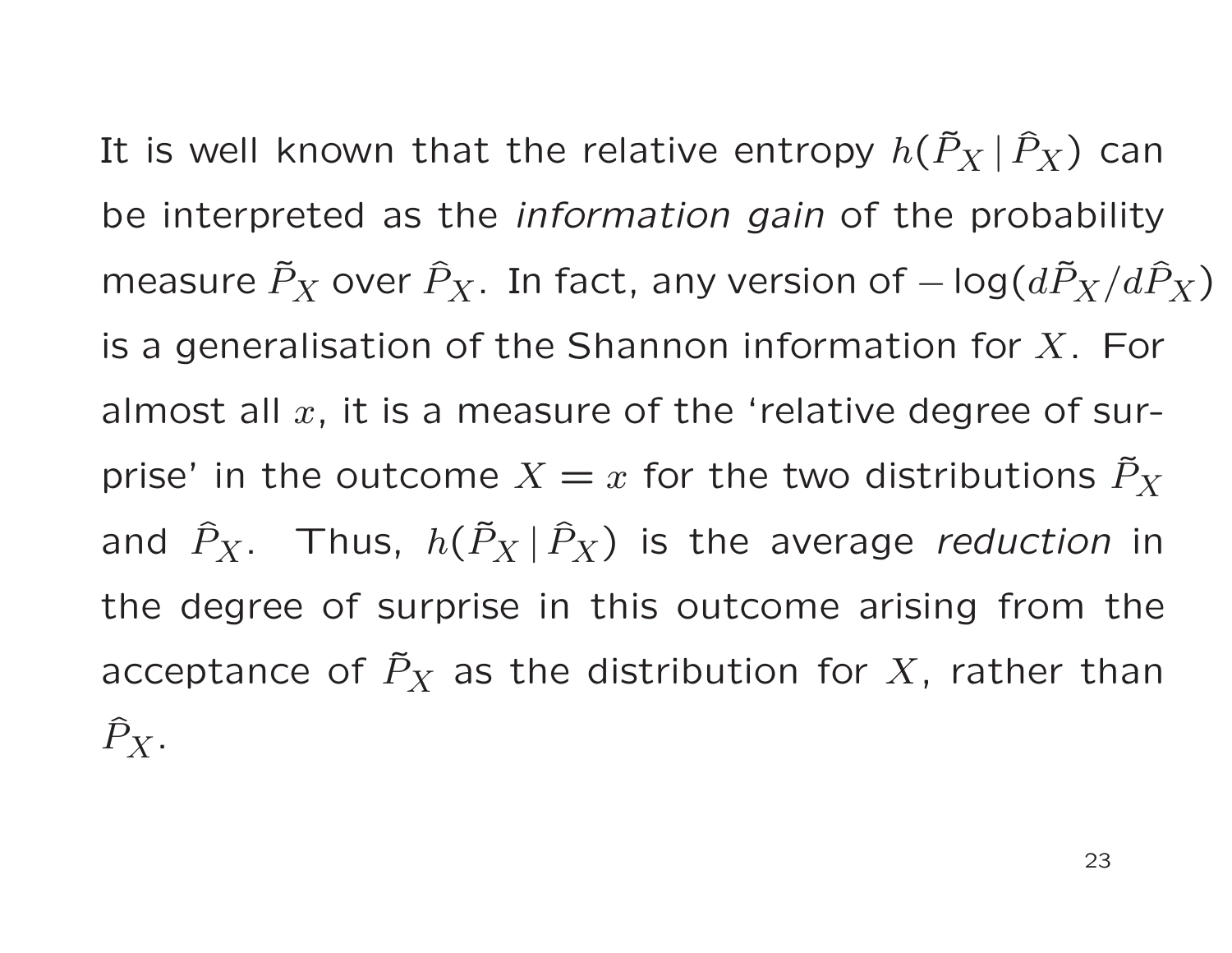If we interpret exp( $-\tilde{H}$ ) as a likelihood function for X, associated with some (unspecified) observation, then  $\tilde{H}(x)$ is the 'residual degree of surprise' in that observationif we already know that  $X = x$ , and  $i(\tilde{H})$  is the 'total degree of surprise' in that observation, i.e. the information in the unspecified observation if all we know about  $X$  is its prior  $P_X$ . In what follows we shall call  $\tilde{H}(X)$ the <sup>X</sup>*-conditional information* in the unspecified observation, and  $i(\tilde{H})$  the information in that observation. (Of course,  $H(X,y)$  and, respectively,  $i(H(\,\cdot\,,y))$  are the  $X$ conditional information and, respectively, information inthe observation that  $Y = y.$  )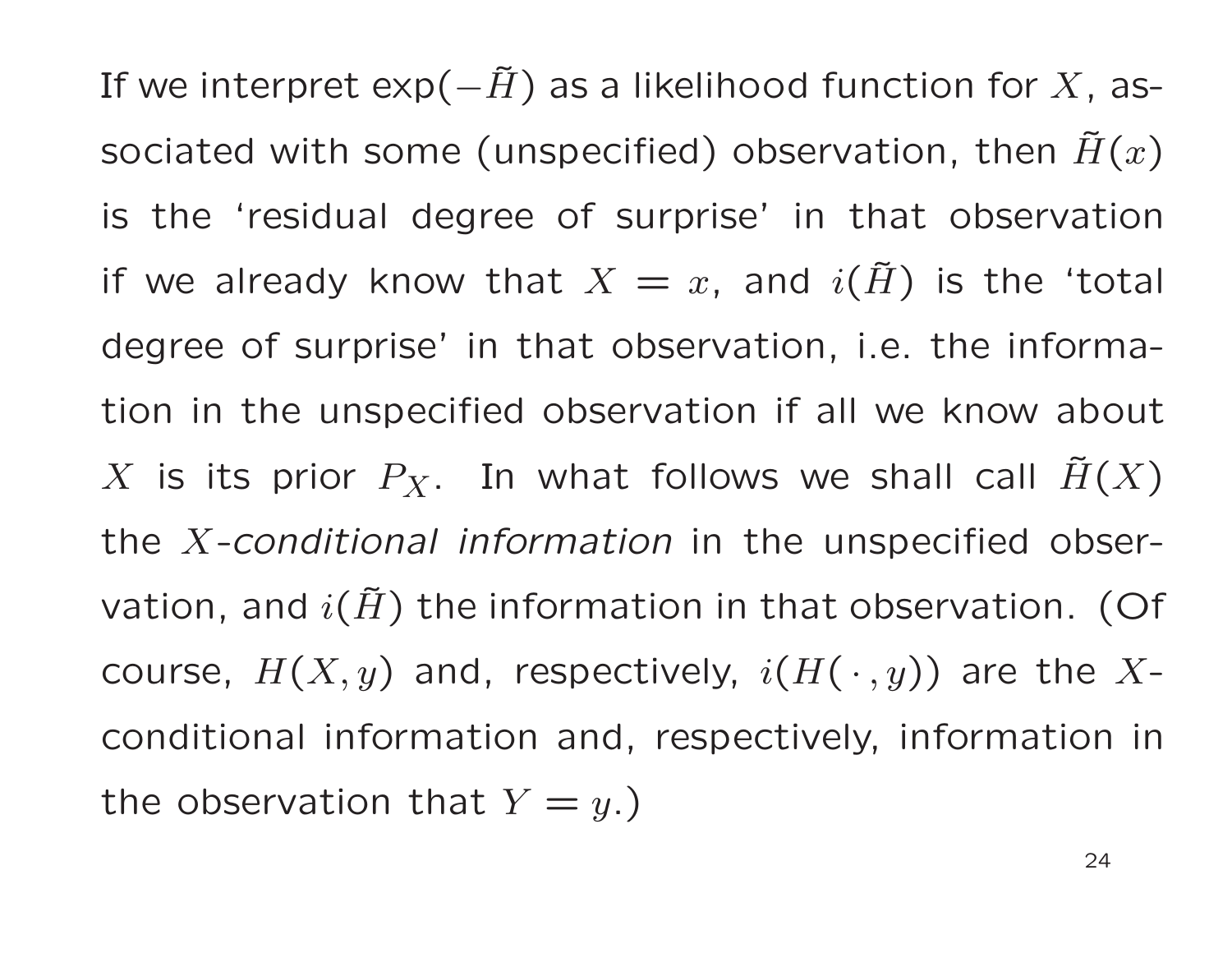#### Theorem <sup>1</sup>

(i)  $i((H(\cdot,y)) = \min_{\tilde{P}_X}[h(\tilde{P}_X|P_X) + \langle H(\cdot,y), \tilde{P}_X \rangle]$ (ii)  $h(P_{X\mid Y}$  $\gamma_{Y}(\,\cdot\,,y)|P_{X})=\max_{\tilde{H}}\left\{i(\tilde{H})-\langle\tilde{H},P_{X|Y}(\,\cdot\,,y)\right\}$ (iii)  $P_{X|Y}(\,\cdot\,,y)$  *is the unique minimizer in (i)* (iv) If  $H^*$  is a maximizer in (ii), then  $\exists K \in \mathbb{R}$  s.t.  $H^*(X) =$  $H(\mathbf{X}, y) + K$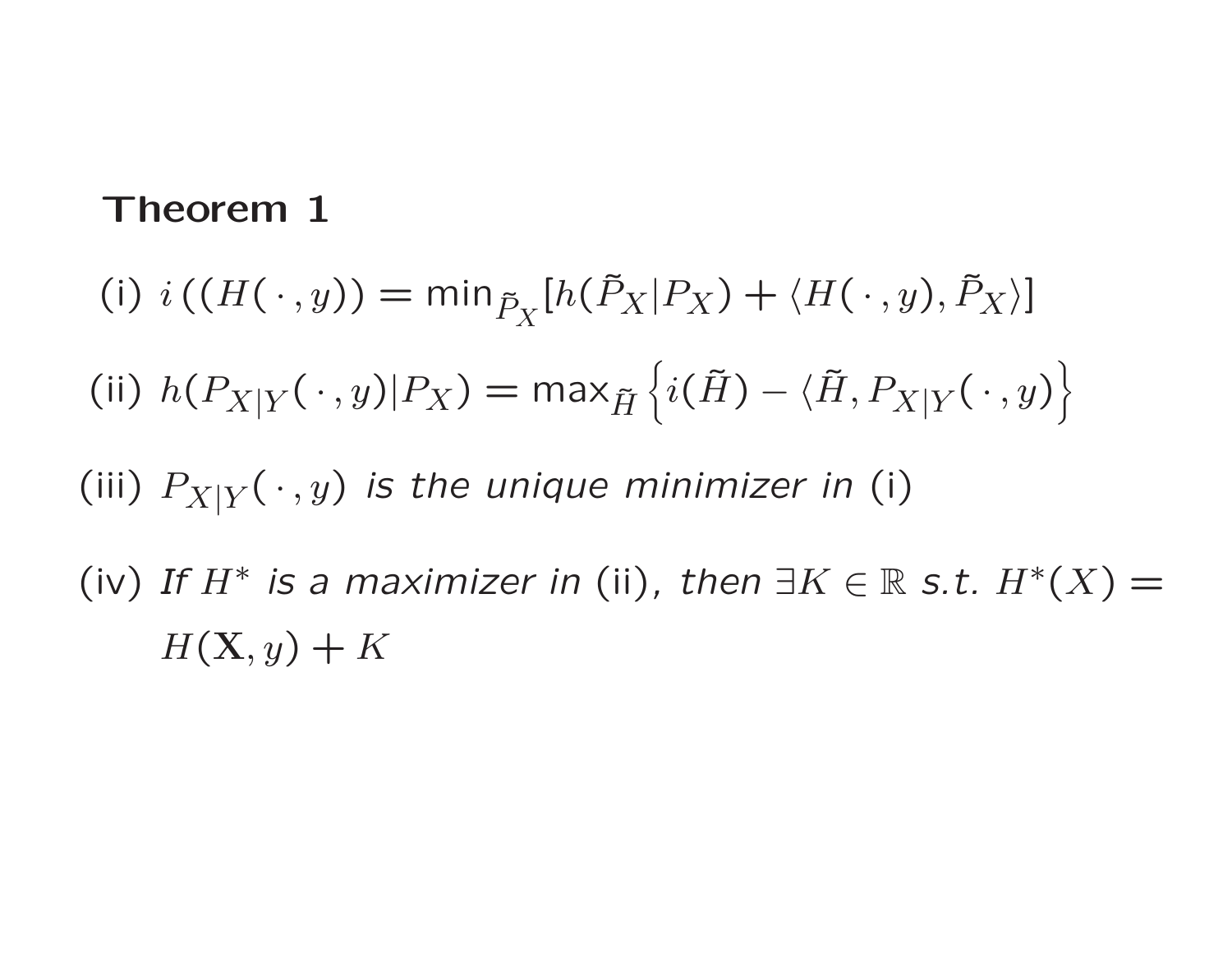## Conceptualization

Information Processing over and above that in prior  $P_X$ 

In (i): Source of additional information is  $Y=y$ 

Bayes Formula: Extracts info. pertinent  $h(P_{X|Y}(\,\cdot\,,y)|P_X)$ and leaves *residual*  $\langle H, P_{X|Y} \rangle.$ 

Input information is held in likelihood  $exp(-H(\cdot, y))$  and extracted information in  $P_{X|Y}(\,\cdot\,,y)$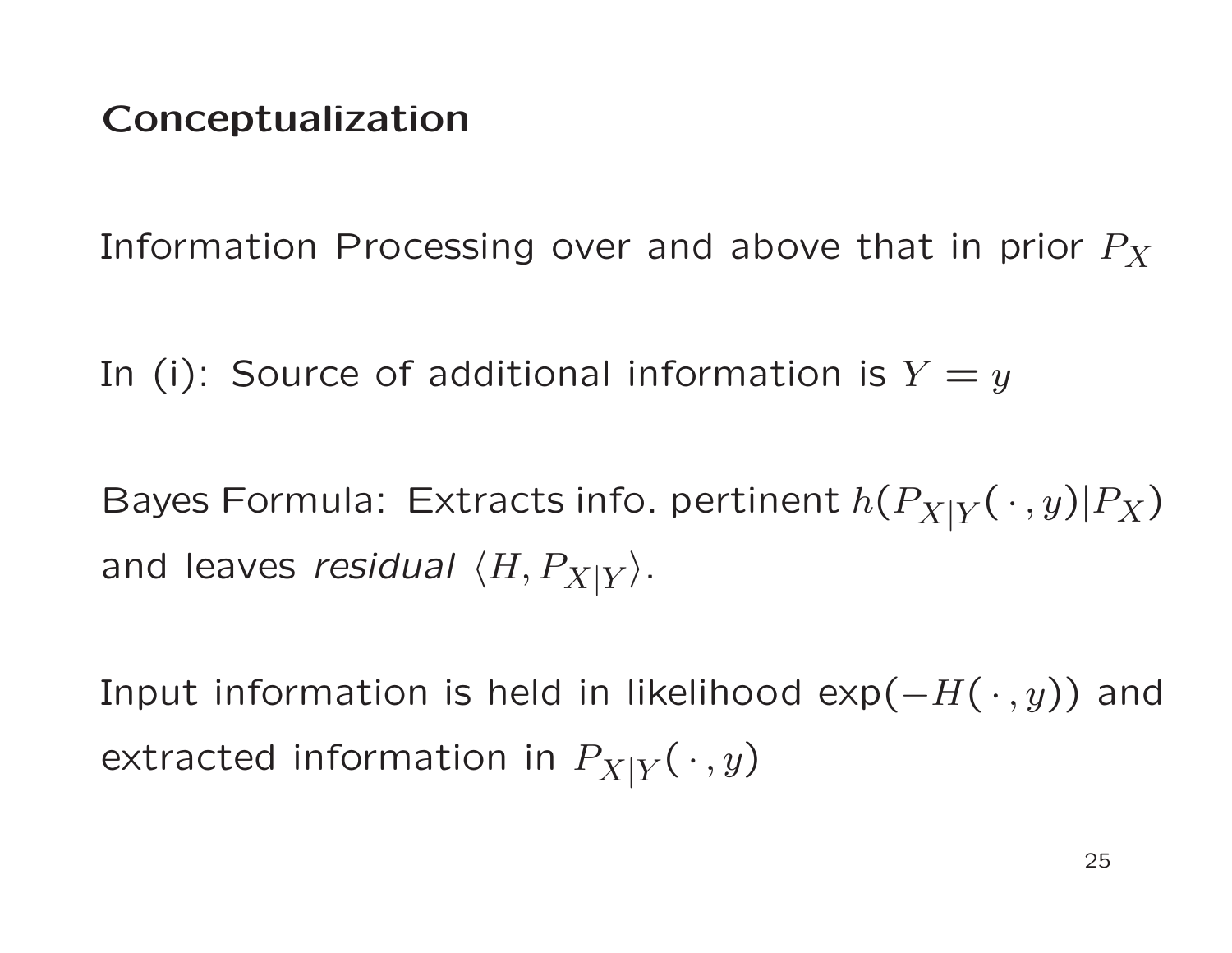Arbitrary Information procedure that postulates  $\tilde{P}_X$  as post-obs. distribution has access to additional information. Hence: the notion Apparent Information.

In (ii): Source of additional information in Posterior Distribution  $P_{X|Y}( \, \cdot\, ,y).$  The aim now is to postulate an observation, i.e. <sup>a</sup> likelihood function exp( − $\tilde{H}$ ) which gives rise to this observation.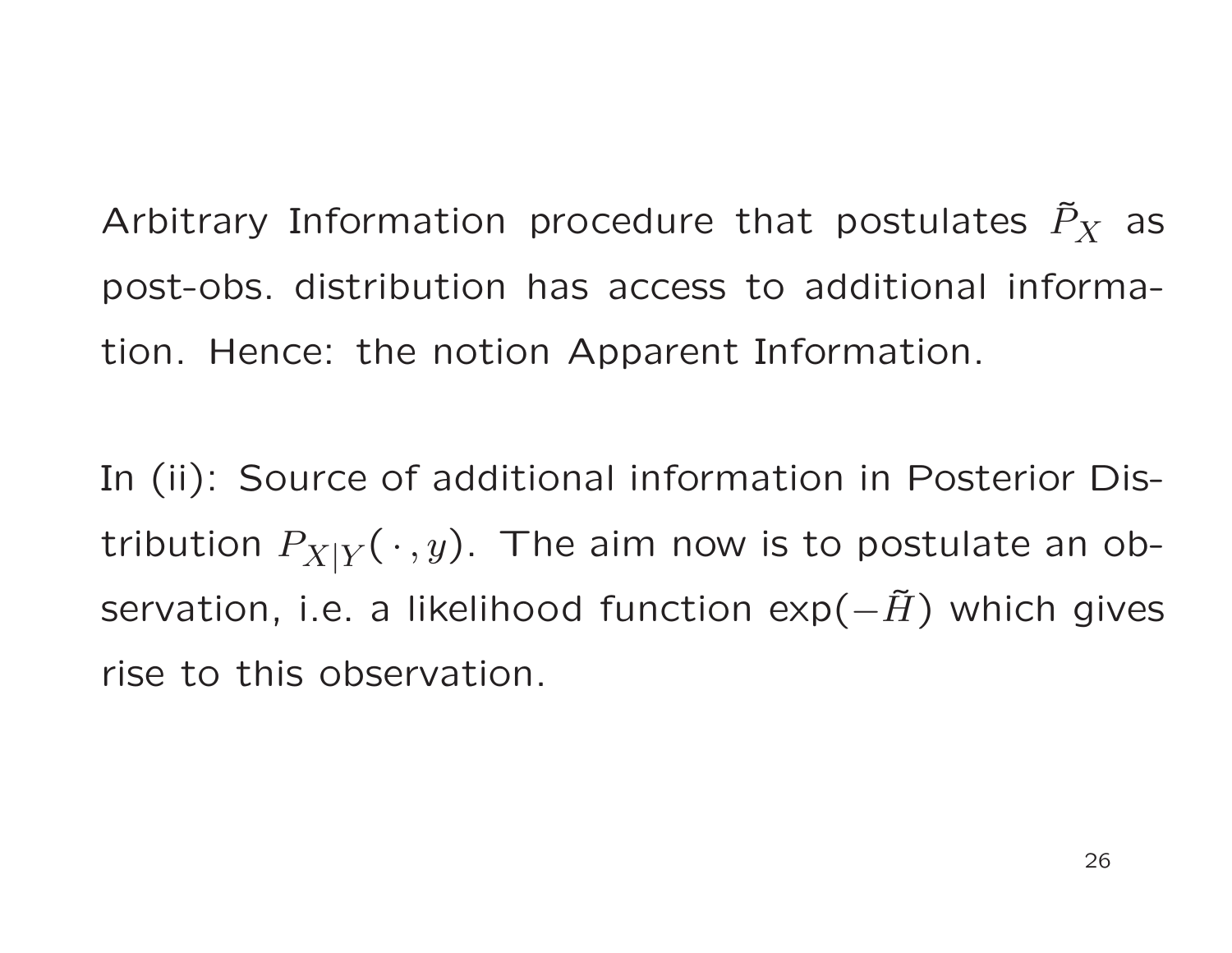Input Information

$$
h\left(P_{X|Y}(\,\cdot\,,y)|P_X\right)
$$

is *merged* with the residual information of the postulated observation

 $\langle \tilde{H}, P_{X|Y}(\,\cdot\,,y)\rangle$  :  $\textsf{Result} \ \geq \ \ i(\tilde{H})$ With equality  $\Leftrightarrow$  Obs. is compatible with  $P_{X|Y}$  $i(\tilde{H}) - \langle \tilde{H}, P_{X|Y}(\,\cdot\,,y)\rangle$  $=$  Inf. in Postulated Obs. compatible with  $P_{X|Y}(\,\cdot\,,y)$ 

Compatible Inf. of  $exp(-H)$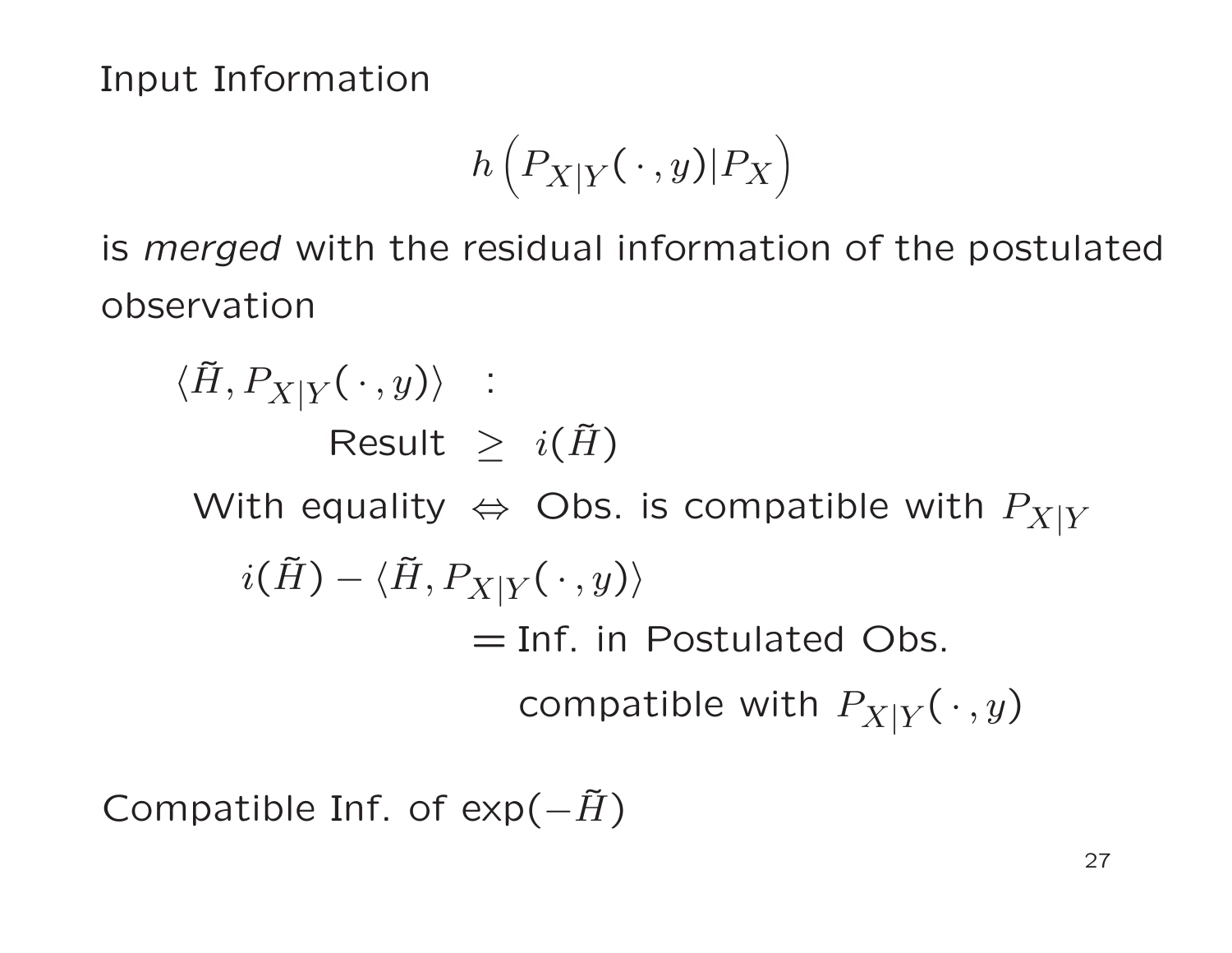# 3. Path estimation and the Stochastic Control ViewNote: the change in notation for the SDE Model and the

Observation Model

## 3.1. Path estimators

The techniques of Section <sup>2</sup> are specialized here for thecase in which the estimand,  $X$ , and observation,  $Y$  $\sim$ , are, respectively, continuous  $\mathbb{R}^n$ and  $\mathbb{R}^d$ -valued processes governed by the following Itô integral equations:

$$
X_{t} = X_{0} + \int_{0}^{t} b(X_{s}, s) ds + \int_{0}^{t} \sigma(X_{s}, s) dV_{s}, \text{ for } 0 \le t \le T,
$$
  
\n
$$
X_{0} \sim \mu,
$$
  
\n
$$
Y_{t} = \int_{0}^{t} g(X_{s}) ds + W_{t} \text{ for } 0 \le t \le T,
$$
  
\n
$$
Y_{t} = X_{0} + \int_{0}^{t} g(X_{s}) ds + W_{t} \text{ for } 0 \le t \le T,
$$
\n(36)

where  $X_t, V_t \in \mathbb{R}^n$  $b,\;\sigma$  and  $g$  are measurable mappings. ,  $\mu$  is a law on  $(\mathbb{R}^n)$  $(\mathcal{B}^n)$ ,  $Y_t, W_t \in \mathbb{R}^d$ , and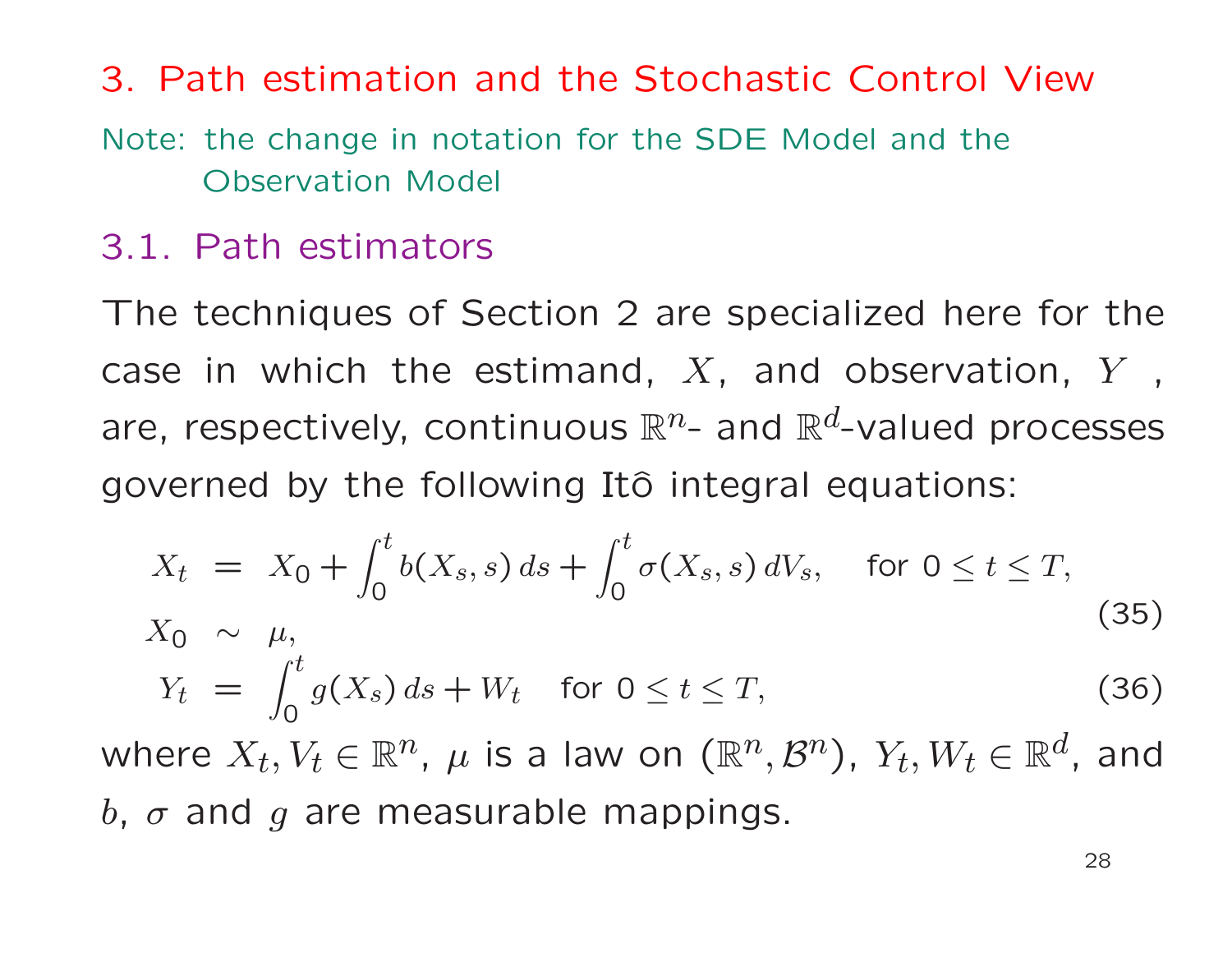Under suitable regularity conditions, these equations will be unique in law and have <sup>a</sup> weak solution

#### [ $[\Omega, \mathcal{F}, (\mathcal{F}_t), P, (V, W), (X, Y)]$ ,

i.e., a filtered probability space supporting an  $(n+d)$ dimensional Brownian motion  $(V,W)$  and an  $(n+d)$ dimensional semimartingale  $(X,Y)$  such that  $(35)$  and (36) are satisfied for all  $t.$  The abstract spaces  $(\mathbf{X}, \mathcal{X})$ and  $(\mathbf{Y}, \mathcal{Y})$  now become the spaces  $(C([0,T]; \mathbb{R}^n), \mathcal{B}_T)$  $_{T})$  and  $(C([0,T];\mathbb{R}^d$  $^d),\mathcal{B}_T$  $\langle T\rangle$  of continuous functions, topologized by the uniform norm. We continue to use the notation $(\mathbf{X}, \mathcal{X})$  and  $(\mathbf{Y}, \mathcal{Y})$ , though, for the sake of brevity.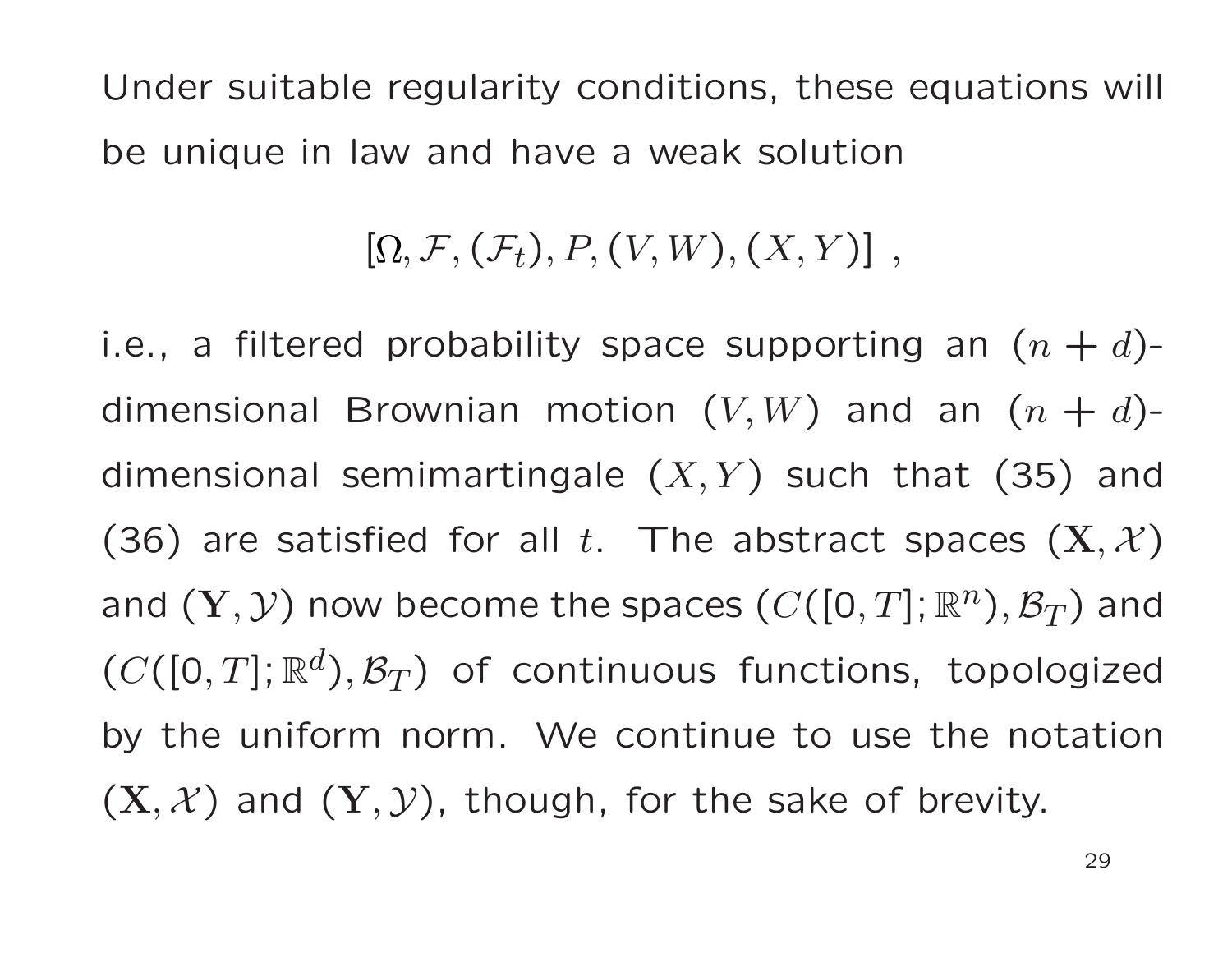Let  $\lambda_Y$  be Wiener measure on  $(\mathbf{Y},\mathcal{Y}).$  Under suitable conditions on  $\mu$ ,  $b$ ,  $\sigma$  and  $g$ , we might expect the technical hypothesis for Theorem <sup>1</sup> to be satisfied and themutual information,  $\mathsf E\log[dP_{XY}/d(P_X\!\otimes\!\lambda_Y)(X,Y)]$ , to be finite. This will allow us to proceed as in Section <sup>2</sup> toconstruct a function  $H$  on  $X \times Y$ , and a corresponding regular conditional probability,  $P_{X|Y}$ , holds for all  $y$ . Furthermore, if we can show that  $P_{X|Y}(\,\cdot\,,y) \sim P_X$ , then we shall be able to construct <sup>a</sup> continuous, strictly positivemartingale  $M_y$  on  $\Omega$  such that

$$
M_{y,t} = \mathbf{E}\left(\frac{dP_{X|Y}(\cdot,y)}{dP_X}(X) | \mathcal{F}_t^X\right) \quad \text{for } 0 \le t \le T,
$$

30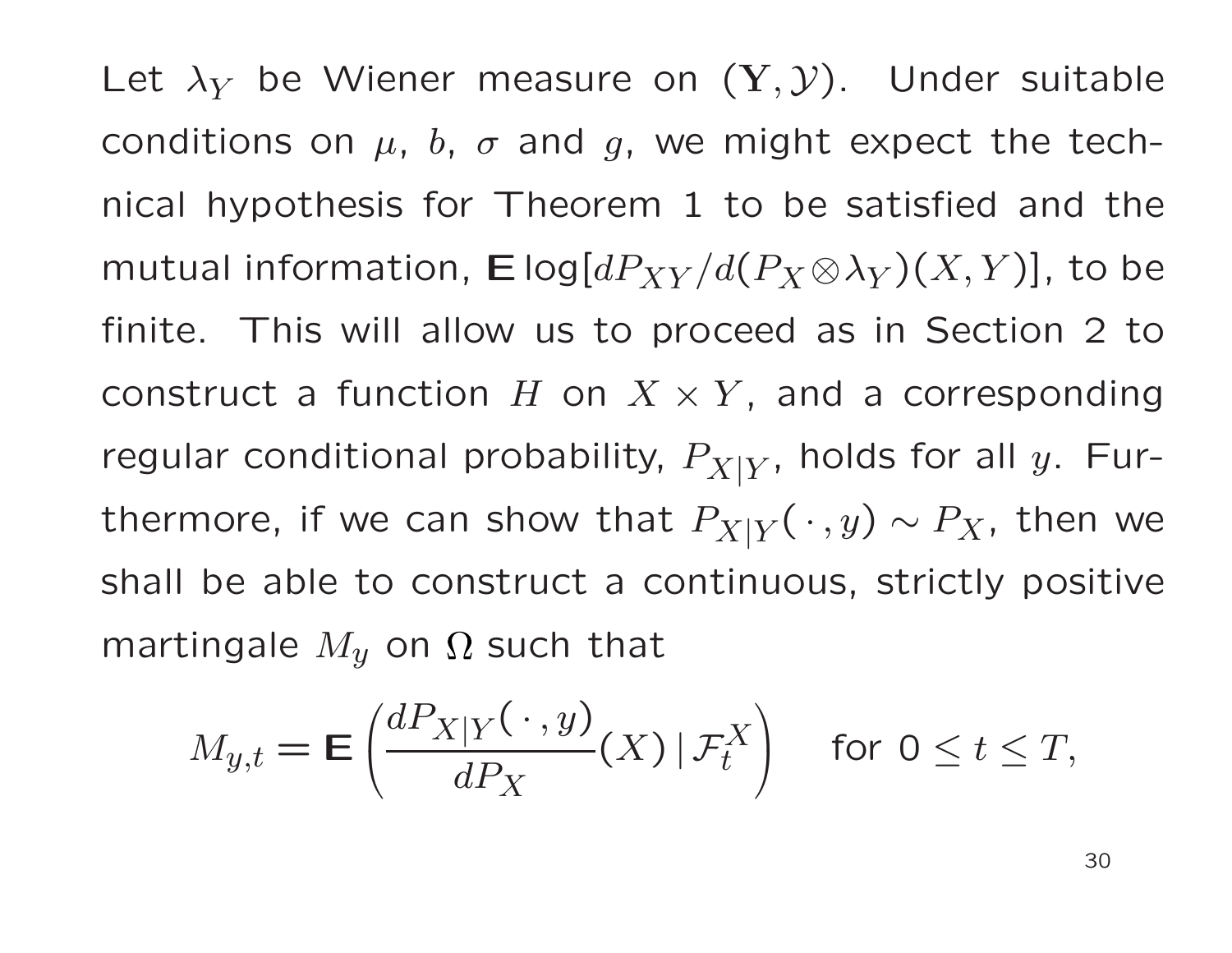where  $(\mathcal{F}^X_t)$  is the filtration generated by the process  $X.$ It will then follow from the Cameron–Martin–Girsanovtheory that

$$
M_{y,t} = M_{y,0} \exp\left(\int_0^t U'_{y,s}(dX_s - b(X_s, s) ds) - \frac{1}{2} \int_0^t |\sigma(X_s, s)' U_{y,s}|^2 ds\right)
$$
 (37)

for some progressively measurable,  $\mathbb{R}^n$ -valued process  $U_y$ .  $P_{X|Y}(\,\cdot\,,y)$  will then be the distribution of a *controlled* process,  $X_{y}$ , satisfying an equation like (35), but with a different initial law, and with a control term,  $\sigma\sigma'(X_s, s)U_{y,s}$ , entering the drift coefficient.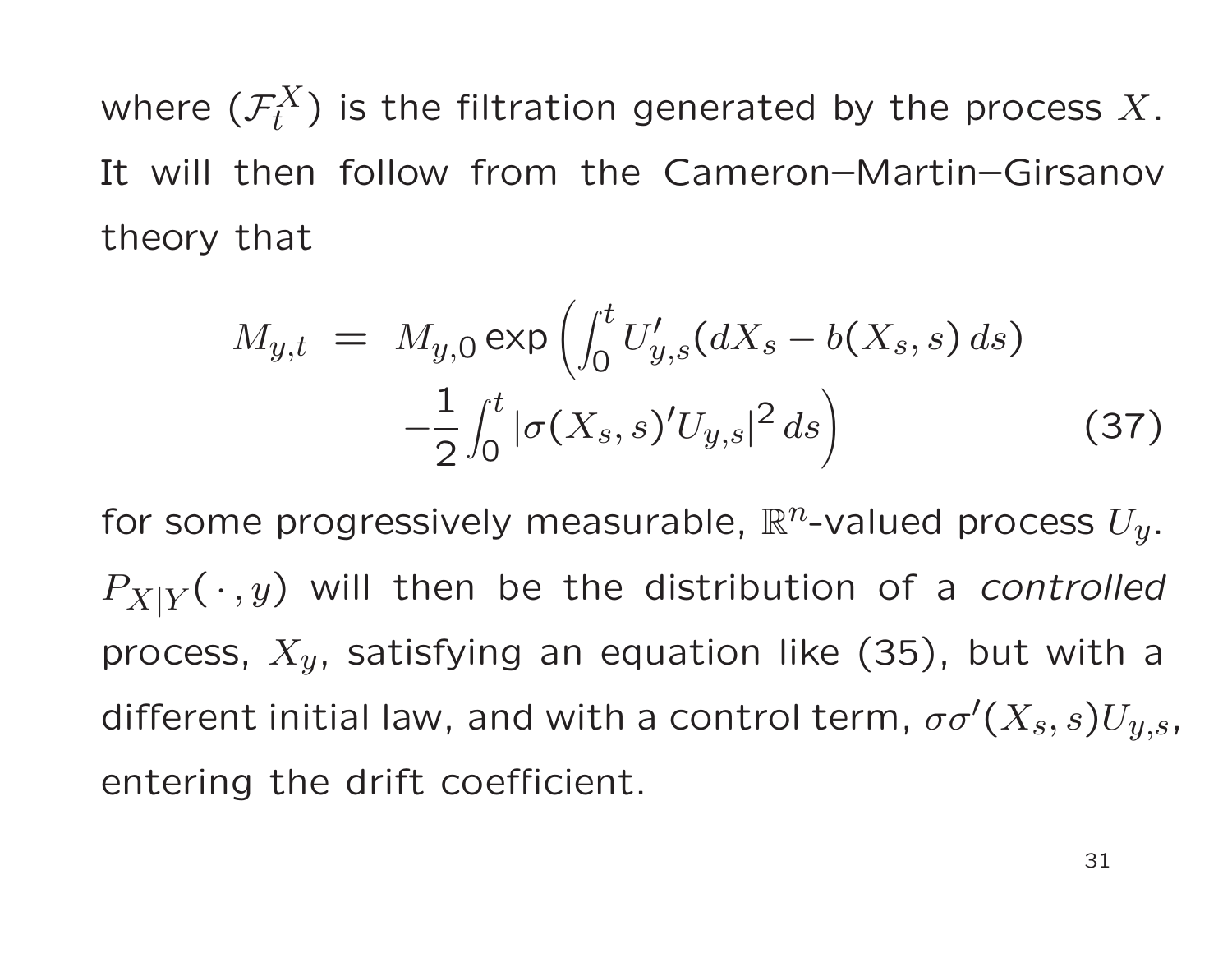The use of the progressively measurable control  $\tilde{U}$  instead of  $U_{y}$  will result in a process  $\tilde{X}$  having a distribution whose apparent information relative to  $[P_X,H(\,\cdot\,,y)]$  is greater than or equal to that of  $X_{y}.$  Thus, at least in part, the variational characterization of Section <sup>2</sup> will become <sup>a</sup>problem in stochastic optimal control.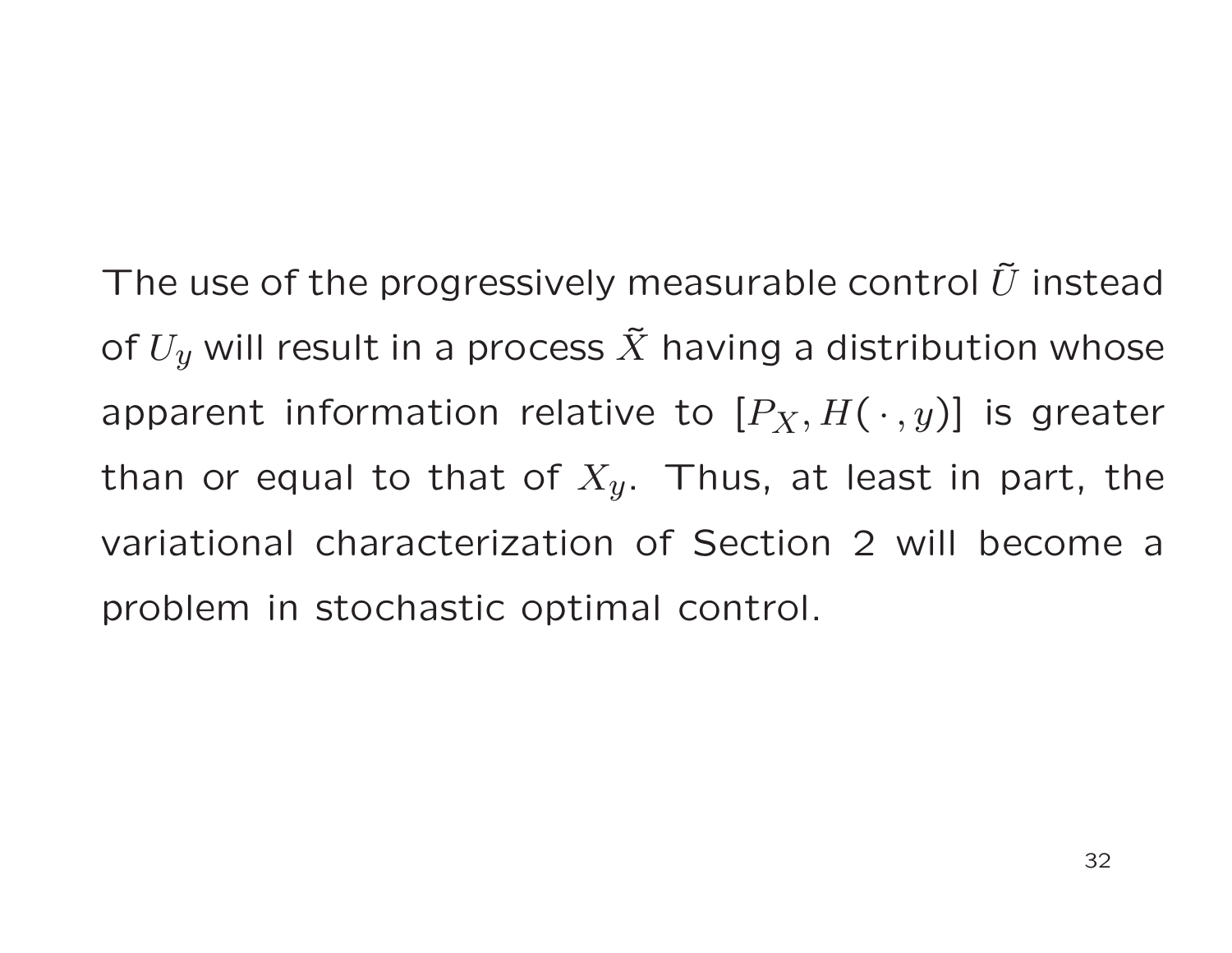It turns out that the Path Estimation Problem can besolved in the following way:

Run <sup>a</sup> backward likelihood filter starting at the end timeto estimate the initial distribution of the state. In theprocess, some information is dissipated at an optimal rate governed by the Fisher Information<sup>†</sup>.

The dissipated information is recovered by running <sup>a</sup> forward optimal stochastic control problem. The resultingoptimal path-space measure is the conditional path estimator.

†Mitter, S.K. and Newton, N.J., "Information and Entropy Flow in the Kalman-Bucy Filter,"*J. of Stat. Phys* <sup>118</sup> (2005), pp. 145-176.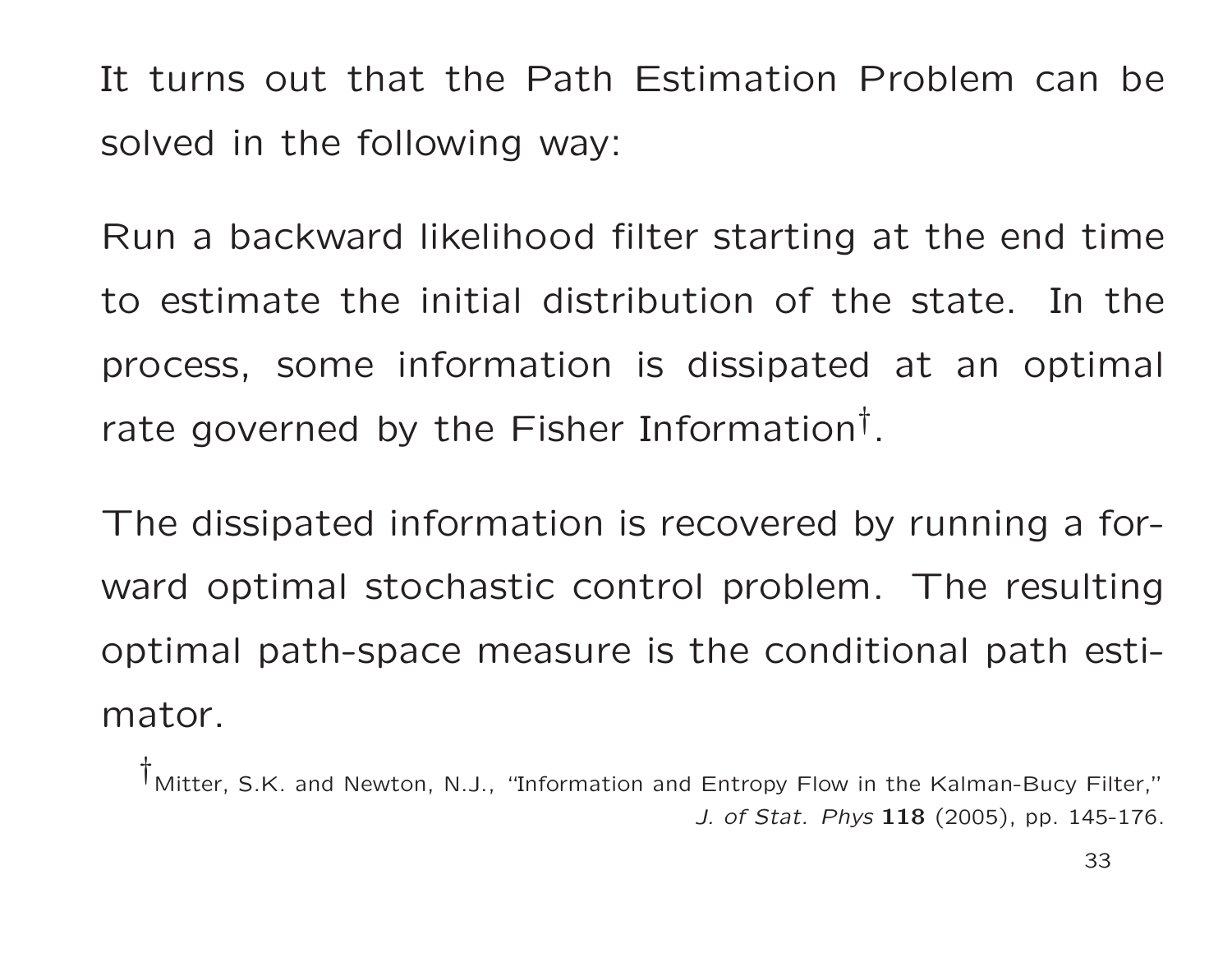## 3.2. Stochastic Control Problem

Consider the following controlled equation

 $\tilde{X}$  $\Delta t$  $=\theta$  $\, + \,$  $\int_0^t$  $\int_{0}^{b} (b$  $b($  $\tilde{X}$  $\tilde{X}_s, s) + a(s)$  $\tilde{X}$  $(\tilde X_S, s)$  $u($  $\tilde{X}$  $(\tilde X_s, s)\Big) \; ds \; + \;$  $\int_0^t$ 0σ(  $\tilde{X}$  $(\tilde X_{\mathcal{S}}, s)$  $d\tilde{V}$  $\mathbf{v}_s,$ (38)

where the initial condition,  $\theta$ , is non-random. Let  $\mathbf U$  be the set of measurable functions  $u:\mathbb{R}^n\times\left[0,T\right]\,\to\,\mathbb{R}^n$  with ]<br>] the following properties:

 $(\mathsf{U1})$   $u$  is continuous;

 $($ U2 $)$   $\mathsf{E}\Gamma^u = 1$ , where

$$
\Gamma^{u} = \exp\left(\int_{0}^{T} u' \sigma(X_{t}^{\theta,0}, t) dV_{t} - \frac{1}{2} \int_{0}^{T} |\sigma' u(X_{t}^{\theta,0}, t)|^{2} dt\right), \quad (39)
$$

and  $(\Omega, \mathcal{F}, P)$ ,  $V$  and  $X^{z,s}$  are the corresponding martingales (Girsanov).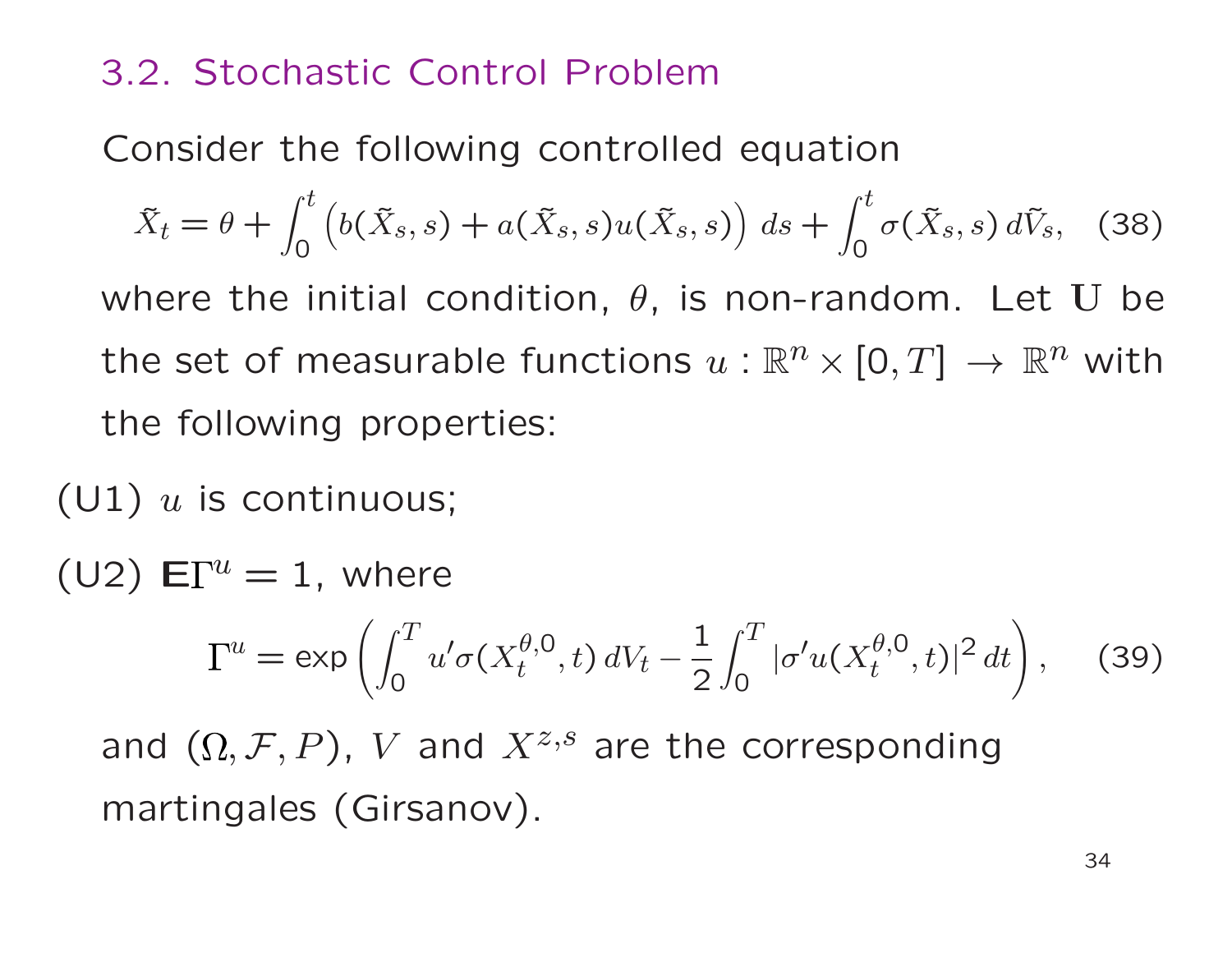Lemma. *If* <sup>b</sup> *and* <sup>σ</sup> *satisfy the technical hypothesis and*  $u \in U$  then (38) has a weak solution and is unique in law.

Let  $(\tilde{\Omega}$  $, \tilde{\mathcal{F}}$  $(\tilde{\mathcal{F}}_t), \tilde{P}, \tilde{X}, \tilde{V})$  be a weak solution of (38) for some  $u \in U$ . We define the cost for controls in  $U$  as the apparent information of the resulting distribution of  $\tilde{X}$  $\tilde{P}_X$ . This is measured relative to the prior  $P^{\theta,0}_X$  (the dis-,tribution of  $X^{\theta,0})$ , and  $H_p(0,T,\theta,\,\cdot\,,y)$  [the Hamiltonian: see Section 3].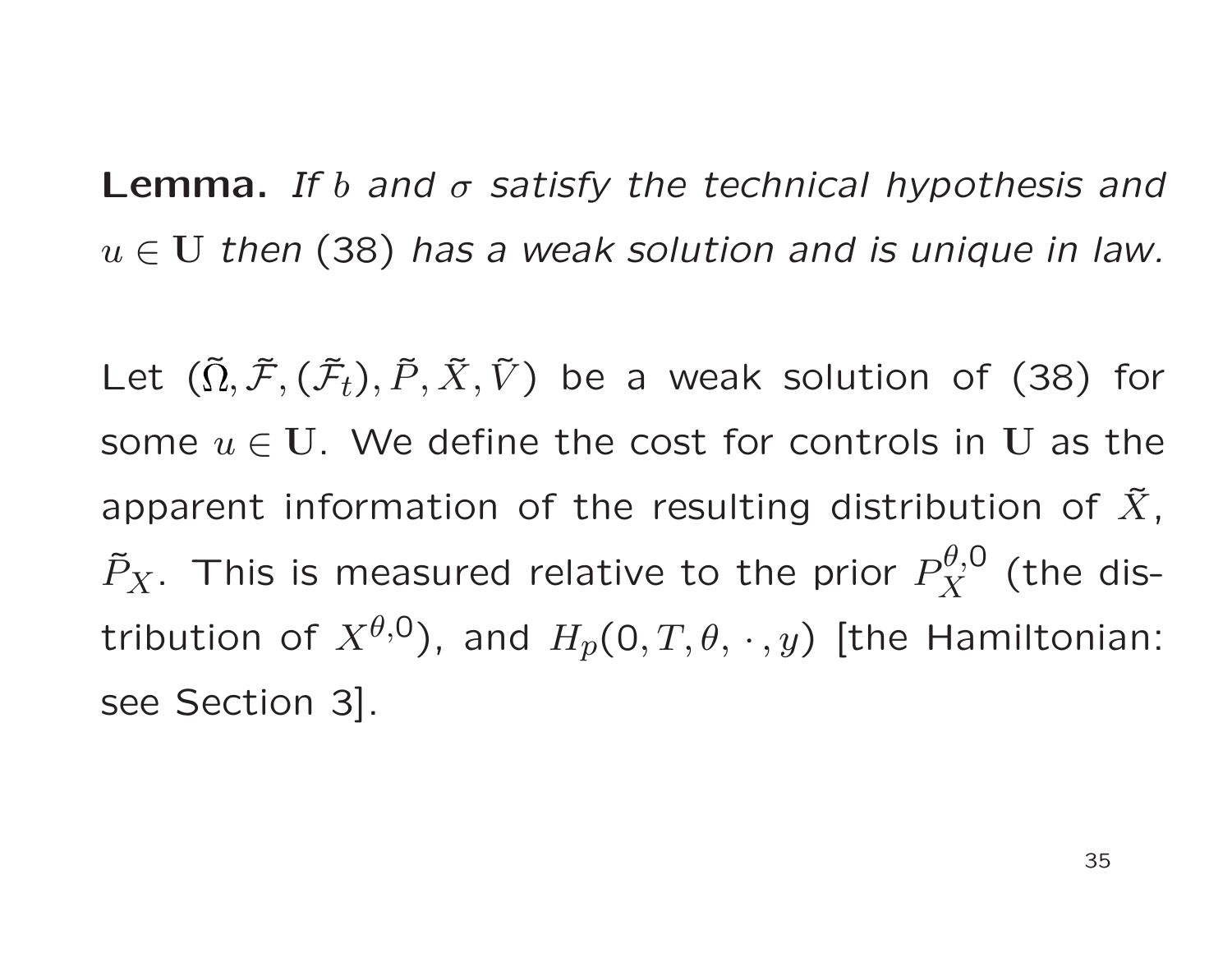$$
J(u, \theta, y) = h(\tilde{P}_X | P_X^{\theta,0}) + \langle H_p(0, T, \theta, \cdot, y), \tilde{P}_X \rangle
$$
  
\n
$$
= \frac{1}{2} \tilde{\mathbf{E}} \int_0^T |\sigma' u(\tilde{X}_t, t)|^2 dt - y'_T g(\theta) + \frac{1}{2} \tilde{\mathbf{E}} \int_0^T |g(\tilde{X}_t)|^2 dt
$$
  
\n
$$
- \tilde{\mathbf{E}} \int_0^T (y_T - y_t)'(\text{cl}g + Dg)(\tilde{X}_t, t) dt
$$
  
\nif the integrals exist  
\n
$$
+ \infty \quad \text{otherwise,}
$$

where  ${\cal L}$  is the differential operator associated with  $X,$ 

$$
\mathcal{L} = \sum_{i} b_i \frac{\partial}{\partial z_i} + \frac{1}{2} \sum_{i,j} a_{i,j} \frac{\partial^2}{\partial z_i \partial z_j},
$$

and  ${\cal D}$  is the row-vector jacobian operator,  ${\cal D} = [\partial/\partial z_1 \; \partial/\partial z_2 \cdots \partial/\partial z_n].$ The cost functional has <sup>a</sup> more appealing form in the special casethat the observation path,  $y$ , is everywhere differentiable:

$$
J(u, \theta, y) = \frac{1}{2} \tilde{\mathbf{E}} \int_0^T \left( |\sigma' u(\tilde{X}_t, t)|^2 + |\dot{y}_t - g(\tilde{X}_t)|^2 \right) dt - \frac{1}{2} \int_0^T |\dot{y}_t|^2 dt.
$$
\n(41)

36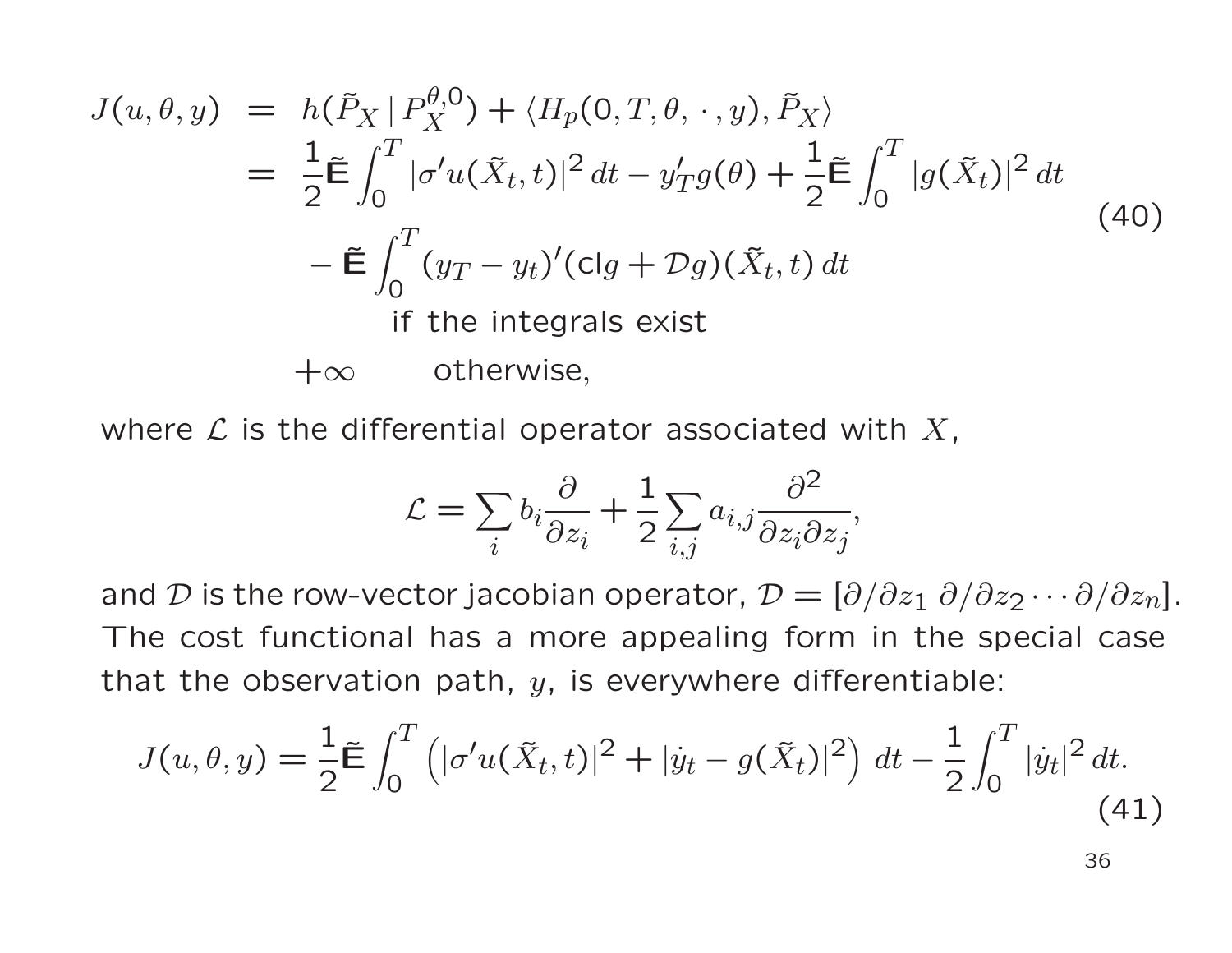This involves an 'energy' term for the control and <sup>a</sup>'least-squares' term for the observation path fit. Thesecorrespond to the two terms in Bayes' formula representing the degrees of match with the prior distribution andthe observation path. The optimal control problem (38), (41) can be thought of as <sup>a</sup> type of energy-constrained*tracking* problem. The optimal control, under which the distribution of  $\tilde{X}$  is the regular conditional probability distribution  $P_{X|Y}( \, \cdot \, ,y)$ , is derived in the following theorem.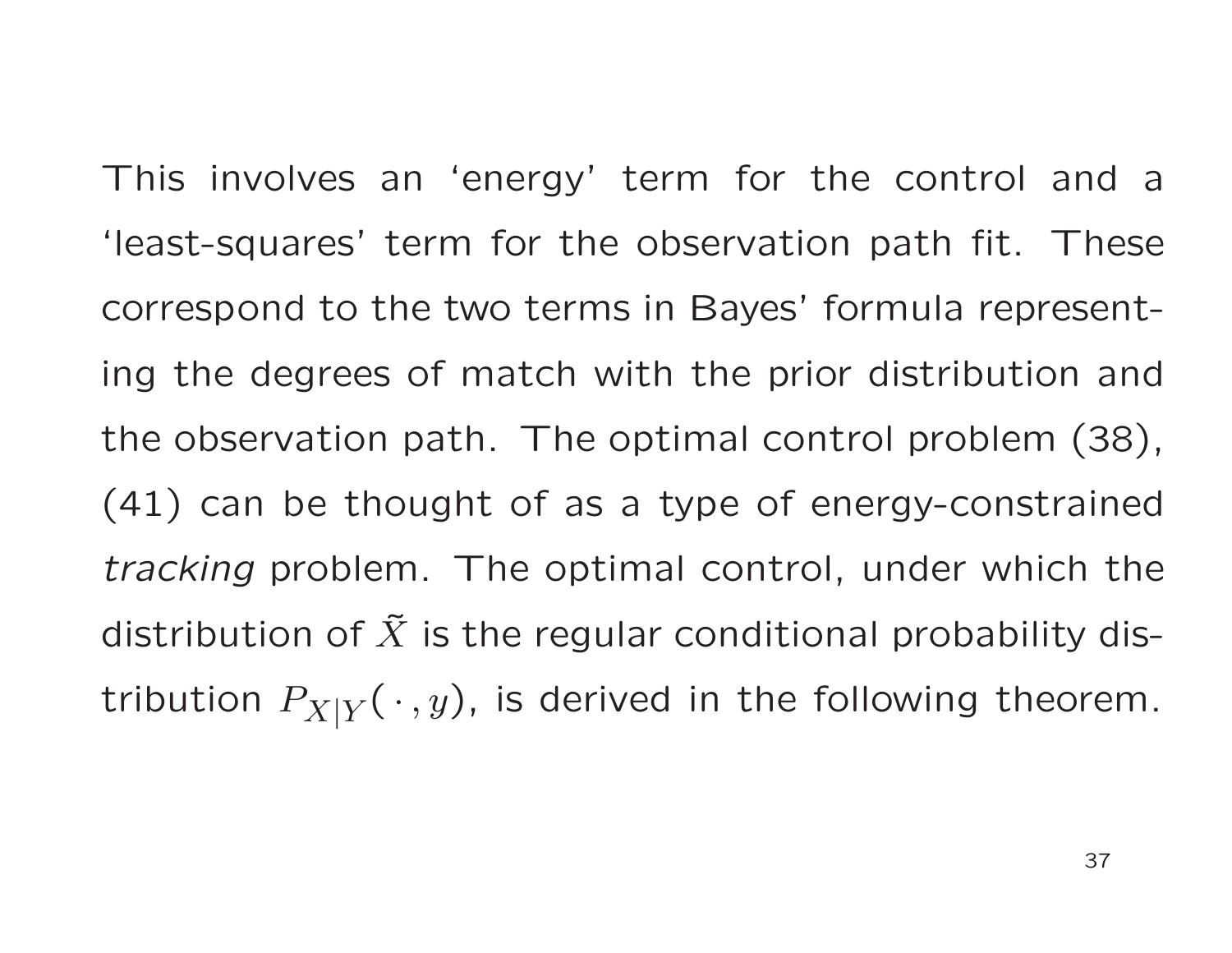Theorem <sup>2</sup> *Suppose that* <sup>b</sup>*,* <sup>σ</sup> *and* <sup>g</sup> *satisfy the usual*  $t$ echnical hypotheses, and let the function  $u_*: \mathbb{R}^n \times [0,T] \times$  $\mathbf{Y} \rightarrow \mathbb{R}^n$  be defined by

$$
u_* = -(\mathcal{D}v)',\tag{42}
$$

*where*  $v$  *is the value function.* Then, for each  $y \in Y$ ,  $u_*(\cdot, \cdot, y)$  belongs to  $U$ , and for all  $\theta \in \mathbb{R}^n$ ,  $y \in \mathbf{Y}$  and  $\tilde{P}$  $\,X\,$  $P_X \in \mathcal{P}(\mathcal{X})$  (not necessarily the distribution of a con*trolled process),*

$$
J(u_*(\cdot,\cdot,y),\theta,y) \le h(\tilde{P}_X | P_X^{\theta,0}) + \langle H_p(0,T,\theta,\cdot,y), \tilde{P}_X \rangle.
$$
\n(43)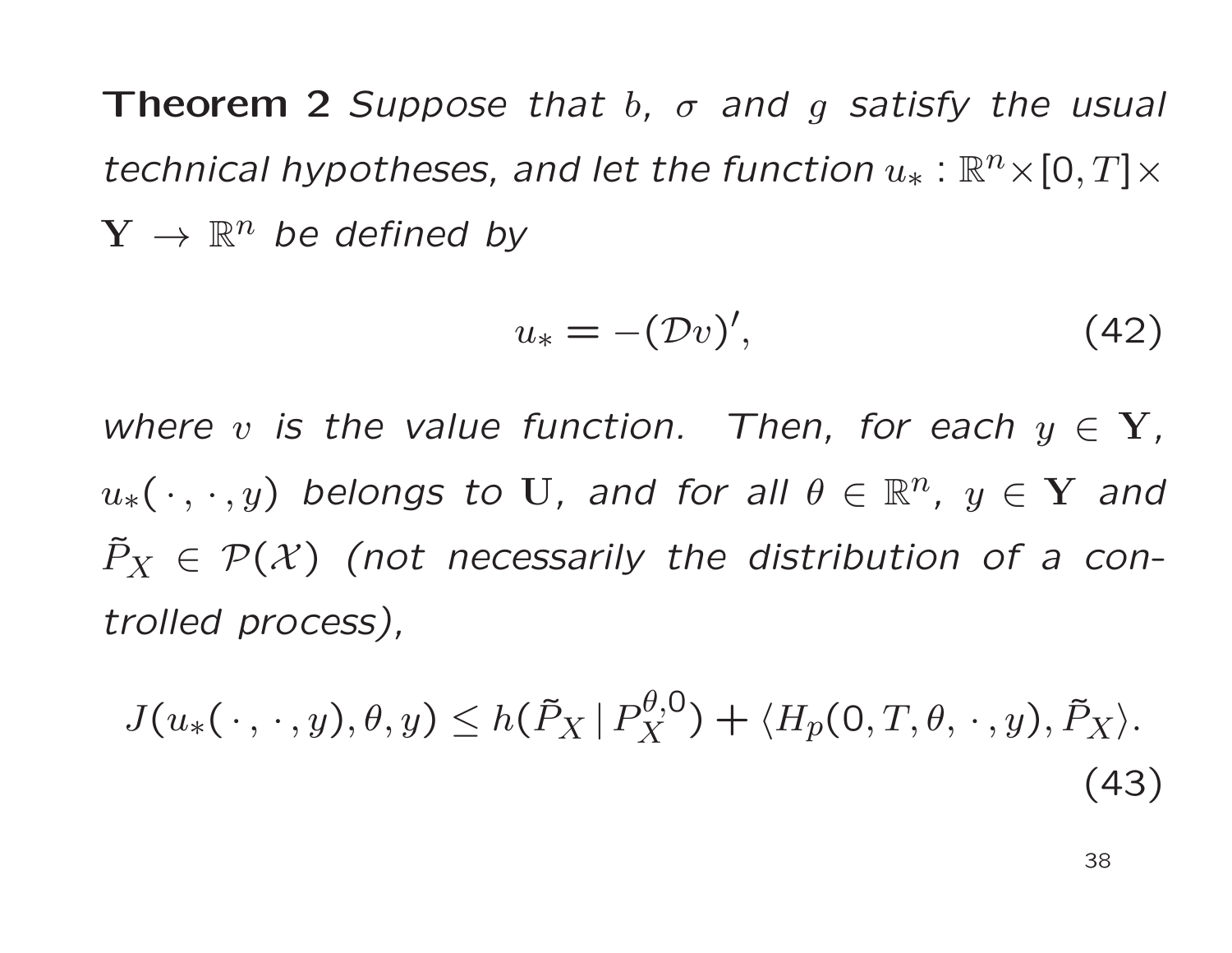We now consider the special case in which  $y$  is differentiable with Hölder continuous derivative,  $b$  and  $g$  are bounded, and there exists an  $\epsilon > 0$  such that

$$
\tilde{z}'a(z)\tilde{z} \geq \epsilon |\tilde{z}|^2 \qquad \text{for all } z, \tilde{z} \in \mathbb{R}^n. \tag{44}
$$

In this case  $\rho$  is continuously differentiable with respect to  $s$ , twice continuously differentiable with respect to  $z$ , and by <sup>a</sup> standard extension of the Feynman–Kac formulasatisfies the following p.d.e.

$$
\frac{\partial \rho}{\partial s} + \mathcal{L}\rho + \left(\dot{y} - \frac{1}{2}g\right)' g\rho = 0 \quad \text{on } \mathbb{R}^n \times (0, T), \quad \rho(\cdot, T, y) = 1.
$$
\n(45)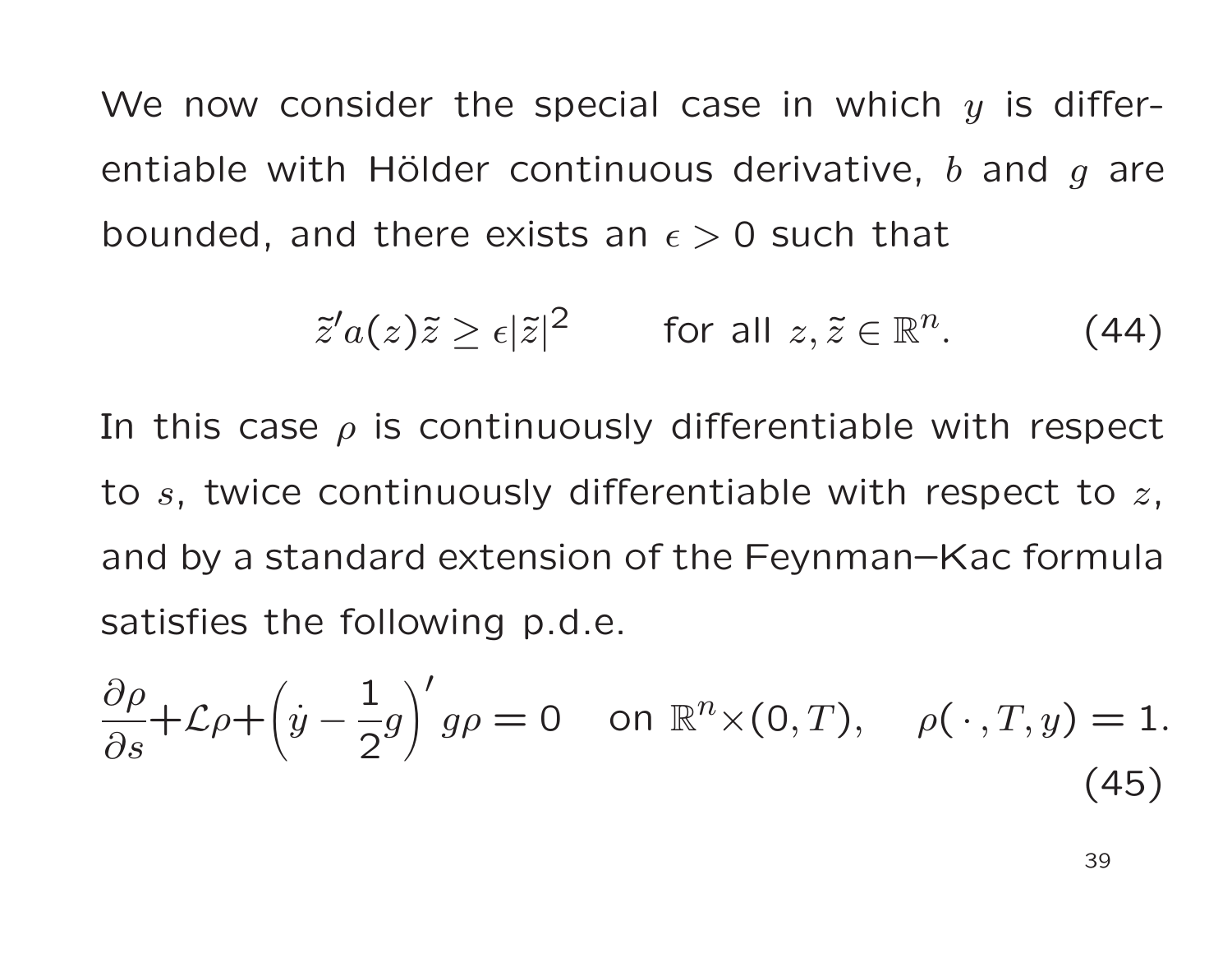Since  $v = -\log(\rho)$ , the value function,  $v$ , satisfies  $\partial v$  ∂s $\frac{v}{s} + \mathcal{L}v - \frac{1}{2}\mathcal{D}va(\mathcal{D}v)' - (\dot{y} - \frac{1}{2}g)'g = 0$ on  $\mathbb{R}^n \times (0,T)$ ,  $v(\,\cdot\,,T,y) = 0$ . (46)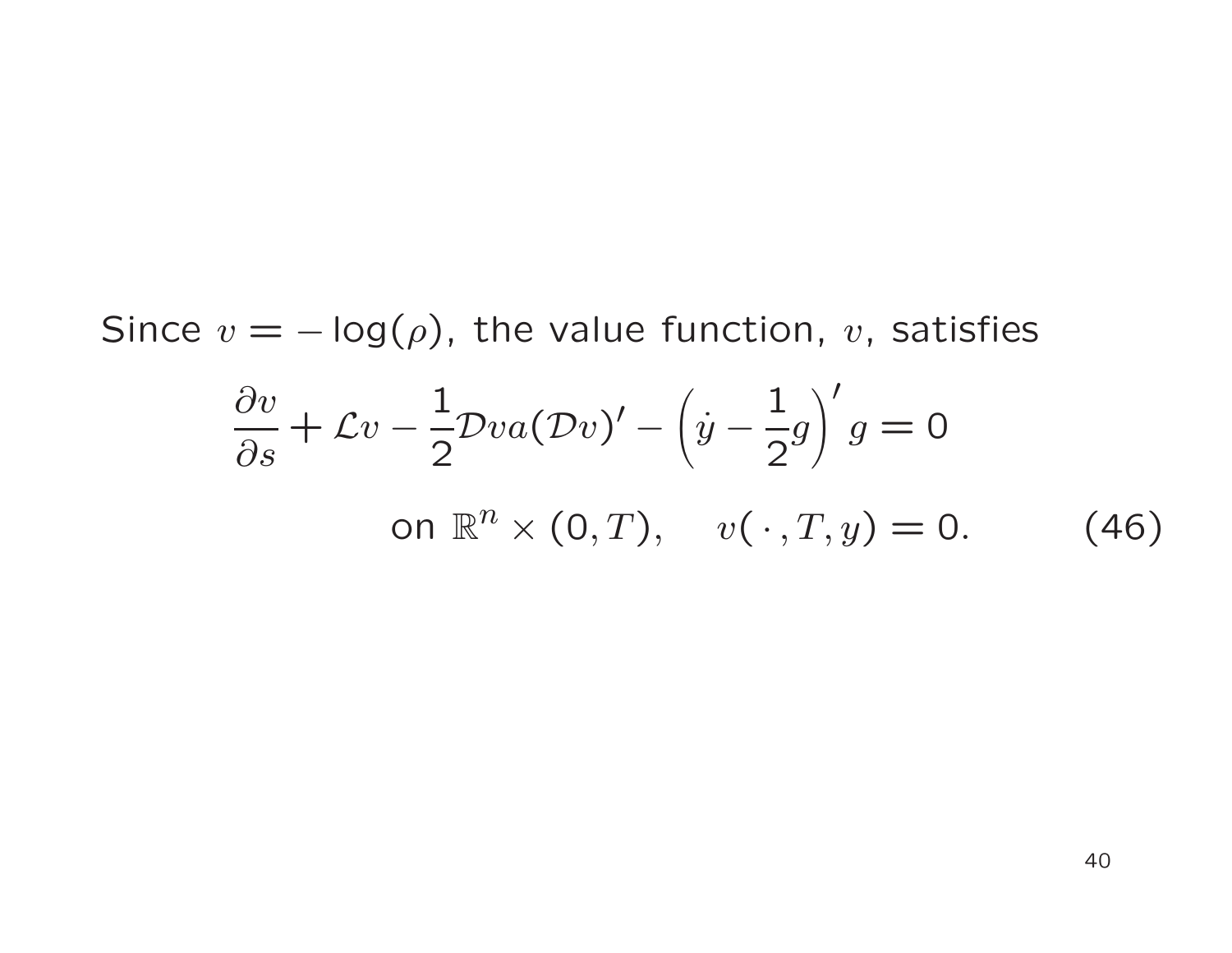#### 3.3. The Inverse Problem

The variational characterization of the inverse problem[parts (ii) and (iv) of Theorem 1, Section 3] can also beapplied to the path estimator. This involves choosing <sup>a</sup>likelihood function to be compatible with the (given) regular conditional probability distribution,  $P_{X|Y}(\,\cdot\,,y).$  Earlier, we minimized apparent information over probabilitymeasures corresponding to weak solutions of the controlled equation. Here, we maximize compatible information over (negative) log-likelihood functions,  $\tilde{H}$ , that give rise to posterior distributions of this type.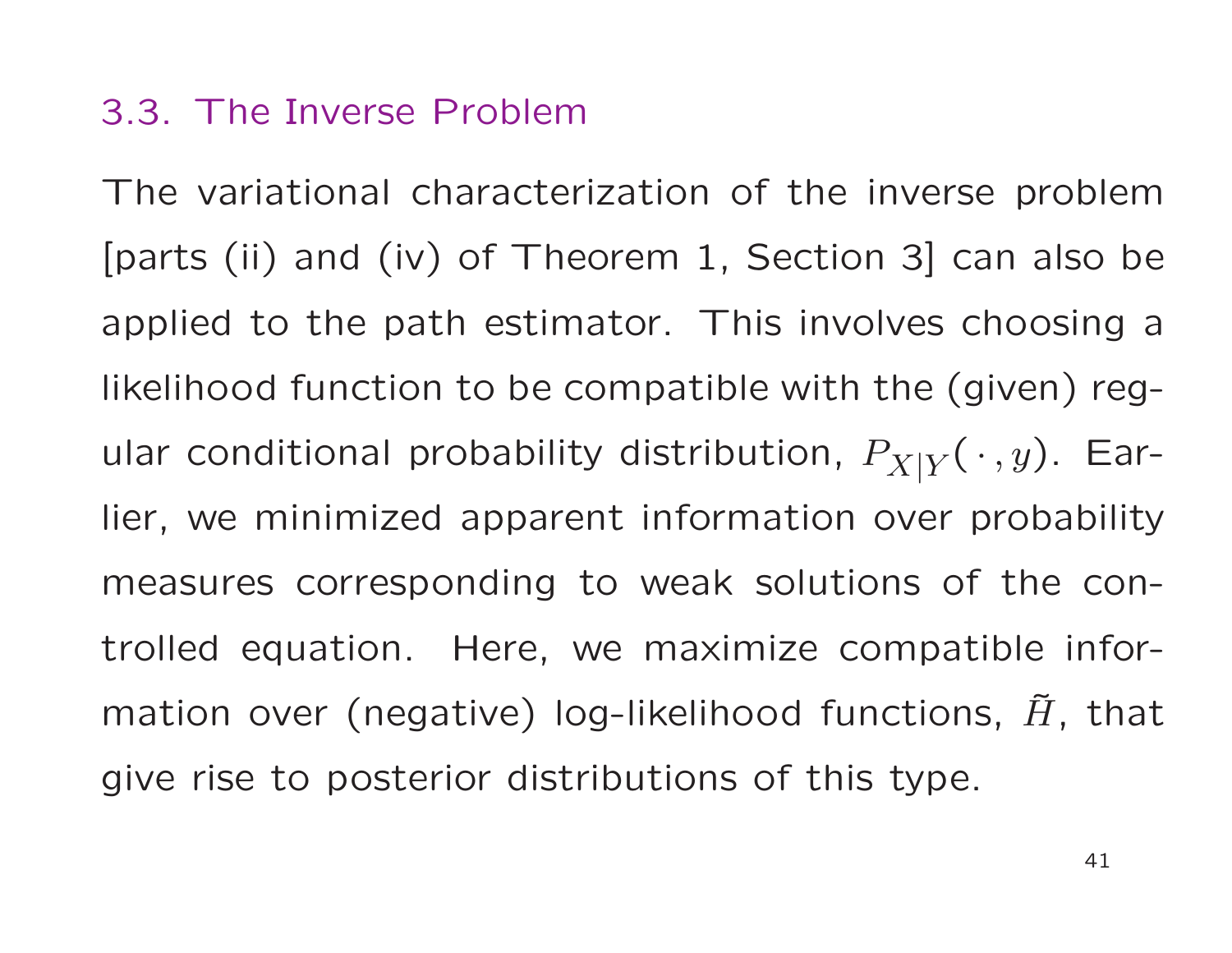Let  $(\Omega, \mathcal{F}, P)$ ,  $\mu$ ,  $V$ , and  $X$  be as defined previously. For each probability measure on  $\mathbb{R}^n$ ,  $\tilde{\mu}$ , with  $\tilde{\mu} \ll \mu$ , and each continuous  $u$  satisfying (U2) for all  $\theta$ , let  $\tilde{H}$  be a measurable function such that

$$
\tilde{H}(X) = -\log \left( \frac{d\tilde{P}_X}{dP_X}(X) \right) + K
$$
\n
$$
= -\log \left( \frac{d\tilde{\mu}}{d\mu}(X_0) \right) - \int_0^T u' \sigma(X_t, t) dV_t
$$
\n
$$
+ \frac{1}{2} \int_0^T |\sigma' u(X_t, t)|^2 dt + K,
$$
\n(47)

where  $K \in \mathbb{R}$  and  $\tilde{P}$  $\,X\,$  $\mathbf{y}_X$  is as defined previously.

We shall assume that  $\mu_Y(\,\cdot\,,y) \ll \tilde{\mu}$ . The term  $K$  in  $(47)$  is the information in the acceptated (uncertainty) (47) is the information in the associated (unspecified) observation.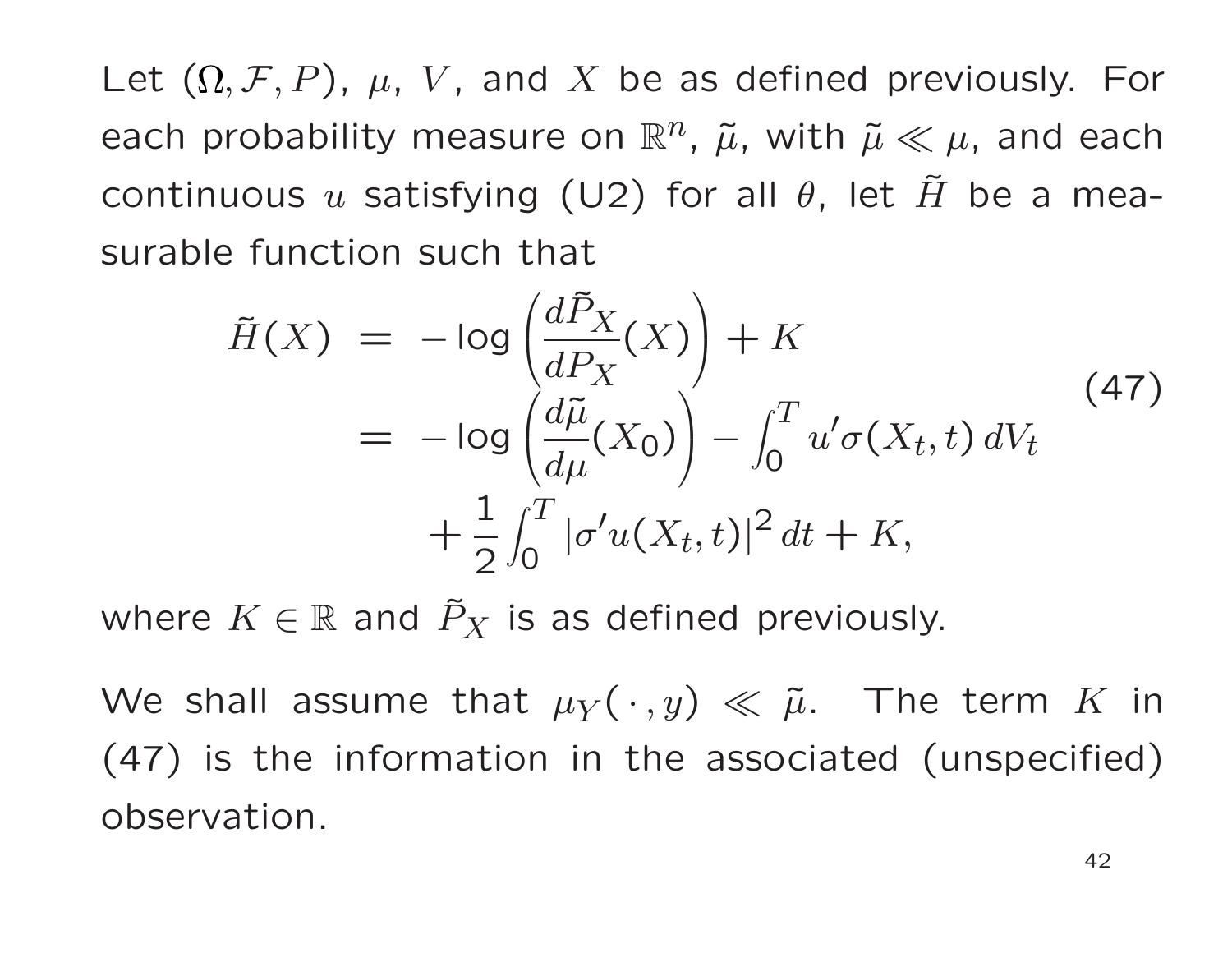Integral log-likelihood functions of the form (47) can bethought of as being associated with observations that are 'distributed in time', in that information from themgradually becomes available as  $t$  increases.

The characterization of  $P_{X \mid Y}$  in terms if stochastic control can be used to express the compatible informationcorresponding to  $\tilde{H}$ , as follows:

$$
G(\tilde{H}, y) = K - \langle \tilde{H}, P_{X|Y}(\cdot, y) \rangle
$$
  
=  $K + h(\mu_Y(\cdot, y) | \mu) - h(\mu_Y(\cdot, y) | \tilde{\mu})$  (48)  
+  $\int_0^T \int_{\mathbb{R}^n} \left( u_* - \frac{1}{2} u \right)' au(z, t, y)$   
•  $P_{X|Y}(\chi_t^{-1}(dz), y) dt$ .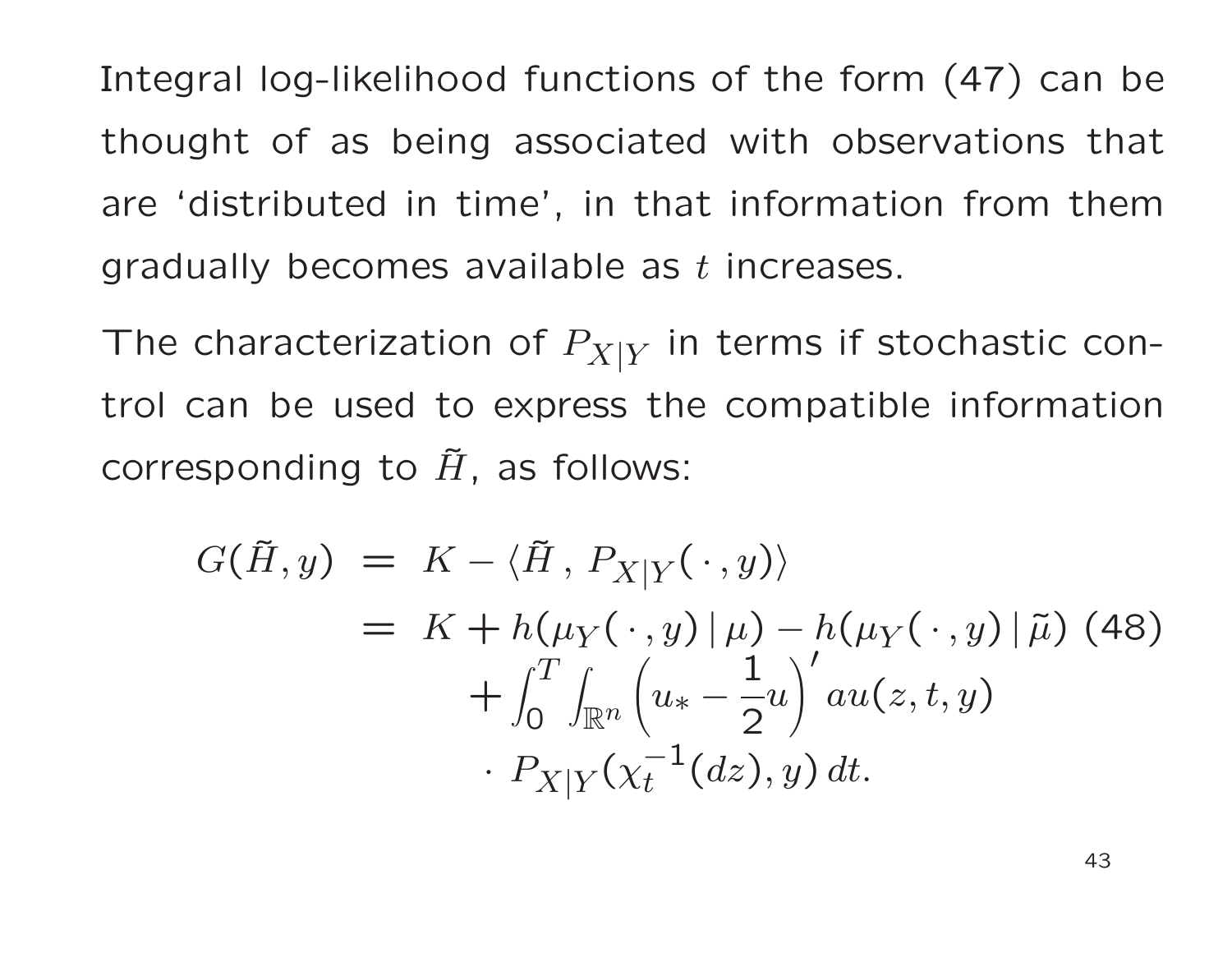Log-likelihood functions of the form (47) could comefrom many different types of observation.

The only constraints placed on  $u$  here are that it be continuous and satisfy (U2) for all  $\theta$ . We could further constrain it to take the form

$$
u(z,s) = -(\mathcal{D}\tilde{v})'(z,s,\tilde{y}),
$$

where

$$
\tilde{v}(z,s,\tilde{y}) = -\log \mathsf{E} \exp \left( \int_s^T \left( \dot{\tilde{y}}_t - \frac{1}{2} \tilde{g}(X_t^{z,s}) \right)' \tilde{g}(X_t^{z,s}) dt \right),
$$

for appropriate  $\tilde{g}$  and  $\tilde{y}$ . This would correspond to observations of the 'signal-plus-white-noise' variety similar to (36), but with 'controlled' observation function andpath,  $\tilde{g}$  and  $\tilde{y}.$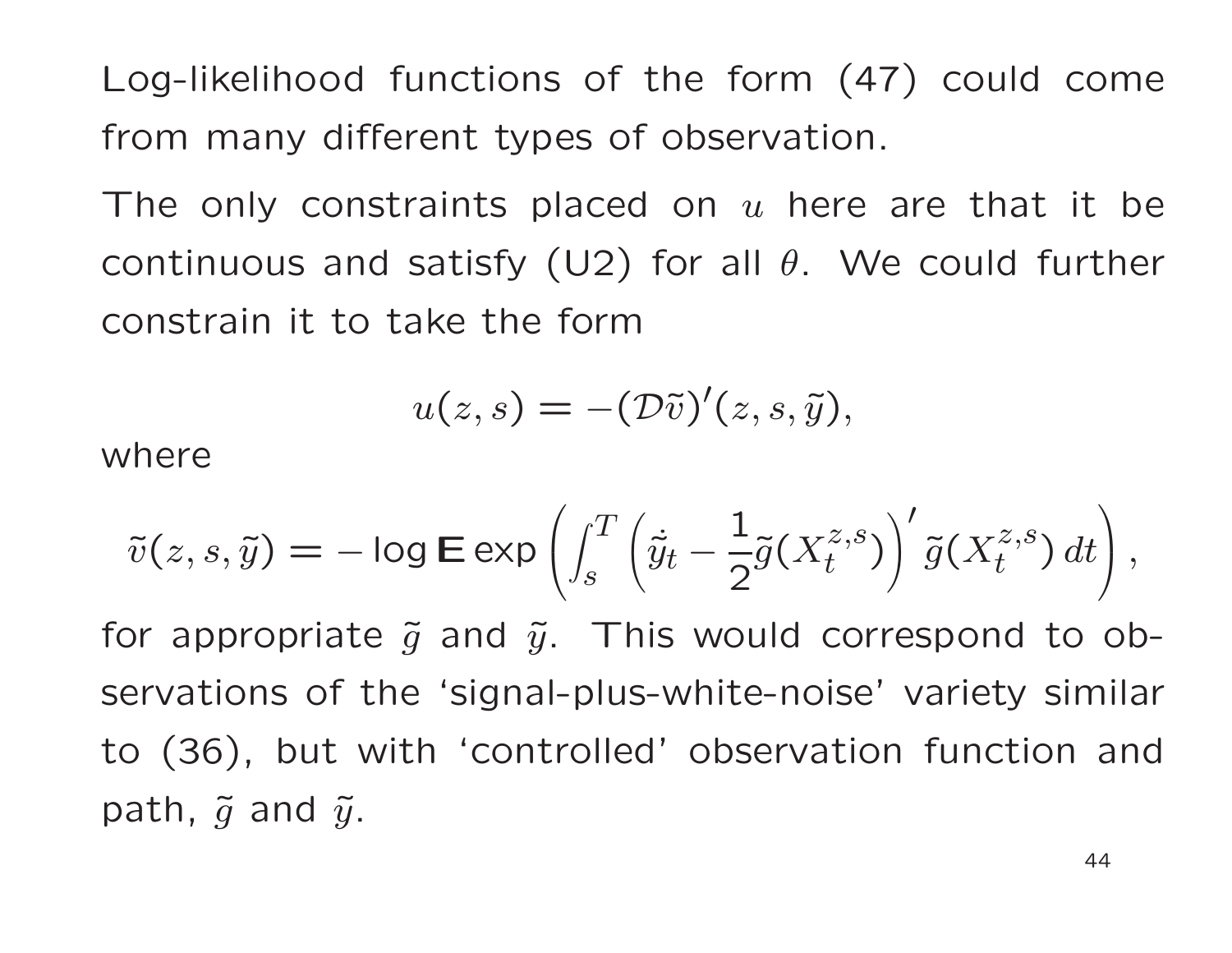This would show the effects of errors in the observation function or approximations of the observation path. Under appropriate regularity conditions  $\tilde{v}$  will satisfy the following partial differential equation:

$$
-\frac{\partial \tilde{v}}{\partial t} = \mathcal{L}\tilde{v} - \frac{1}{2}\mathcal{D}\tilde{v}a(\mathcal{D}\tilde{v})' - \left(\dot{\tilde{y}}_t - \frac{1}{2}\tilde{g}\right)' \tilde{g}; \quad \tilde{v}(\cdot, T) = 0.
$$
 (49)

Thus one interpretation of the inverse problem involves the infinite-dimensional, deterministic optimal control <sup>i</sup> nreversed time, with control  $(\tilde{g},\tilde{y})$ , and payoff

$$
\Pi(\tilde{g}, \tilde{y}) = \int_0^T \int_{\mathbb{R}^n} \mathcal{D}\tilde{v} a \left( u_* - \frac{1}{2} (\mathcal{D}\tilde{v})' \right) (z, t, y) \cdot P_{X|Y}(\chi_t^{-1}(dz), y) dt.
$$
\n(50)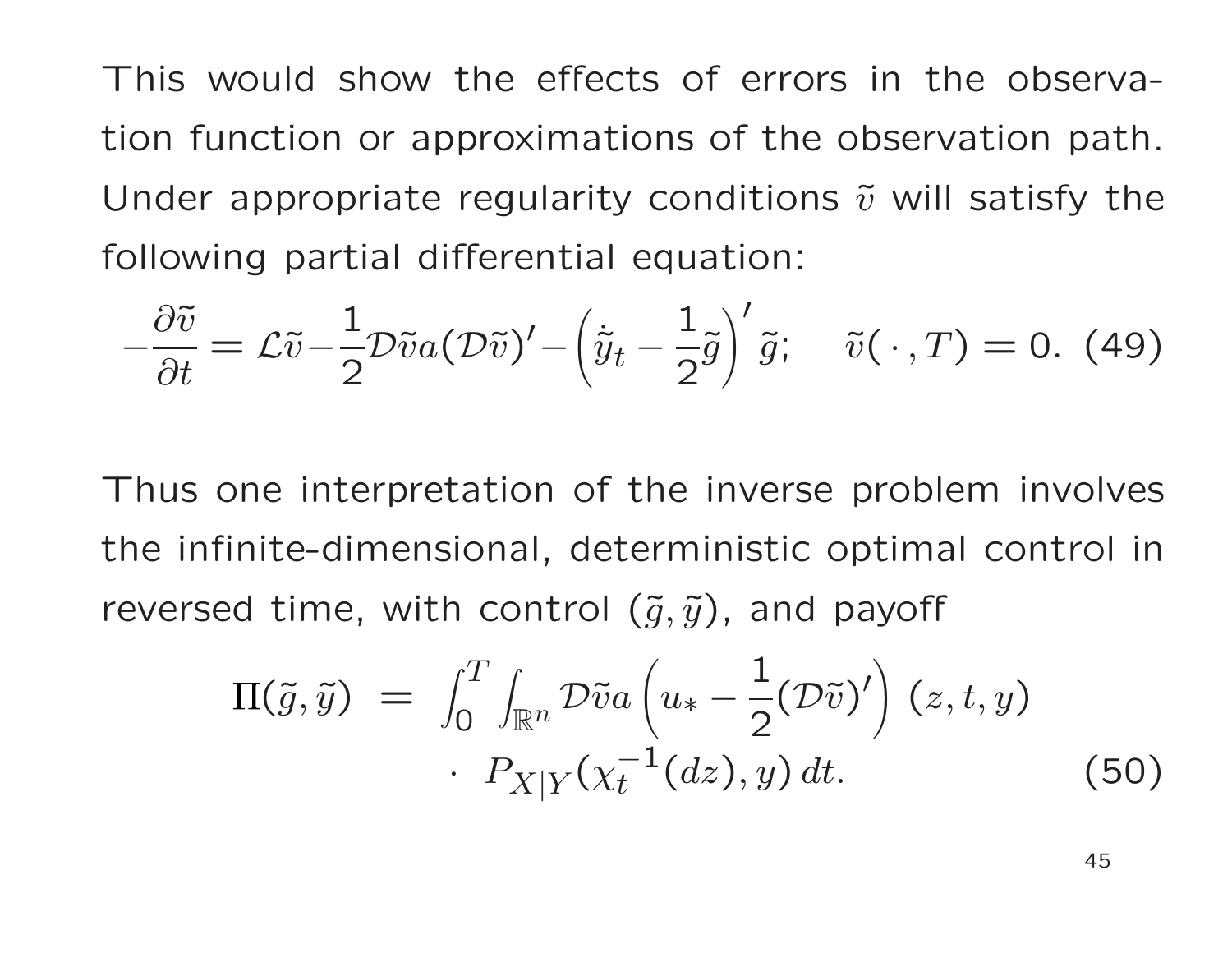The optimal trajectory for this dual problem,  $v(\,\cdot\,,\,\cdot\,,y)$  is a time-reversed likelihood filter for  $X$  given  $Y$ , and the measure, exp(  $-v(z,s,y))P_X(\chi_s^{-1}$ regular conditional probability distribution for  $X_s$  $_s^{-1}(dz)$ ) is an un-normalized observations  $(Y_t - Y_s, s \leq t \leq T)$ , which coinci  $s$  given  $Y_s, s \, \leq \, t \, \leq \, T)$ , which coincides with that provided by the Zakai equation for the time-reversedproblem. This provides an information-theoretic explanation of the connection between nonlinear filtering andstochastic optimal control used in  $^\dagger$ , as well as widening its scope. <sup>A</sup> detailed account of this, and the informationprocessing aspects of nonlinear filters and interpolators can be found in∗. For <sup>a</sup> somewhat different probleminvolving optimization over observation functions, see  $^{\#}.$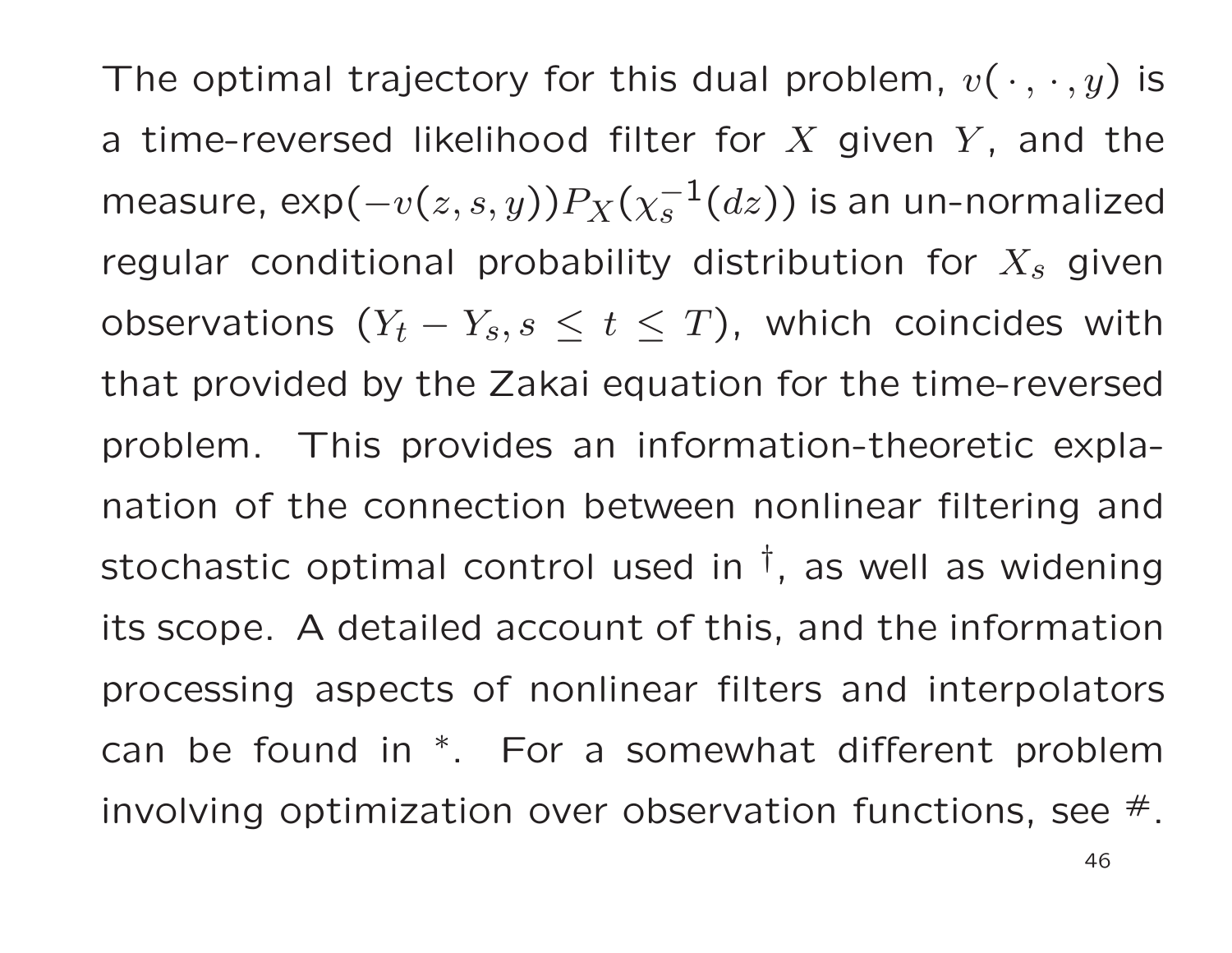†W.H. Fleming and S.K. Mitter,

"Optimal control and nonlinear filtering for nondegenerate diffusion processes,"*Stochastics* <sup>8</sup> (1982), pp. 63–77.

<sup>∗</sup>Mitter, S.K. and Newton, N.J., "Information and Entropy Flow in the Kalman-Bucy Filter,"*J. of Stat. Phys* <sup>118</sup> (2005), pp. 145-176.

 $#_{B.M.}$  Miller and W.J. Runggaldier, "Optimization of observations: a stochastic control approach," *SIAM J. Control Optim.* <sup>35</sup> (1997), pp. 1030–1052.